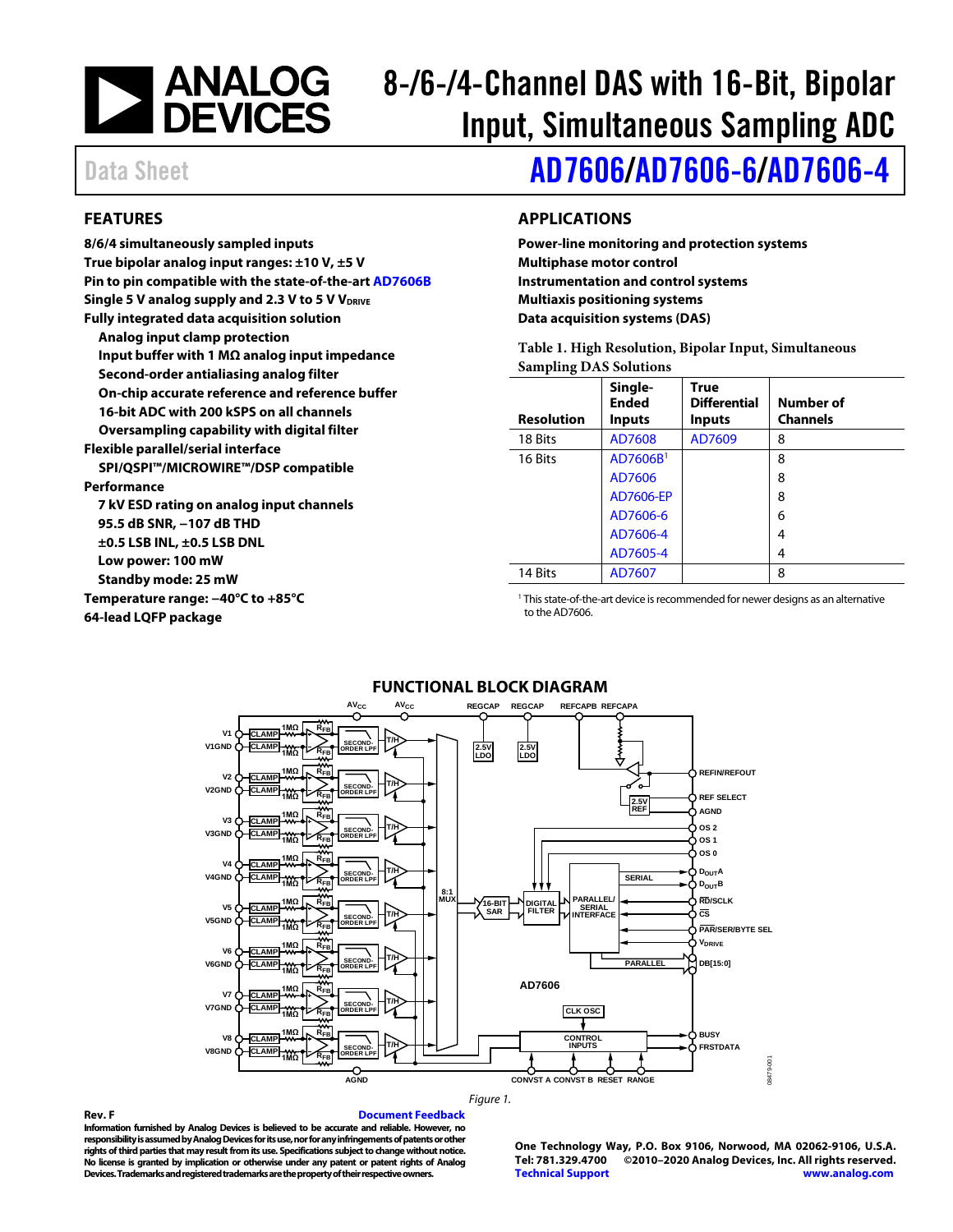# TABLE OF CONTENTS

| Pin Configurations and Function Descriptions 12 |
|-------------------------------------------------|
|                                                 |
|                                                 |
|                                                 |
|                                                 |

#### <span id="page-1-0"></span>**REVISION HISTORY**

| $4/2020$ —Rev. E to Rev. F |  |
|----------------------------|--|
|                            |  |
|                            |  |

#### **5/2018—Rev. D to Rev. E**

#### **11/2017—Rev. C to Rev. D**

| Deleted Endnote 1, Table 1; Renumbered Sequentially 6     |  |
|-----------------------------------------------------------|--|
|                                                           |  |
| Changes to Typical Performance Characteristics Section 17 |  |
|                                                           |  |
|                                                           |  |

| Parallel Interface (PAR/SER/BYTE SEL = 0) 27       |  |
|----------------------------------------------------|--|
| Parallel Byte (PAR/SER/BYTE SEL = 1, DB15 = 1)  27 |  |
|                                                    |  |
|                                                    |  |
|                                                    |  |
|                                                    |  |
|                                                    |  |
|                                                    |  |

#### **1/2012—Rev. B to Rev. C**

#### **10/2011—Rev. A to Rev. B**

| Changes to Input High Voltage $(V_{INH})$ and Input Low Voltage |  |
|-----------------------------------------------------------------|--|
|                                                                 |  |
|                                                                 |  |
|                                                                 |  |
|                                                                 |  |
| Changes to Analog Input Clamp Protection Section 22             |  |
|                                                                 |  |
|                                                                 |  |
| $R/2010$ Rev 0 to Rev $\Delta$                                  |  |

| 8/2010—Rev. 0 to Rev. A |  |
|-------------------------|--|
|                         |  |

**5/2010—Revision 0: Initial Version**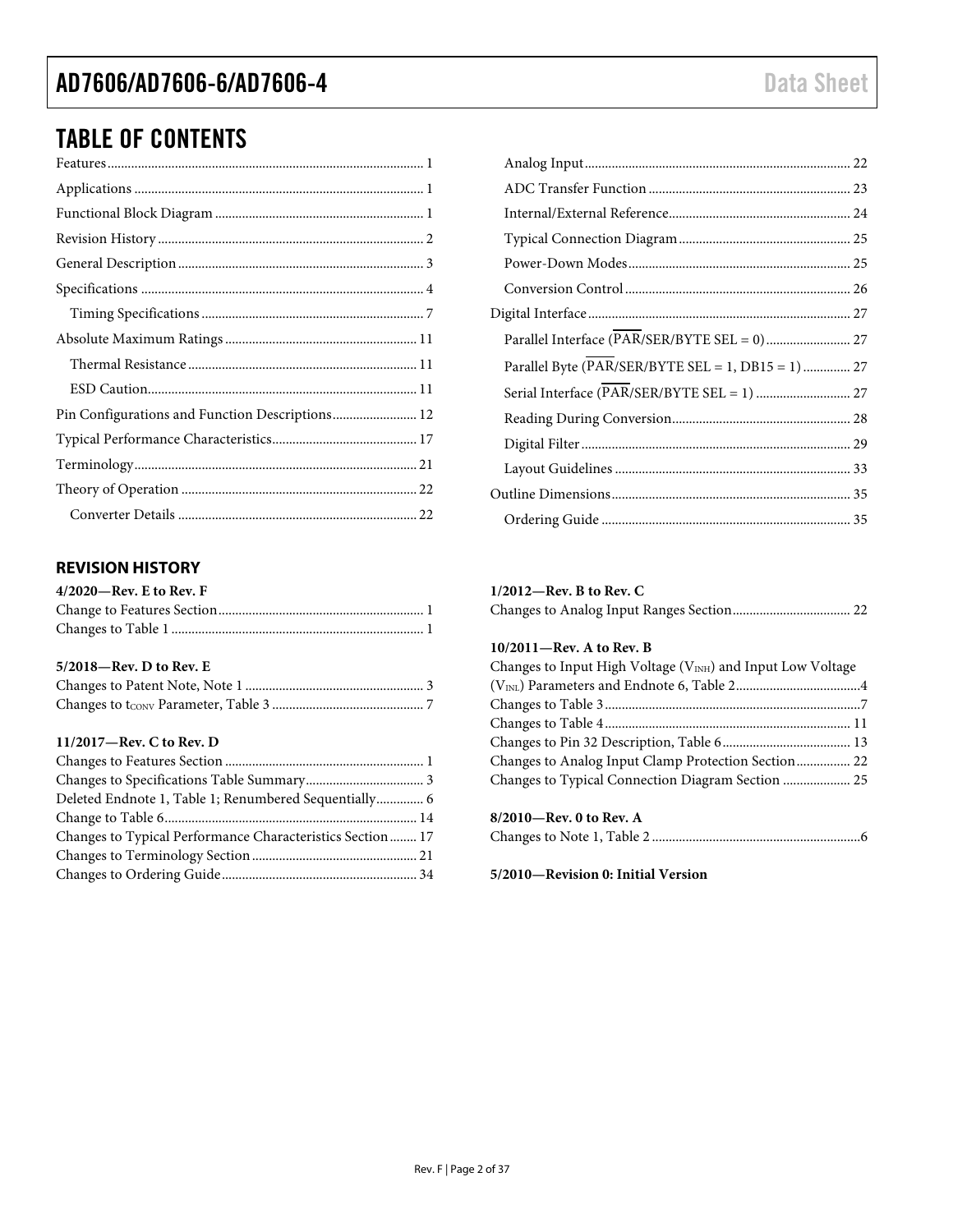### <span id="page-2-0"></span>GENERAL DESCRIPTION

The AD7606<sup>1</sup>/AD7606-6/AD7606-4 are 16-bit, simultaneous sampling, analog-to-digital data acquisition systems (DAS) with eight, six, and four channels, respectively. Each part contains analog input clamp protection, a second-order antialiasing filter, a track-and-hold amplifier, a 16-bit charge redistribution successive approximation analog-to-digital converter (ADC), a flexible digital filter, a 2.5 V reference and reference buffer, and high speed serial and parallel interfaces.

The AD7606/AD7606-6/AD7606-4 operate from a single 5 V supply and can accommodate  $\pm 10$  V and  $\pm 5$  V true bipolar input signals while sampling at throughput rates up to 200 kSPS for

all channels. The input clamp protection circuitry can tolerate voltages up to ±16.5 V. The AD7606 has 1 MΩ analog input impedance regardless of sampling frequency. The single supply operation, on-chip filtering, and high input impedance eliminate the need for driver op amps and external bipolar supplies. The AD7606/AD7606-6/AD7606-4 antialiasing filter has a 3 dB cutoff frequency of 22 kHz and provides 40 dB antialias rejection when sampling at 200 kSPS. The flexible digital filter is pin driven, yields improvements in SNR, and reduces the 3 dB bandwidth. <sup>1</sup> Protected by US Patent Number 8,072,360.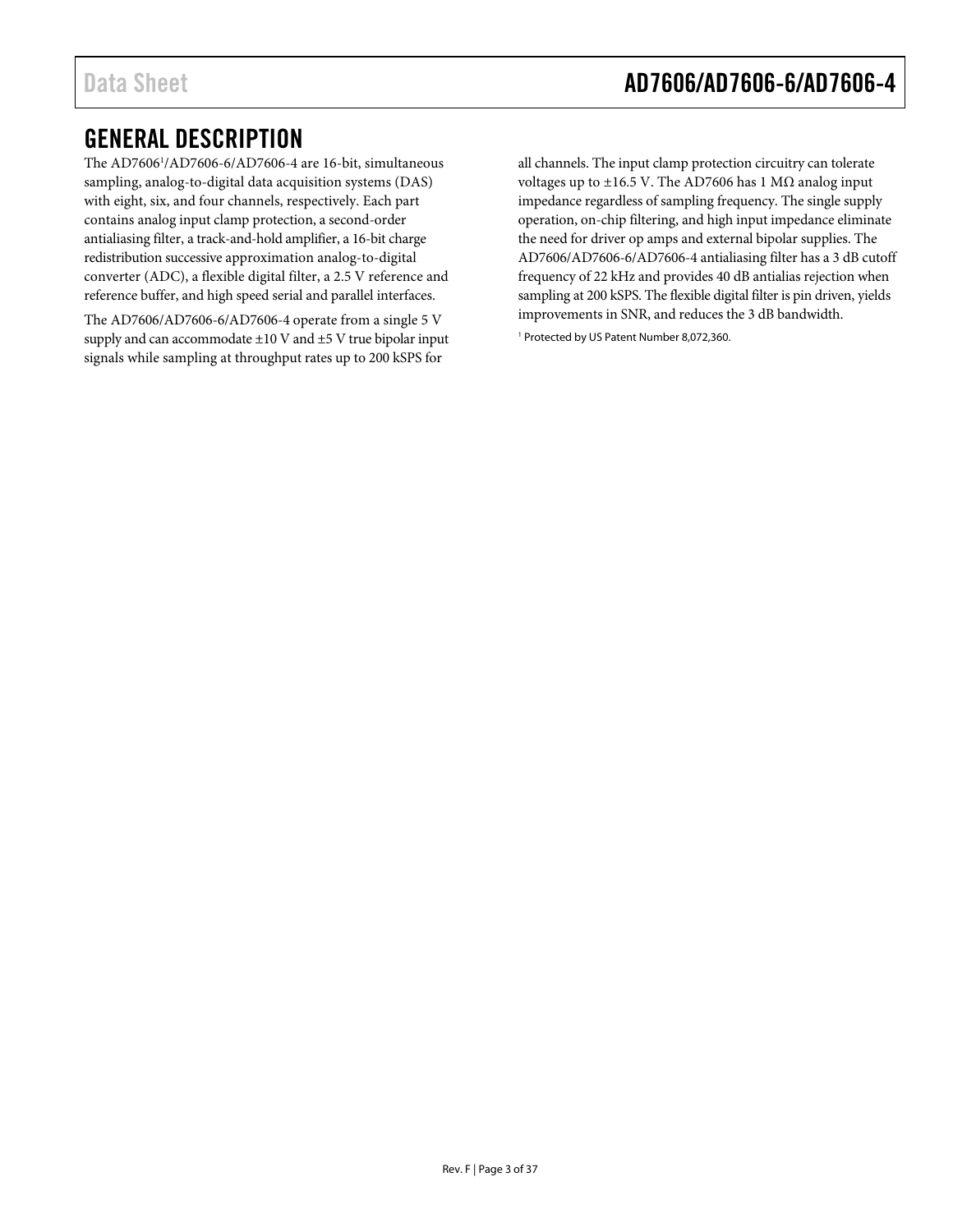### <span id="page-3-0"></span>**SPECIFICATIONS**

 $V_{REF} = 2.5$  V external/internal,  $AV_{CC} = 4.75$  V to 5.25 V,  $V_{DRIVE} = 2.3$  V to 5.25 V,  $f_{SAMPLE} = 200$  kSPS,  $T_A = -40^{\circ}C$  to +85°C, unless otherwise noted.

| Table 2.                                            |                                                                |      |            |         |                  |
|-----------------------------------------------------|----------------------------------------------------------------|------|------------|---------|------------------|
| <b>Parameter</b>                                    | <b>Test Conditions/Comments</b>                                | Min  | <b>Typ</b> | Max     | Unit             |
| DYNAMIC PERFORMANCE                                 | $f_{IN} = 1$ kHz sine wave unless otherwise noted              |      |            |         |                  |
| Signal-to-Noise Ratio (SNR) <sup>1,2</sup>          | Oversampling by 16; $\pm$ 10 V range; f <sub>IN</sub> = 130 Hz | 94   | 95.5       |         | dB               |
|                                                     | Oversampling by 16; $\pm$ 5 V range; f <sub>IN</sub> = 130 Hz  | 93   | 94.5       |         | dB               |
|                                                     | No oversampling; ±10 V Range                                   | 88.5 | 90         |         | dB               |
|                                                     | No oversampling; ±5 V range                                    | 87.5 | 89         |         | dB               |
| Signal-to-(Noise + Distortion) (SINAD) <sup>1</sup> | No oversampling; ±10 V range                                   | 88   | 90         |         | dB               |
|                                                     | No oversampling; ±5 V range                                    | 87   | 89         |         | dB               |
| <b>Dynamic Range</b>                                | No oversampling; ±10 V range                                   |      | 90.5       |         | dB               |
|                                                     | No oversampling; ±5 V range                                    |      | 90         |         | dB               |
| Total Harmonic Distortion (THD) <sup>1</sup>        |                                                                |      | $-107$     | $-95$   | dB               |
| Peak Harmonic or Spurious Noise (SFDR) <sup>1</sup> |                                                                |      | $-108$     |         | dB               |
| Intermodulation Distortion (IMD) <sup>1</sup>       | $fa = 1$ kHz, $fb = 1.1$ kHz                                   |      |            |         |                  |
| Second-Order Terms                                  |                                                                |      | $-110$     |         | dB               |
| Third-Order Terms                                   |                                                                |      | $-106$     |         | dB               |
| Channel-to-Channel Isolation <sup>1</sup>           | f <sub>IN</sub> on unselected channels up to 160 kHz           |      | $-95$      |         | dB               |
| <b>ANALOG INPUT FILTER</b>                          |                                                                |      |            |         |                  |
| <b>Full Power Bandwidth</b>                         | $-3$ dB, $\pm$ 10 V range                                      |      | 23         |         | kHz              |
|                                                     | $-3$ dB, $\pm$ 5 V range                                       |      | 15         |         | kHz              |
|                                                     | $-0.1$ dB, $\pm 10$ V range                                    |      | 10         |         | kHz              |
|                                                     | $-0.1$ dB, $\pm$ 5 V range                                     |      | 5          |         | kHz              |
| tGROUP DELAY                                        | $±10V$ range                                                   |      | 11         |         | μs               |
|                                                     | $±5$ V range                                                   |      | 15         |         | μs               |
| DC ACCURACY                                         |                                                                |      |            |         |                  |
| Resolution                                          | No missing codes                                               | 16   |            |         | <b>Bits</b>      |
| Differential Nonlinearity <sup>1</sup>              |                                                                |      | ±0.5       | ±0.99   | LSB <sup>3</sup> |
| Integral Nonlinearity <sup>1</sup>                  |                                                                |      | ±0.5       | ±2      | <b>LSB</b>       |
| <b>Total Unadjusted Error (TUE)</b>                 | $±10V$ range                                                   |      | ±6         |         | <b>LSB</b>       |
|                                                     | $±5$ V range                                                   |      | ±12        |         | <b>LSB</b>       |
| Positive Full-Scale Error <sup>1, 4</sup>           | External reference                                             |      | $\pm 8$    | ±32     | <b>LSB</b>       |
|                                                     | Internal reference                                             |      | $\pm 8$    |         | <b>LSB</b>       |
| Positive Full-Scale Error Drift                     | <b>External reference</b>                                      |      | ±2         |         | ppm/°C           |
|                                                     | Internal reference                                             |      | ±7         |         | ppm/°C           |
| Positive Full-Scale Error Matching <sup>1</sup>     | $±10V$ range                                                   |      | 5          | 32      | <b>LSB</b>       |
|                                                     | $±5$ V range                                                   |      | 16         | 40      | <b>LSB</b>       |
| Bipolar Zero Code Error <sup>1, 5</sup>             | $±10V$ range                                                   |      | ±1         | ±6      | <b>LSB</b>       |
|                                                     | ± 5 V range                                                    |      | ±3         | ±12     | <b>LSB</b>       |
| Bipolar Zero Code Error Drift                       | $±10V$ range                                                   |      | 10         |         | µV/°C            |
|                                                     | ± 5 V range                                                    |      | 5          |         | µV/°C            |
| Bipolar Zero Code Error Matching <sup>1</sup>       | $±10V$ range                                                   |      | 1          | $\bf 8$ | <b>LSB</b>       |
|                                                     | $±5$ V range                                                   |      | 6          | 22      | <b>LSB</b>       |
| Negative Full-Scale Error <sup>1,4</sup>            | External reference                                             |      | ±8         | ±32     | <b>LSB</b>       |
|                                                     | Internal reference                                             |      | ±8         |         | <b>LSB</b>       |
| Negative Full-Scale Error Drift                     | External reference                                             |      | ±4         |         | ppm/°C           |
|                                                     | Internal reference                                             |      | ±8         |         | ppm/°C           |
| Negative Full-Scale Error Matching <sup>1</sup>     | $±10V$ range                                                   |      | 5          | 32      | <b>LSB</b>       |
|                                                     | $±5$ V range                                                   |      | 16         | 40      | <b>LSB</b>       |
|                                                     |                                                                |      |            |         |                  |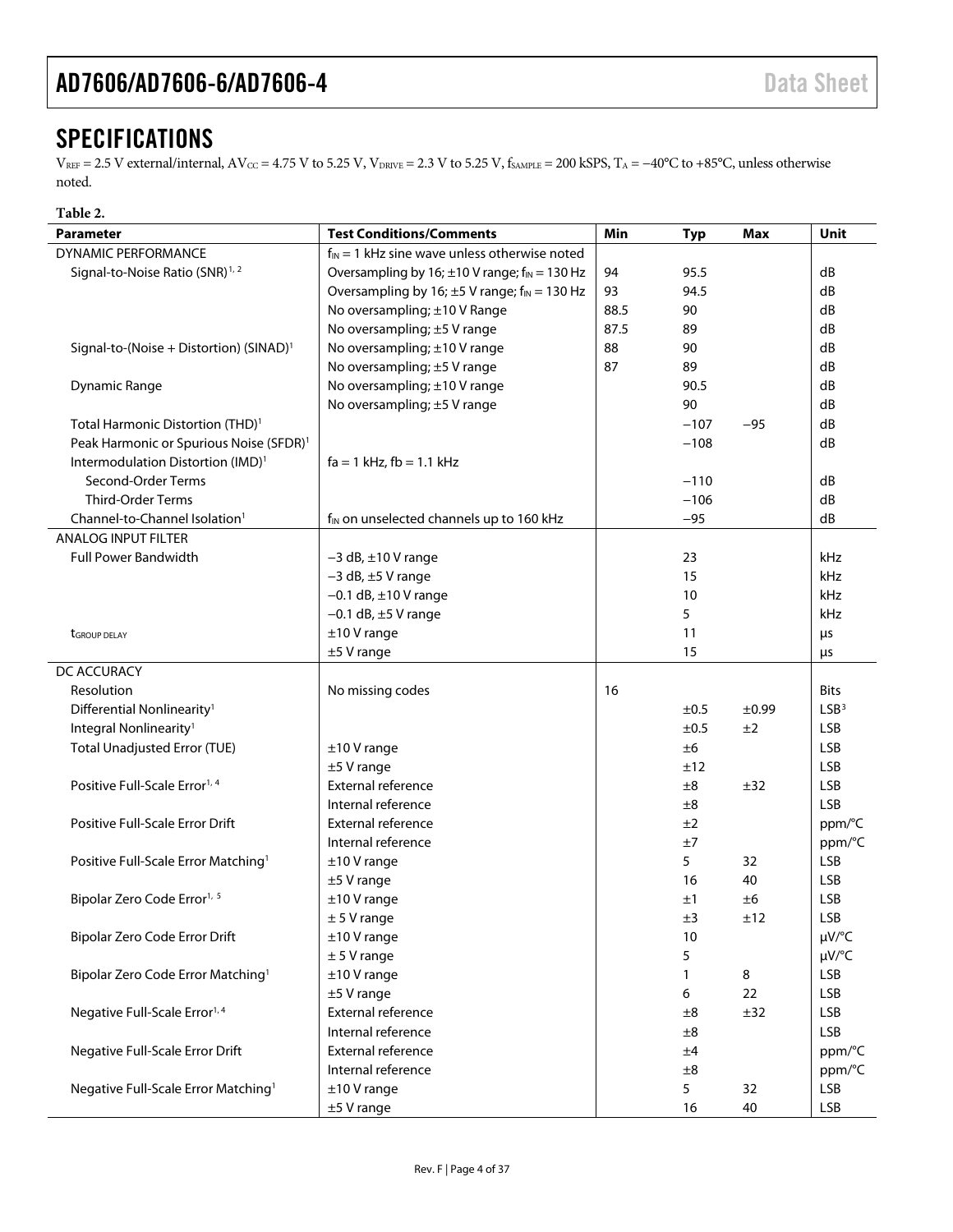# Data Sheet **AD7606/AD7606-6/AD7606-4**

| <b>Parameter</b>                               | <b>Test Conditions/Comments</b>          | Min                    | <b>Typ</b>     | <b>Max</b>             | Unit         |
|------------------------------------------------|------------------------------------------|------------------------|----------------|------------------------|--------------|
| <b>ANALOG INPUT</b>                            |                                          |                        |                |                        |              |
| Input Voltage Ranges                           | $RANGE = 1$                              |                        |                | ±10                    | $\vee$       |
|                                                | $RANGE = 0$                              |                        |                | ±5                     | $\sf V$      |
| Analog Input Current                           | 10 V; see Figure 31                      |                        | 5.4            |                        | μA           |
|                                                | 5 V; see Figure 31                       |                        | 2.5            |                        | μA           |
| Input Capacitance <sup>6</sup>                 |                                          |                        | 5              |                        | pF           |
| Input Impedance                                | See the Analog Input section             |                        | $\mathbf{1}$   |                        | $M\Omega$    |
| REFERENCE INPUT/OUTPUT                         |                                          |                        |                |                        |              |
| Reference Input Voltage Range                  | See the ADC Transfer Function section    | 2.475                  | 2.5            | 2.525                  | V            |
| DC Leakage Current                             |                                          |                        |                | ±1                     | μA           |
| Input Capacitance <sup>6</sup>                 | REF SELECT = $1$                         |                        | 7.5            |                        | pF           |
| Reference Output Voltage                       | <b>REFIN/REFOUT</b>                      |                        | 2.49/          |                        | V            |
|                                                |                                          |                        | 2.505          |                        |              |
| Reference Temperature Coefficient              |                                          |                        | ±10            |                        | ppm/°C       |
| <b>LOGIC INPUTS</b>                            |                                          |                        |                |                        |              |
| Input High Voltage (VINH)                      |                                          | $0.7 \times V_{DRIVE}$ |                |                        | $\mathsf{V}$ |
| Input Low Voltage (VINL)                       |                                          |                        |                | $0.3 \times V_{DRIVE}$ | v            |
| Input Current (I <sub>IN</sub> )               |                                          |                        |                | ±2                     | μA           |
| Input Capacitance (CIN) <sup>6</sup>           |                                          |                        | 5              |                        | pF           |
| <b>LOGIC OUTPUTS</b>                           |                                          |                        |                |                        |              |
| Output High Voltage (V <sub>OH</sub> )         | $I_{\text{SOWRCE}} = 100 \mu A$          | $V_{DRIVE} - 0.2$      |                |                        | $\vee$       |
| Output Low Voltage (V <sub>OL</sub> )          | $I_{SINK} = 100 \mu A$                   |                        |                | 0.2                    | V            |
| Floating-State Leakage Current                 |                                          |                        | ±1             | ±20                    | μA           |
| Floating-State Output Capacitance <sup>6</sup> |                                          |                        | 5              |                        | pF           |
| <b>Output Coding</b>                           | Twos complement                          |                        |                |                        |              |
| <b>CONVERSION RATE</b>                         |                                          |                        |                |                        |              |
| <b>Conversion Time</b>                         | All eight channels included; see Table 3 |                        | 4              |                        | $\mu$ s      |
| Track-and-Hold Acquisition Time                |                                          |                        | 1              |                        | $\mu$ s      |
| Throughput Rate                                | Per channel, all eight channels included |                        |                | 200                    | kSPS         |
| POWER REQUIREMENTS                             |                                          |                        |                |                        |              |
| AVcc                                           |                                          | 4.75                   |                | 5.25                   | $\vee$       |
| <b>V</b> DRIVE                                 |                                          | 2.3                    |                | 5.25                   | v            |
| <b>ITOTAL</b>                                  | Digital inputs = $0$ V or $V_{DRIVE}$    |                        |                |                        |              |
| Normal Mode (Static)                           | AD7606                                   |                        | 16             | 22                     | mA           |
|                                                | AD7606-6                                 |                        | 14             | 20                     | mA           |
|                                                | AD7606-4                                 |                        | 12             | 17                     | mА           |
| Normal Mode (Operational) <sup>7</sup>         | $f_{SAMPLE} = 200$ kSPS                  |                        |                |                        |              |
|                                                | AD7606                                   |                        | 20             | 27                     | mA           |
|                                                | AD7606-6                                 |                        | 18             | 24                     | mA           |
|                                                | AD7606-4                                 |                        | 15             | 21                     | mA           |
| <b>Standby Mode</b>                            |                                          |                        | 5              | 8                      | mA           |
| Shutdown Mode                                  |                                          |                        | $\overline{2}$ | 6                      | μA           |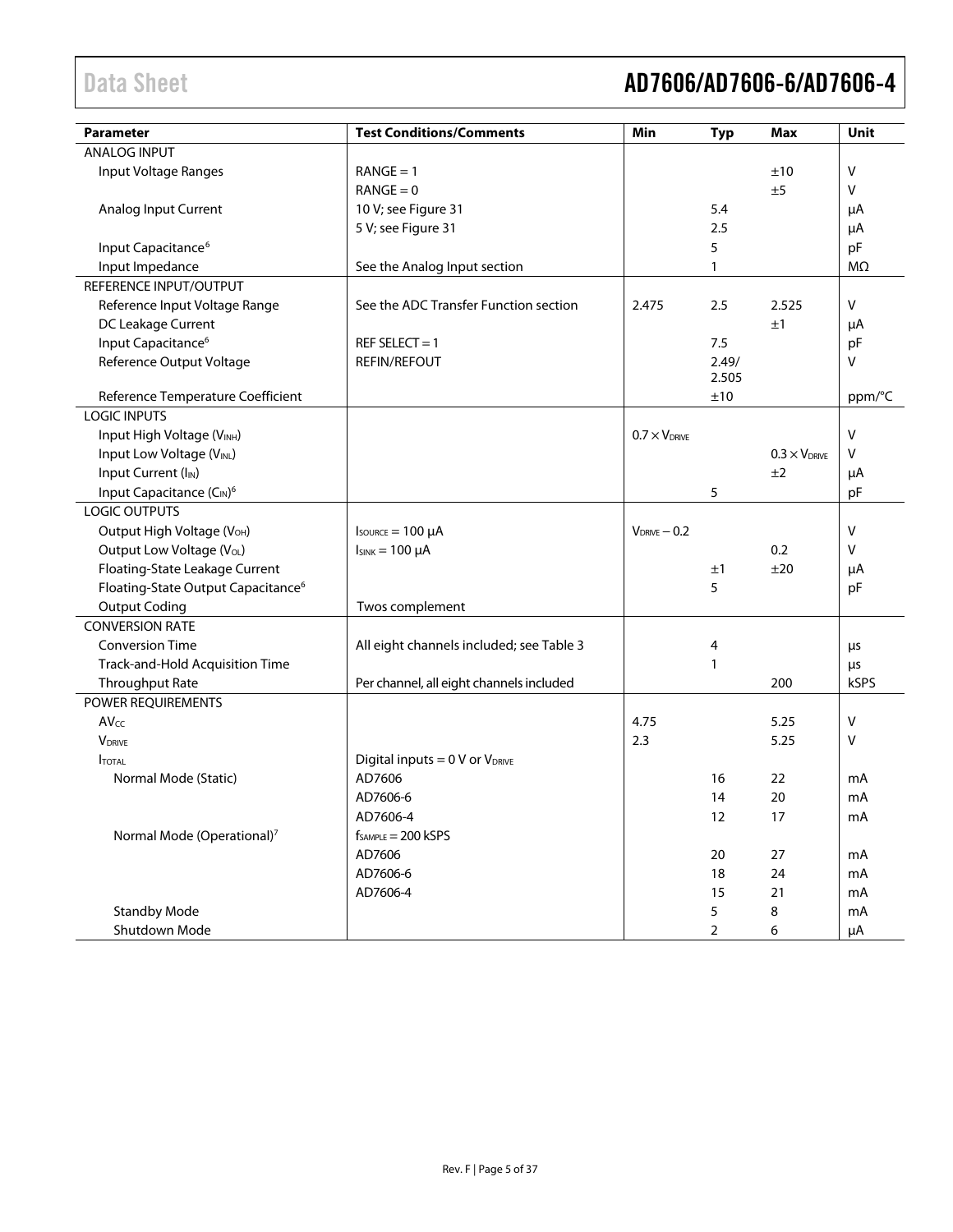<span id="page-5-1"></span>

| <b>Parameter</b>                       | <b>Test Conditions/Comments</b> | Min | <b>Typ</b> | Max   | <b>Unit</b> |
|----------------------------------------|---------------------------------|-----|------------|-------|-------------|
| Power Dissipation                      |                                 |     |            |       |             |
| Normal Mode (Static)                   | AD7606                          |     | 80         | 115.5 | mW          |
| Normal Mode (Operational) <sup>7</sup> | $f_{SAMPLE} = 200$ kSPS         |     |            |       |             |
|                                        | AD7606                          |     | 100        | 142   | mW          |
|                                        | AD7606-6                        |     | 90         | 126   | mW          |
|                                        | AD7606-4                        |     | 75         | 111   | mW          |
| <b>Standby Mode</b>                    |                                 |     | 25         | 42    | mW          |
| Shutdown Mode                          |                                 |     | 10         | 31.5  | μW          |

1 See th[e Terminology](#page-20-0) section.

<sup>2</sup> This specification applies when reading during a conversion or after a conversion. If reading during a conversion in parallel mode with V<sub>DRVE</sub> = 5 V, SNR typically reduces by 1.5 dB and THD by 3 dB.

<span id="page-5-0"></span> $3$  LSB means least significant bit. With  $\pm 5$  V input range, 1 LSB = 152.58  $\mu$ V. With  $\pm 10$  V input range, 1 LSB = 305.175  $\mu$ V.

<sup>4</sup> These specifications include the full temperature range variation and contribution from the internal reference buffer but do not include the error contribution from the external reference.

<sup>5</sup> Bipolar zero code error is calculated with respect to the analog input voltage. See th[e Analog Input Clamp Protection](#page-21-3) section.

<sup>6</sup> Sample tested during initial release to ensure compliance.

<sup>7</sup> Operational power/current figure includes contribution when running in oversampling mode.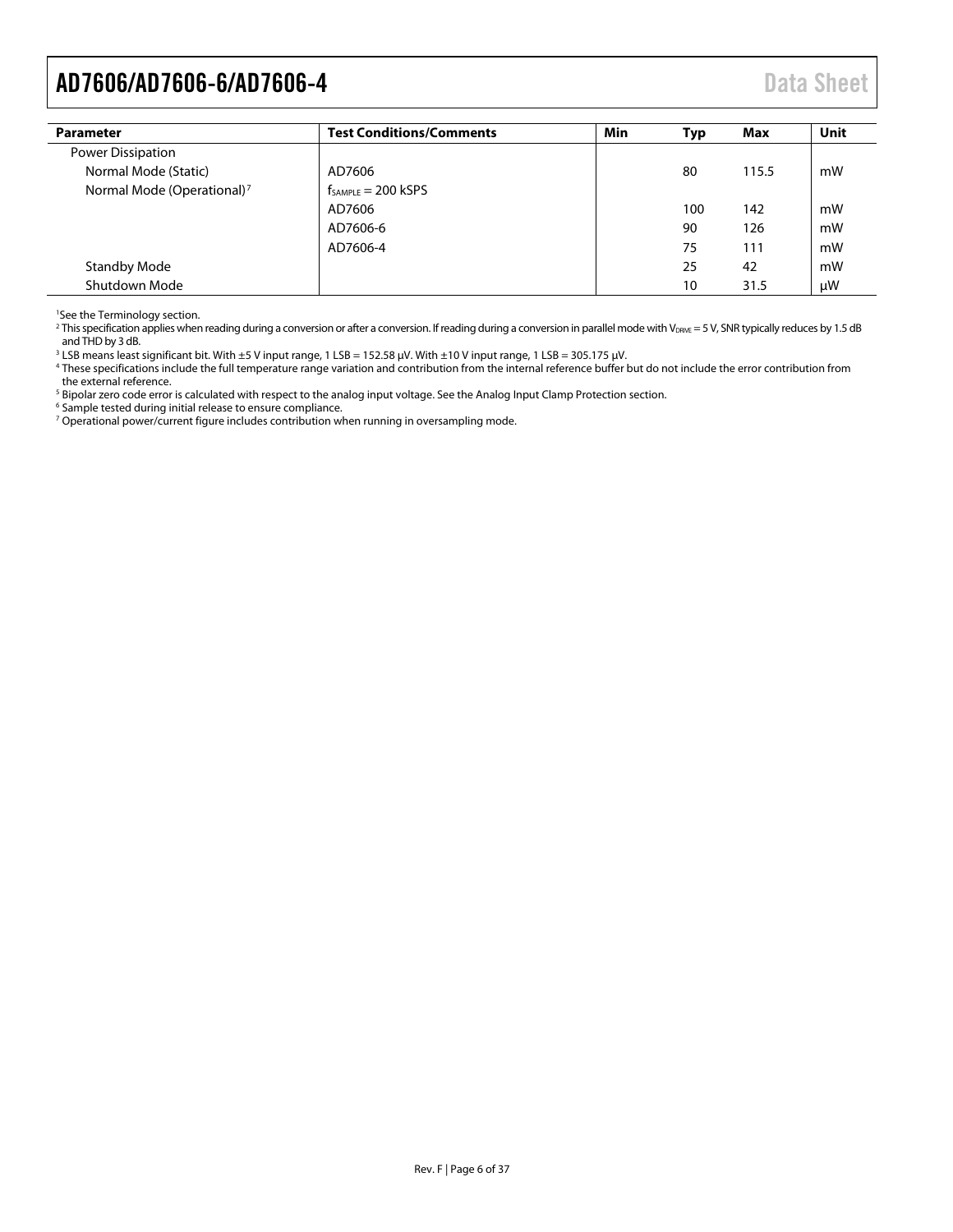#### <span id="page-6-0"></span>**TIMING SPECIFICATIONS**

 $AV_{CC} = 4.75$  V to 5.25 V,  $V_{DRIVE} = 2.3$  V to 5.25 V,  $V_{REF} = 2.5$  V external reference/internal reference,  $T_A = T_{MIN}$  to  $T_{MAX}$ , unless otherwise noted.<sup>[1](#page-11-1)</sup>

<span id="page-6-1"></span>

| ורו<br>16 |
|-----------|
|-----------|

|                                        | Limit at T <sub>MIN</sub> , T <sub>MAX</sub><br>$(0.1 \times V_{DRIVE}$ and<br>$0.9 \times V_{DRIVE}$ |                            | Limit at T <sub>MIN</sub> , T <sub>MAX</sub><br>$(0.3 \times V_{DRIVE}$ and<br>$0.7 \times V_{DRIVE}$<br><b>Logic Input Levels)</b> |       |                |      |      |                                                                                                                                                                                         |
|----------------------------------------|-------------------------------------------------------------------------------------------------------|----------------------------|-------------------------------------------------------------------------------------------------------------------------------------|-------|----------------|------|------|-----------------------------------------------------------------------------------------------------------------------------------------------------------------------------------------|
|                                        |                                                                                                       | <b>Logic Input Levels)</b> |                                                                                                                                     |       |                |      |      |                                                                                                                                                                                         |
| <b>Parameter</b>                       | Min                                                                                                   | <b>Typ</b>                 | Max                                                                                                                                 | Min   | <b>Typ</b>     | Max  | Unit | <b>Description</b>                                                                                                                                                                      |
| PARALLEL/SERIAL/BYTE MODE              |                                                                                                       |                            |                                                                                                                                     |       |                |      |      |                                                                                                                                                                                         |
| tcycle                                 |                                                                                                       |                            |                                                                                                                                     |       |                |      |      | 1/throughput rate                                                                                                                                                                       |
|                                        |                                                                                                       |                            | 5                                                                                                                                   |       |                | 5    | μs   | Parallel mode, reading during or after conversion; or<br>serial mode: $V_{DRIVE} = 3.3 V$ to 5.25 V, reading during a<br>conversion using $D_{\text{OUT}}A$ and $D_{\text{OUT}}B$ lines |
|                                        |                                                                                                       |                            |                                                                                                                                     |       |                | 9.4  | μs   | Serial mode reading after a conversion; $V_{DRIVE} = 2.7 V$                                                                                                                             |
|                                        |                                                                                                       |                            | 9.7                                                                                                                                 |       |                | 10.7 | μs   | Serial mode reading after a conversion; $V_{DRIVE} = 2.3 V$ ,<br>$D_{\text{OUT}}A$ and $D_{\text{OUT}}B$ lines                                                                          |
| $t_{\text{CONV}}^2$                    |                                                                                                       |                            |                                                                                                                                     |       |                |      |      | Conversion time                                                                                                                                                                         |
|                                        | 3.45                                                                                                  | 4                          | 4.2                                                                                                                                 | 3.45  | 4              | 4.2  | μs   | Oversampling off; AD7606                                                                                                                                                                |
|                                        |                                                                                                       | 3                          |                                                                                                                                     |       | 3              |      | μs   | Oversampling off; AD7606-6                                                                                                                                                              |
|                                        |                                                                                                       | $\overline{2}$             |                                                                                                                                     |       | $\overline{2}$ |      | μs   | Oversampling off; AD7606-4                                                                                                                                                              |
|                                        | 7.87                                                                                                  |                            | 9.1                                                                                                                                 | 7.87  |                | 9.1  | μs   | Oversampling by 2; AD7606                                                                                                                                                               |
|                                        | 16.05                                                                                                 |                            | 18.8                                                                                                                                | 16.05 |                | 18.8 | μs   | Oversampling by 4; AD7606                                                                                                                                                               |
|                                        | 33                                                                                                    |                            | 39                                                                                                                                  | 33    |                | 39   | μs   | Oversampling by 8; AD7606                                                                                                                                                               |
|                                        | 66                                                                                                    |                            | 78                                                                                                                                  | 66    |                | 78   | μs   | Oversampling by 16; AD7606                                                                                                                                                              |
|                                        | 133                                                                                                   |                            | 158                                                                                                                                 | 133   |                | 158  | μs   | Oversampling by 32; AD7606                                                                                                                                                              |
|                                        | 257                                                                                                   |                            | 315                                                                                                                                 | 257   |                | 315  | μs   | Oversampling by 64; AD7606                                                                                                                                                              |
| <b><i>UWAKE-UP STANDBY</i></b>         |                                                                                                       |                            | 100                                                                                                                                 |       |                | 100  | μs   | STBY rising edge to CONVST x rising edge; power-up                                                                                                                                      |
|                                        |                                                                                                       |                            |                                                                                                                                     |       |                |      |      | time from standby mode                                                                                                                                                                  |
| <b><i>UWAKE-UP SHUTDOWN</i></b>        |                                                                                                       |                            |                                                                                                                                     |       |                |      |      |                                                                                                                                                                                         |
| Internal Reference                     |                                                                                                       |                            | 30                                                                                                                                  |       |                | 30   | ms   | STBY rising edge to CONVST x rising edge; power-up<br>time from shutdown mode                                                                                                           |
| <b>External Reference</b>              |                                                                                                       |                            | 13                                                                                                                                  |       |                | 13   | ms   | STBY rising edge to CONVST x rising edge; power-up<br>time from shutdown mode                                                                                                           |
| treset                                 | 50                                                                                                    |                            |                                                                                                                                     | 50    |                |      | ns   | RESET high pulse width                                                                                                                                                                  |
| t <sub>os_setup</sub>                  | 20                                                                                                    |                            |                                                                                                                                     | 20    |                |      | ns   | BUSY to OS x pin setup time                                                                                                                                                             |
| $t_{OS_HOLD}$                          | 20                                                                                                    |                            |                                                                                                                                     | 20    |                |      | ns   | BUSY to OS x pin hold time                                                                                                                                                              |
| $t_1$                                  |                                                                                                       |                            | 40                                                                                                                                  |       |                | 45   | ns   | CONVST x high to BUSY high                                                                                                                                                              |
| t <sub>2</sub>                         | 25                                                                                                    |                            |                                                                                                                                     | 25    |                |      | ns   | Minimum CONVST x low pulse                                                                                                                                                              |
| $t_3$                                  | 25                                                                                                    |                            |                                                                                                                                     | 25    |                |      | ns   | Minimum CONVST x high pulse                                                                                                                                                             |
| t <sub>4</sub>                         | 0                                                                                                     |                            |                                                                                                                                     | 0     |                |      | ns   | BUSY falling edge to CS falling edge setup time                                                                                                                                         |
|                                        |                                                                                                       |                            | 0.5                                                                                                                                 |       |                | 0.5  |      |                                                                                                                                                                                         |
| $t5$ <sup>3</sup>                      |                                                                                                       |                            |                                                                                                                                     |       |                |      | ms   | Maximum delay allowed between CONVST A, CONVST<br><b>B</b> rising edges                                                                                                                 |
| t6                                     |                                                                                                       |                            | 25                                                                                                                                  |       |                | 25   | ns   | Maximum time between last CS rising edge and BUSY<br>falling edge                                                                                                                       |
| t <sub>7</sub>                         | 25                                                                                                    |                            |                                                                                                                                     | 25    |                |      | ns   | Minimum delay between RESET low to CONVST x high                                                                                                                                        |
| PARALLEL/BYTE READ<br><b>OPERATION</b> |                                                                                                       |                            |                                                                                                                                     |       |                |      |      |                                                                                                                                                                                         |
| $t_{8}$                                | 0                                                                                                     |                            |                                                                                                                                     | 0     |                |      | ns   | $\overline{\text{CS}}$ to $\overline{\text{RD}}$ setup time                                                                                                                             |
| t,                                     | 0                                                                                                     |                            |                                                                                                                                     | 0     |                |      | ns   | $\overline{\text{CS}}$ to $\overline{\text{RD}}$ hold time                                                                                                                              |
| $t_{10}$                               |                                                                                                       |                            |                                                                                                                                     |       |                |      |      | RD low pulse width                                                                                                                                                                      |
|                                        | 16                                                                                                    |                            |                                                                                                                                     | 19    |                |      | ns   | V <sub>DRIVE</sub> above 4.75 V                                                                                                                                                         |
|                                        | 21                                                                                                    |                            |                                                                                                                                     | 24    |                |      | ns   | V <sub>DRIVE</sub> above 3.3 V                                                                                                                                                          |
|                                        | 25                                                                                                    |                            |                                                                                                                                     | 30    |                |      | ns   | V <sub>DRIVE</sub> above 2.7 V                                                                                                                                                          |
|                                        | 32                                                                                                    |                            |                                                                                                                                     | 37    |                |      | ns   | V <sub>DRIVE</sub> above 2.3 V                                                                                                                                                          |
| $t_{11}$                               | 15                                                                                                    |                            |                                                                                                                                     | 15    |                |      | ns   | RD high pulse width                                                                                                                                                                     |
| $t_{12}$                               | 22                                                                                                    |                            |                                                                                                                                     | 22    |                |      | ns   | $\overline{CS}$ high pulse width (see Figure 5); $\overline{CS}$ and $\overline{RD}$ linked                                                                                             |
|                                        |                                                                                                       |                            |                                                                                                                                     |       |                |      |      |                                                                                                                                                                                         |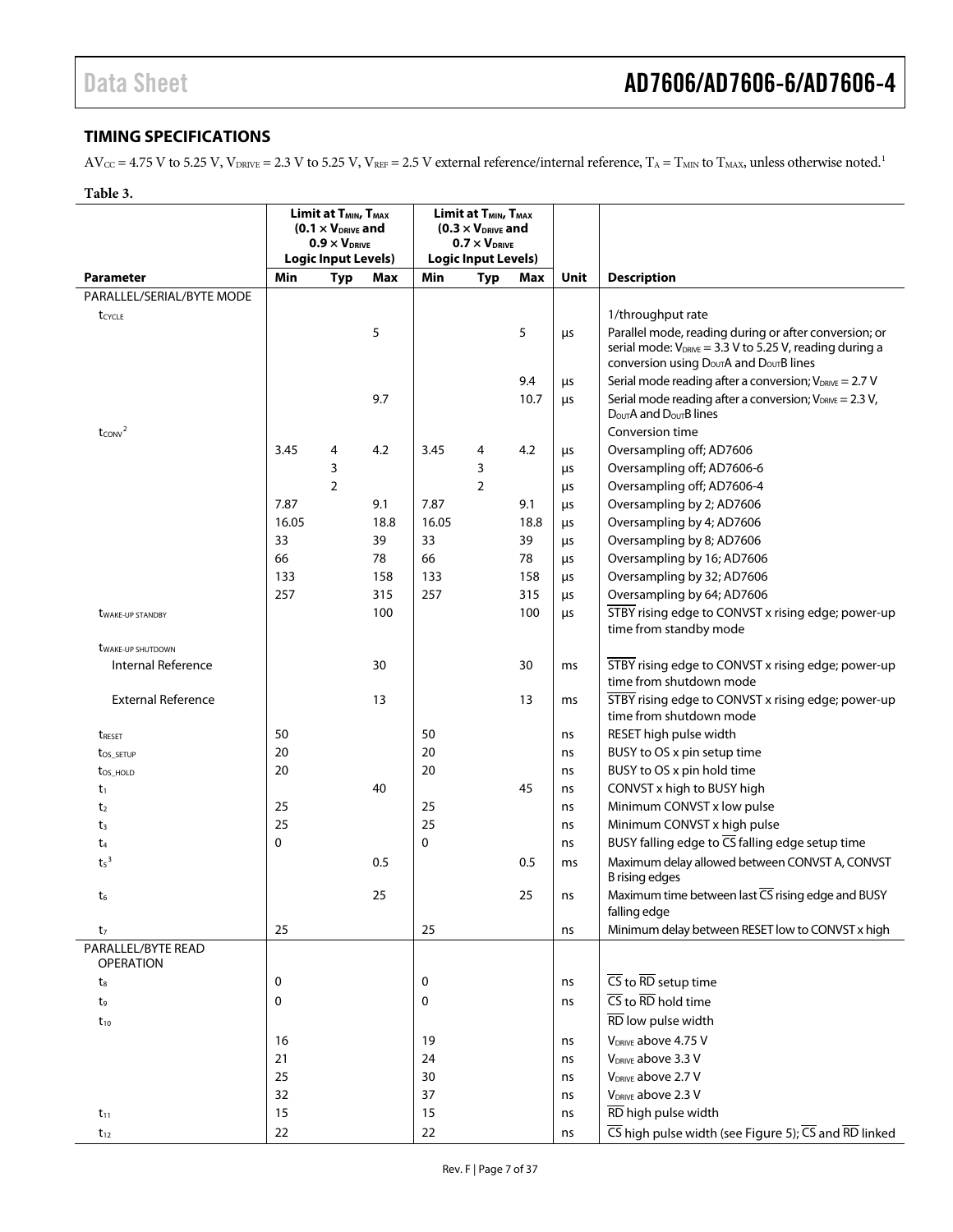<span id="page-7-0"></span>

|                           | Limit at T <sub>MIN</sub> , T <sub>MAX</sub><br>$(0.1 \times V_{DRIVE}$ and |                            | Limit at T <sub>MIN</sub> , T <sub>MAX</sub><br>$(0.3 \times V_{DRIVE}$ and |                |                            |          |          |                                                                                                                                       |
|---------------------------|-----------------------------------------------------------------------------|----------------------------|-----------------------------------------------------------------------------|----------------|----------------------------|----------|----------|---------------------------------------------------------------------------------------------------------------------------------------|
|                           |                                                                             | $0.9 \times V_{DRIVE}$     |                                                                             |                | $0.7 \times V_{DRIVE}$     |          |          |                                                                                                                                       |
|                           |                                                                             | <b>Logic Input Levels)</b> |                                                                             |                | <b>Logic Input Levels)</b> |          |          |                                                                                                                                       |
| Parameter                 | Min                                                                         | <b>Typ</b>                 | Max                                                                         | Min            | <b>Typ</b>                 | Max      | Unit     | <b>Description</b>                                                                                                                    |
| $t_{13}$                  |                                                                             |                            |                                                                             |                |                            |          |          | Delay from CS until DB[15:0] three-state disabled                                                                                     |
|                           |                                                                             |                            | 16                                                                          |                |                            | 19       | ns       | V <sub>DRIVE</sub> above 4.75 V                                                                                                       |
|                           |                                                                             |                            | 20                                                                          |                |                            | 24       | ns       | V <sub>DRIVE</sub> above 3.3 V                                                                                                        |
|                           |                                                                             |                            | 25                                                                          |                |                            | 30       | ns       | V <sub>DRIVE</sub> above 2.7 V                                                                                                        |
|                           |                                                                             |                            | 30                                                                          |                |                            | 37       | ns       | V <sub>DRIVE</sub> above 2.3 V                                                                                                        |
| $t_{14}$ <sup>4</sup>     |                                                                             |                            |                                                                             |                |                            |          |          | Data access time after RD falling edge                                                                                                |
|                           |                                                                             |                            | 16                                                                          |                |                            | 19       | ns       | V <sub>DRIVF</sub> above 4.75 V                                                                                                       |
|                           |                                                                             |                            | 21                                                                          |                |                            | 24       | ns       | V <sub>DRIVE</sub> above 3.3 V                                                                                                        |
|                           |                                                                             |                            | 25                                                                          |                |                            | 30       | ns       | V <sub>DRIVE</sub> above 2.7 V                                                                                                        |
|                           |                                                                             |                            | 32                                                                          |                |                            | 37       | ns       | V <sub>DRIVE</sub> above 2.3 V                                                                                                        |
| $t_{15}$                  | 6                                                                           |                            |                                                                             | 6              |                            |          | ns       | Data hold time after RD falling edge                                                                                                  |
| $t_{16}$                  | 6                                                                           |                            |                                                                             | 6              |                            |          | ns       | $\overline{\text{CS}}$ to DB[15:0] hold time                                                                                          |
| $t_{17}$                  |                                                                             |                            | 22                                                                          |                |                            | 22       | ns       | Delay from CS rising edge to DB[15:0] three-state                                                                                     |
|                           |                                                                             |                            |                                                                             |                |                            |          |          | enabled                                                                                                                               |
| SERIAL READ OPERATION     |                                                                             |                            |                                                                             |                |                            |          |          |                                                                                                                                       |
| f <sub>sclk</sub>         |                                                                             |                            |                                                                             |                |                            |          |          | Frequency of serial read clock                                                                                                        |
|                           |                                                                             |                            | 23.5                                                                        |                |                            | 20       | MHz      | V <sub>DRIVE</sub> above 4.75 V                                                                                                       |
|                           |                                                                             |                            | 17                                                                          |                |                            | 15       | MHz      | V <sub>DRIVE</sub> above 3.3 V                                                                                                        |
|                           |                                                                             |                            | 14.5                                                                        |                |                            | 12.5     | MHz      | V <sub>DRIVE</sub> above 2.7 V                                                                                                        |
|                           |                                                                             |                            | 11.5                                                                        |                |                            | 10       | MHz      | V <sub>DRIVE</sub> above 2.3 V                                                                                                        |
| $t_{18}$                  |                                                                             |                            |                                                                             |                |                            |          |          | Delay from CS until Dout A/Dout B three-state                                                                                         |
|                           |                                                                             |                            |                                                                             |                |                            |          |          | disabled/delay from CS until MSB valid                                                                                                |
|                           |                                                                             |                            | 15                                                                          |                |                            | 18       | ns       | V <sub>DRIVE</sub> above 4.75 V                                                                                                       |
|                           |                                                                             |                            | 20                                                                          |                |                            | 23       | ns       | V <sub>DRIVE</sub> above 3.3 V                                                                                                        |
|                           |                                                                             |                            | 30                                                                          |                |                            | 35       | ns       | $V_{DRIVE} = 2.3 V to 2.7 V$                                                                                                          |
| $t_{19}$ <sup>4</sup>     |                                                                             |                            |                                                                             |                |                            |          |          | Data access time after SCLK rising edge                                                                                               |
|                           |                                                                             |                            | 17                                                                          |                |                            | 20       | ns       | V <sub>DRIVE</sub> above 4.75 V                                                                                                       |
|                           |                                                                             |                            | 23                                                                          |                |                            | 26       | ns       | V <sub>DRIVE</sub> above 3.3 V                                                                                                        |
|                           |                                                                             |                            | 27                                                                          |                |                            | 32       | ns       | V <sub>DRIVE</sub> above 2.7 V                                                                                                        |
|                           |                                                                             |                            | 34                                                                          |                |                            | 39       | ns       | V <sub>DRIVE</sub> above 2.3 V                                                                                                        |
| $t_{20}$                  | $0.4 t_{SCLK}$                                                              |                            |                                                                             | $0.4 t_{SCLK}$ |                            |          | ns       | SCLK low pulse width                                                                                                                  |
| $t_{21}$                  | $0.4 t_{SCLK}$                                                              |                            |                                                                             | $0.4 t_{SCLK}$ |                            |          | ns       | SCLK high pulse width                                                                                                                 |
| $t_{22}$                  | $\overline{7}$                                                              |                            |                                                                             | $\overline{7}$ |                            |          |          | SCLK rising edge to D <sub>OUT</sub> A/D <sub>OUT</sub> B valid hold time                                                             |
| $t_{23}$                  |                                                                             |                            | 22                                                                          |                |                            | 22       | ns       | $\overline{\mathsf{CS}}$ rising edge to $\mathsf{D}_{\mathsf{OUT}}\mathsf{A}/\mathsf{D}_{\mathsf{OUT}}\mathsf{B}$ three-state enabled |
| <b>FRSTDATA OPERATION</b> |                                                                             |                            |                                                                             |                |                            |          |          |                                                                                                                                       |
| $t_{24}$                  |                                                                             |                            |                                                                             |                |                            |          |          | Delay from CS falling edge until FRSTDATA three-                                                                                      |
|                           |                                                                             |                            |                                                                             |                |                            |          |          | state disabled                                                                                                                        |
|                           |                                                                             |                            | 15                                                                          |                |                            | 18       | ns       | V <sub>DRIVE</sub> above 4.75 V                                                                                                       |
|                           |                                                                             |                            | $20\,$                                                                      |                |                            | 23       | ns       | V <sub>DRIVE</sub> above 3.3 V                                                                                                        |
|                           |                                                                             |                            | 25                                                                          |                |                            | 30       | ns       | V <sub>DRIVE</sub> above 2.7 V                                                                                                        |
|                           |                                                                             |                            | 30                                                                          |                |                            | 35       | ns       | V <sub>DRIVE</sub> above 2.3 V                                                                                                        |
| $t_{25}$                  |                                                                             |                            |                                                                             |                |                            |          | ns       | Delay from CS falling edge until FRSTDATA high,<br>serial mode                                                                        |
|                           |                                                                             |                            | 15                                                                          |                |                            | 18       |          | V <sub>DRIVE</sub> above 4.75 V                                                                                                       |
|                           |                                                                             |                            | 20                                                                          |                |                            | 23       | ns<br>ns | V <sub>DRIVE</sub> above 3.3 V                                                                                                        |
|                           |                                                                             |                            | 25                                                                          |                |                            | 30       | ns       | V <sub>DRIVE</sub> above 2.7 V                                                                                                        |
|                           |                                                                             |                            | 30                                                                          |                |                            | 35       | ns       | V <sub>DRIVE</sub> above 2.3 V                                                                                                        |
| $t_{26}$                  |                                                                             |                            |                                                                             |                |                            |          |          | Delay from RD falling edge to FRSTDATA high                                                                                           |
|                           |                                                                             |                            |                                                                             |                |                            |          |          | V <sub>DRIVE</sub> above 4.75 V                                                                                                       |
|                           |                                                                             |                            | $16$                                                                        |                |                            | 19       | ns       | V <sub>DRIVE</sub> above 3.3 V                                                                                                        |
|                           |                                                                             |                            | 20                                                                          |                |                            | 23       | ns       | V <sub>DRIVE</sub> above 2.7 V                                                                                                        |
|                           |                                                                             |                            | 25<br>30                                                                    |                |                            | 30<br>35 | ns       | V <sub>DRIVE</sub> above 2.3 V                                                                                                        |
|                           |                                                                             |                            |                                                                             |                |                            |          | ns       |                                                                                                                                       |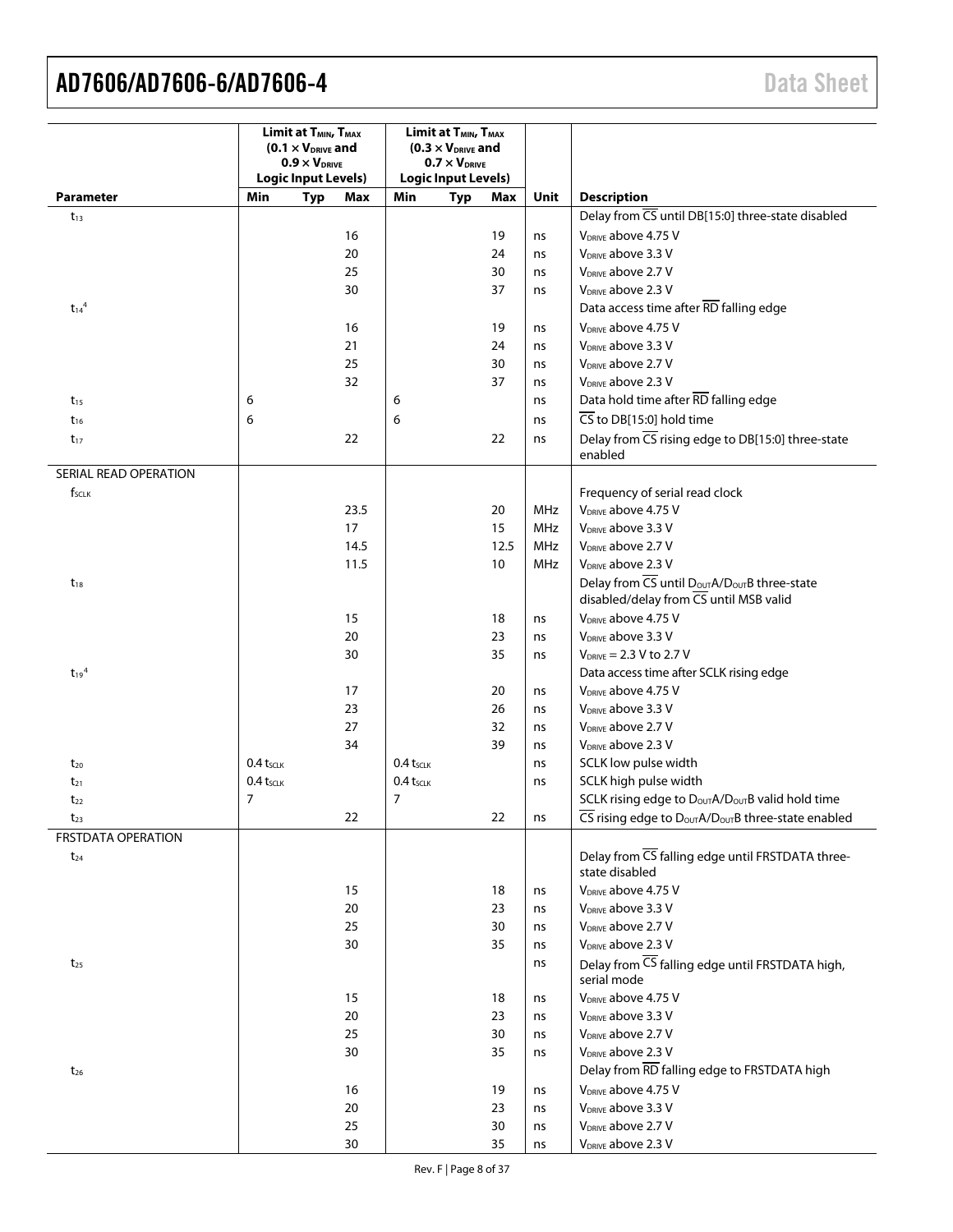### Data Sheet **AD7606/AD7606-6/AD7606-4**

|                  | Limit at T <sub>MIN</sub> , T <sub>MAX</sub><br>$(0.1 \times V_{DRIVE}$ and<br>$0.9 \times V_{DRIVE}$<br>Logic Input Levels) |     | Limit at T <sub>MIN</sub> , T <sub>MAX</sub><br>$(0.3 \times V_{DRIVE}$ and<br>$0.7 \times V_{DRIVE}$<br>Logic Input Levels) |     |     |     |             |                                                                  |
|------------------|------------------------------------------------------------------------------------------------------------------------------|-----|------------------------------------------------------------------------------------------------------------------------------|-----|-----|-----|-------------|------------------------------------------------------------------|
| <b>Parameter</b> | Min                                                                                                                          | Typ | Max                                                                                                                          | Min | Typ | Max | <b>Unit</b> | <b>Description</b>                                               |
| $t_{27}$         |                                                                                                                              |     |                                                                                                                              |     |     |     |             | Delay from RD falling edge to FRSTDATA low                       |
|                  |                                                                                                                              |     | 19                                                                                                                           |     |     | 22  | ns          | $V_{DRIVF} = 3.3 V$ to 5.25V                                     |
|                  |                                                                                                                              |     | 24                                                                                                                           |     |     | 29  | ns          | $V_{DRIVE} = 2.3 V$ to 2.7V                                      |
| $t_{28}$         |                                                                                                                              |     |                                                                                                                              |     |     |     |             | Delay from 16 <sup>th</sup> SCLK falling edge to FRSTDATA low    |
|                  |                                                                                                                              |     | 17                                                                                                                           |     |     | 20  | ns          | $V_{DRIVF} = 3.3 V$ to 5.25V                                     |
|                  |                                                                                                                              |     | 22                                                                                                                           |     |     | 27  | ns          | $V_{DRIVF}$ = 2.3 V to 2.7V                                      |
| $t_{29}$         |                                                                                                                              |     | 24                                                                                                                           |     |     | 29  | ns          | Delay from CS rising edge until FRSTDATA three-<br>state enabled |

<sup>1</sup> Sample tested during initial release to ensure compliance. All input signals are specified with  $t_R = t_F = 5$  ns (10% to 90% of V<sub>DRIVE</sub>) and timed from a voltage level of 1.6 V. 2 In oversampling mode, typical t<sub>conv</sub> for the AD7606-6 and AD7606-4 can be calculated using ((N × tconv) + ((N − 1) × 1 µs)). N is the oversampling ratio. For the AD7606-6,  $t_{CONV} = 3 \mu s$ ; and for the AD7606-4,  $t_{CONV} = 2 \mu s$ .

<sup>3</sup> The delay between the CONVST x signals was measured as the maximum time allowed while ensuring a <10 LSB performance matching between channel sets.

<sup>4</sup> A buffer is used on the data output pins for these measurements, which is equivalent to a load of 20 pF on the output pins.

#### *Timing Diagrams*



*Figure 2. CONVST Timing—Reading After a Conversion*

<span id="page-8-0"></span>

<span id="page-8-1"></span>*Figure 3. CONVST Timing—Reading During a Conversion*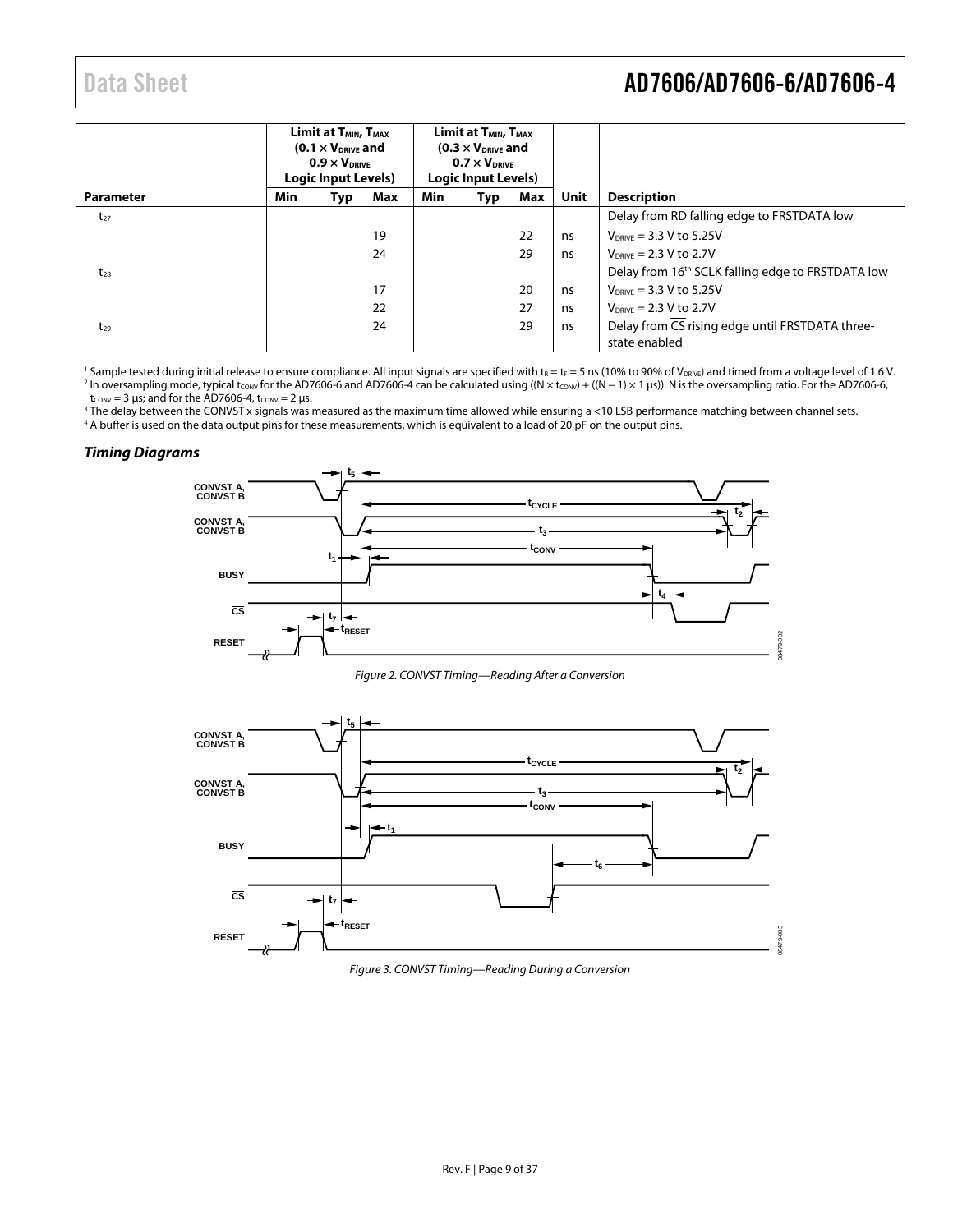

*Figure 4. Parallel Mode, Separate CS and RD Pulses*

<span id="page-9-1"></span>

*Figure 5. CS and RD, Linked Parallel Mode*

<span id="page-9-0"></span>

*Figure 6. Serial Read Operation (Channel 1)*

<span id="page-9-2"></span>

*Figure 7. BYTE Mode Read Operation*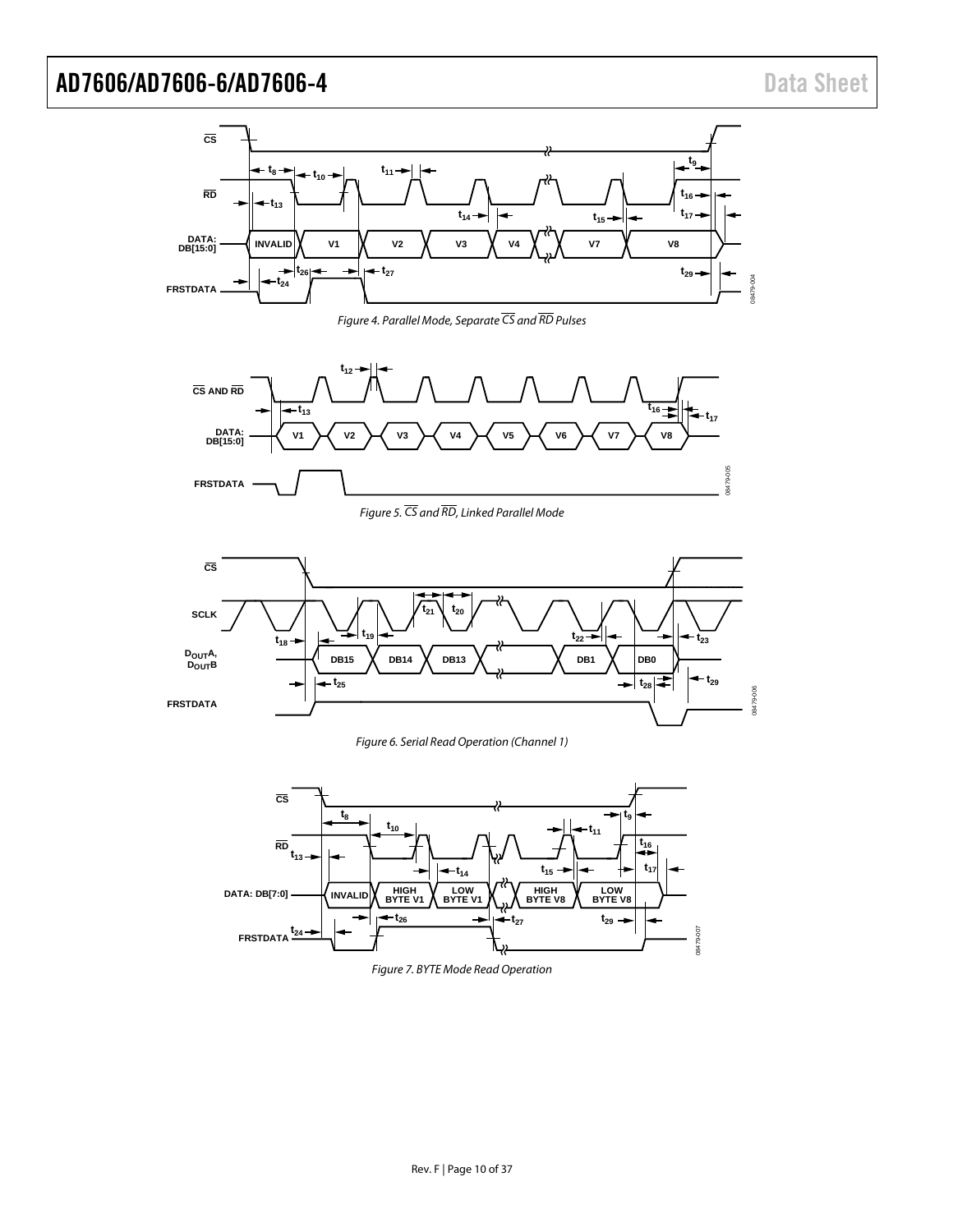### Data Sheet **AD7606/AD7606-6/AD7606-4**

### <span id="page-10-0"></span>ABSOLUTE MAXIMUM RATINGS

 $T_A = 25$ °C, unless otherwise noted.

#### **Table 4.**

| <b>Parameter</b>                                      | Rating                              |
|-------------------------------------------------------|-------------------------------------|
| $AV_{cc}$ to AGND                                     | $-0.3$ V to $+7$ V                  |
| <b>VDRIVE to AGND</b>                                 | $-0.3$ V to AV $cc + 0.3$ V         |
| Analog Input Voltage to AGND <sup>1</sup>             | ±16.5V                              |
| Digital Input Voltage to AGND                         | $-0.3$ V to $V_{DRIVE} + 0.3$ V     |
| Digital Output Voltage to AGND                        | $-0.3$ V to $V_{DRIVE} + 0.3$ V     |
| <b>REFIN to AGND</b>                                  | $-0.3$ V to AV $cc + 0.3$ V         |
| Input Current to Any Pin Except Supplies <sup>1</sup> | $±10$ mA                            |
| Operating Temperature Range                           |                                     |
| <b>B</b> Version                                      | $-40^{\circ}$ C to $+85^{\circ}$ C  |
| Storage Temperature Range                             | $-65^{\circ}$ C to $+150^{\circ}$ C |
| Junction Temperature                                  | $150^{\circ}$ C                     |
| Pb/SN Temperature, Soldering                          |                                     |
| Reflow (10 sec to 30 sec)                             | 240 $(+0)$ °C                       |
| Pb-Free Temperature, Soldering Reflow                 | 260 $(+0)$ °C                       |
| <b>ESD (All Pins Except Analog Inputs)</b>            | $2$ kV                              |
| ESD (Analog Input Pins Only)                          | 7 kV                                |

<sup>1</sup> Transient currents of up to 100 mA do not cause SCR latch-up.

Stresses at or above those listed under Absolute Maximum Ratings may cause permanent damage to the product. This is a stress rating only; functional operation of the product at these or any other conditions above those indicated in the operational section of this specification is not implied. Operation beyond the maximum operating conditions for extended periods may affect product reliability.

#### <span id="page-10-1"></span>**THERMAL RESISTANCE**

 $\theta_{JA}$  is specified for the worst-case conditions, that is, a device soldered in a circuit board for surface-mount packages. These specifications apply to a 4-layer board.

#### **Table 5. Thermal Resistance**

| Package Type | <b>U</b> JA | UJC | Unit |
|--------------|-------------|-----|------|
| 64-Lead LOFP | 45          |     | −/W  |

#### <span id="page-10-2"></span>**ESD CAUTION**



ESD (electrostatic discharge) sensitive device. Charged devices and circuit boards can discharge without detection. Although this product features patented or proprietary protection circuitry, damage may occur on devices subjected to high energy ESD. Therefore, proper ESD precautions should be taken to avoid performance degradation or loss of functionality.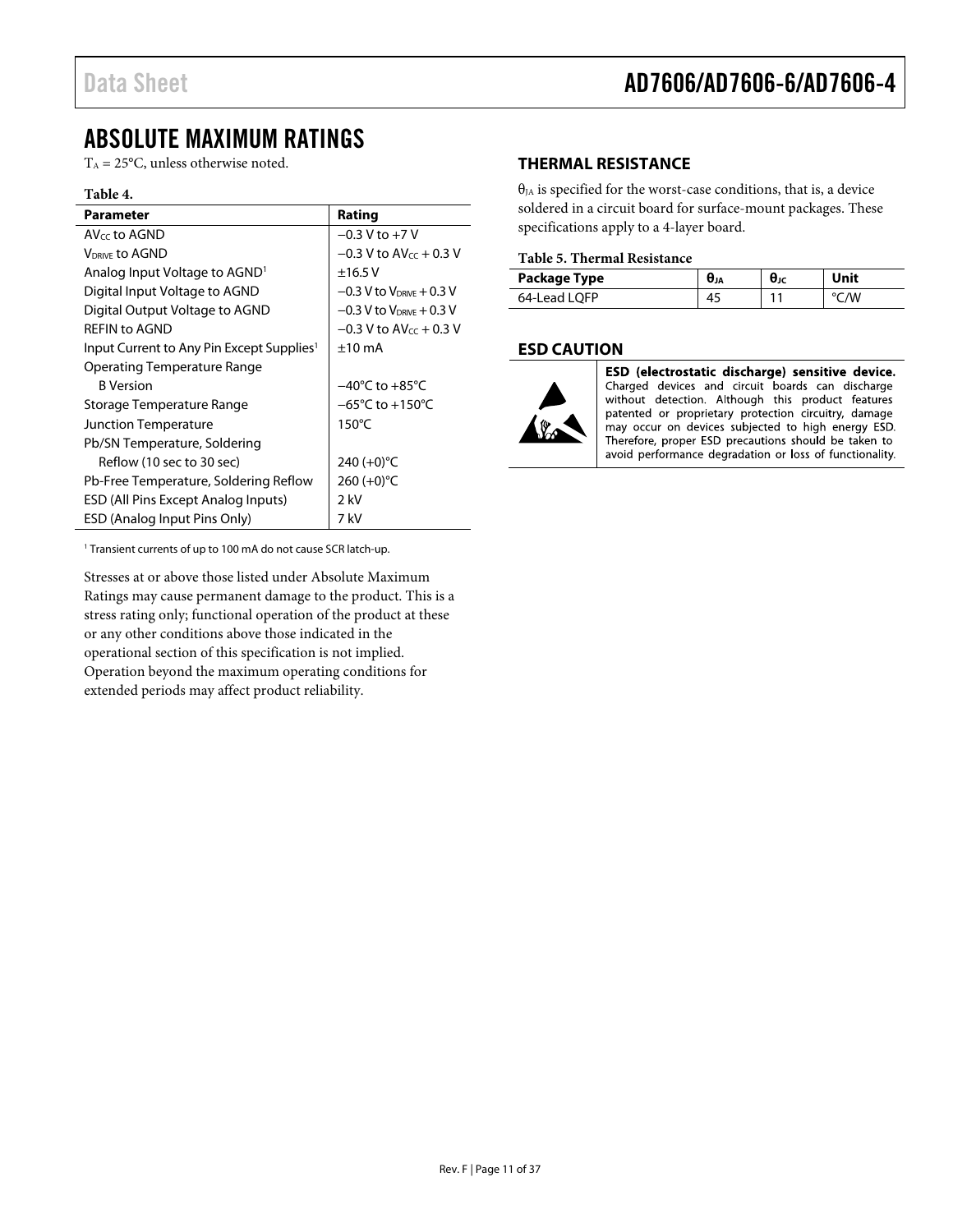### <span id="page-11-0"></span>PIN CONFIGURATIONS AND FUNCTION DESCRIPTIONS

<span id="page-11-3"></span><span id="page-11-2"></span><span id="page-11-1"></span>

*Figure 9. AD7606-6 Pin Configuration*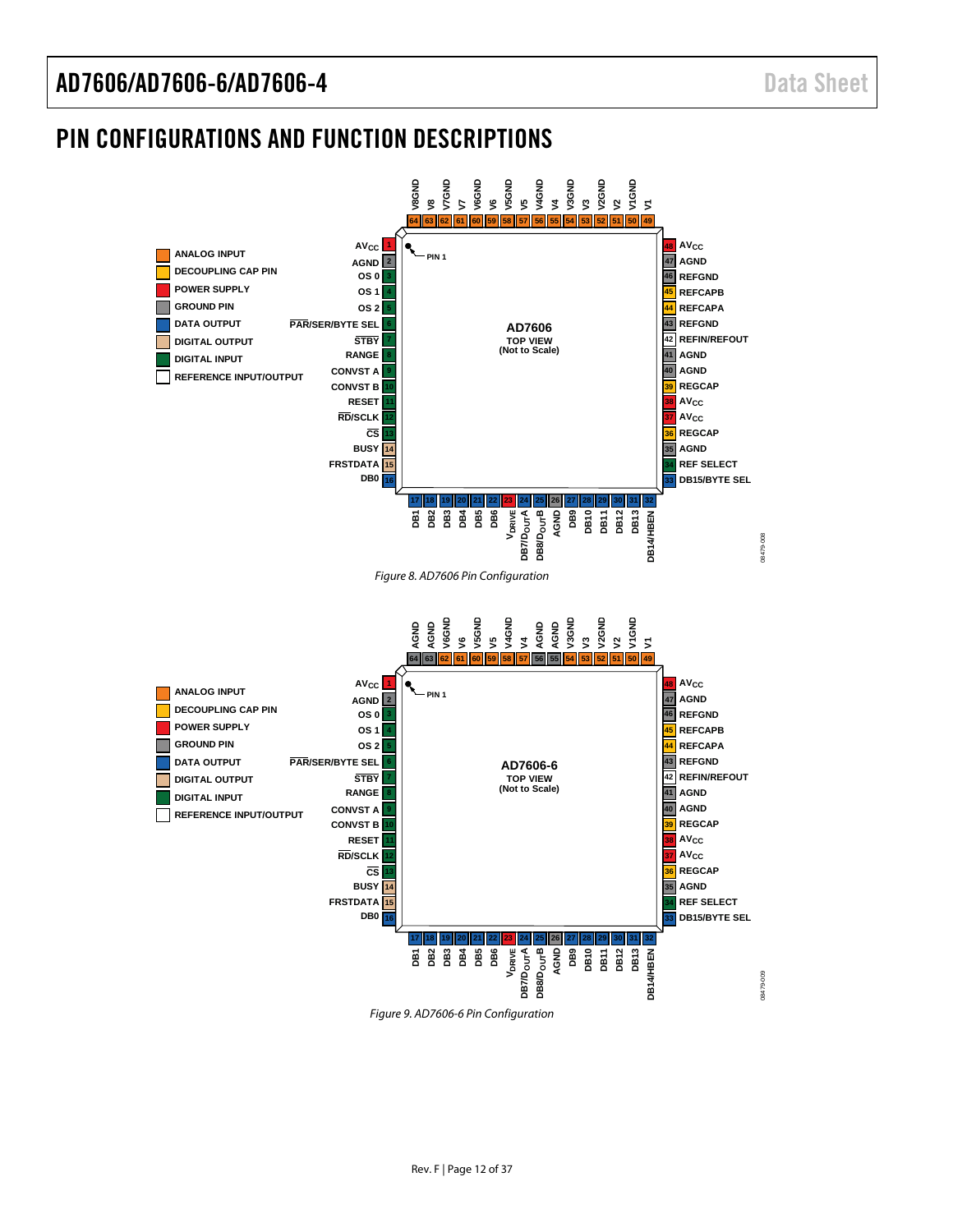### Data Sheet **AD7606/AD7606-6/AD7606-4**



*Figure 10. AD7606-4 Pin Configuration*

#### <span id="page-12-0"></span>**Table 6. Pin Function Descriptions**

|                          |                   | <b>Mnemonic</b>             |                             |                             |                                                                                                                                                                                                                                                                                                                                                                                                                                                                                                                                                                                                                                                                                                                                                                                                                                                                 |  |
|--------------------------|-------------------|-----------------------------|-----------------------------|-----------------------------|-----------------------------------------------------------------------------------------------------------------------------------------------------------------------------------------------------------------------------------------------------------------------------------------------------------------------------------------------------------------------------------------------------------------------------------------------------------------------------------------------------------------------------------------------------------------------------------------------------------------------------------------------------------------------------------------------------------------------------------------------------------------------------------------------------------------------------------------------------------------|--|
| Pin No.                  | Type <sup>1</sup> | AD7606                      | AD7606-6                    | AD7606-4                    | <b>Description</b>                                                                                                                                                                                                                                                                                                                                                                                                                                                                                                                                                                                                                                                                                                                                                                                                                                              |  |
| 1, 37, 38,<br>48         | P                 | <b>AVcc</b>                 | $AV_{CC}$                   | AVcc                        | Analog Supply Voltage, 4.75 V to 5.25 V. This supply voltage is applied to<br>the internal front-end amplifiers and to the ADC core. These supply pins<br>should be decoupled to AGND.                                                                                                                                                                                                                                                                                                                                                                                                                                                                                                                                                                                                                                                                          |  |
| 2, 26, 35,<br>40, 41, 47 | P                 | <b>AGND</b>                 | <b>AGND</b>                 | <b>AGND</b>                 | Analog Ground. These pins are the ground reference points for all analog<br>circuitry on the AD7606. All analog input signals and external reference<br>signals should be referred to these pins. All six of these AGND pins should<br>connect to the AGND plane of a system.                                                                                                                                                                                                                                                                                                                                                                                                                                                                                                                                                                                   |  |
| 5, 4, 3                  | <b>DI</b>         | OS [2:0]                    | OS [2:0]                    | OS [2:0]                    | Oversampling Mode Pins. Logic inputs. These inputs are used to select<br>the oversampling ratio. OS 2 is the MSB control bit, and OS 0 is the LSB<br>control bit. See the Digital Filter section for more details about the<br>oversampling mode of operation and Table 9 for oversampling bit<br>decoding.                                                                                                                                                                                                                                                                                                                                                                                                                                                                                                                                                     |  |
| 6                        | <b>DI</b>         | PAR/SER/<br><b>BYTE SEL</b> | PAR/SER/<br><b>BYTE SEL</b> | PAR/SER/<br><b>BYTE SEL</b> | Parallel/Serial/Byte Interface Selection Input. Logic input. If this pin is tied to<br>a logic low, the parallel interface is selected. If this pin is tied to a logic high,<br>the serial interface is selected. Parallel byte interface mode is selected when<br>this pin is logic high and DB15/BYTE SEL is logic high (see Table 8).<br>In serial mode, the $\overline{RD}/SCLK$ pin functions as the serial clock input. The<br>$DB7/DOUT$ A pin and the DB8/ $DOUTB$ pin function as serial data outputs. When<br>the serial interface is selected, the DB[15:9] and DB[6:0] pins should be tied to<br>ground.<br>In byte mode, DB15, in conjunction with PAR/SER/BYTE SEL, is used to select<br>the parallel byte mode of operation (see Table 8). DB14 is used as the HBEN<br>pin. DB[7:0] transfer the 16-bit conversion results in two RD operations, |  |
| 7                        | <b>DI</b>         | <b>STBY</b>                 | <b>STBY</b>                 | <b>STBY</b>                 | with DB0 as the LSB of the data transfers.<br>Standby Mode Input. This pin is used to place the AD7606/AD7606-6/<br>AD7606-4 into one of two power-down modes: standby mode or shutdown<br>mode. The power-down mode entered depends on the state of the RANGE<br>pin, as shown in Table 7. When in standby mode, all circuitry, except the on-<br>chip reference, regulators, and regulator buffers, is powered down. When<br>in shutdown mode, all circuitry is powered down.                                                                                                                                                                                                                                                                                                                                                                                 |  |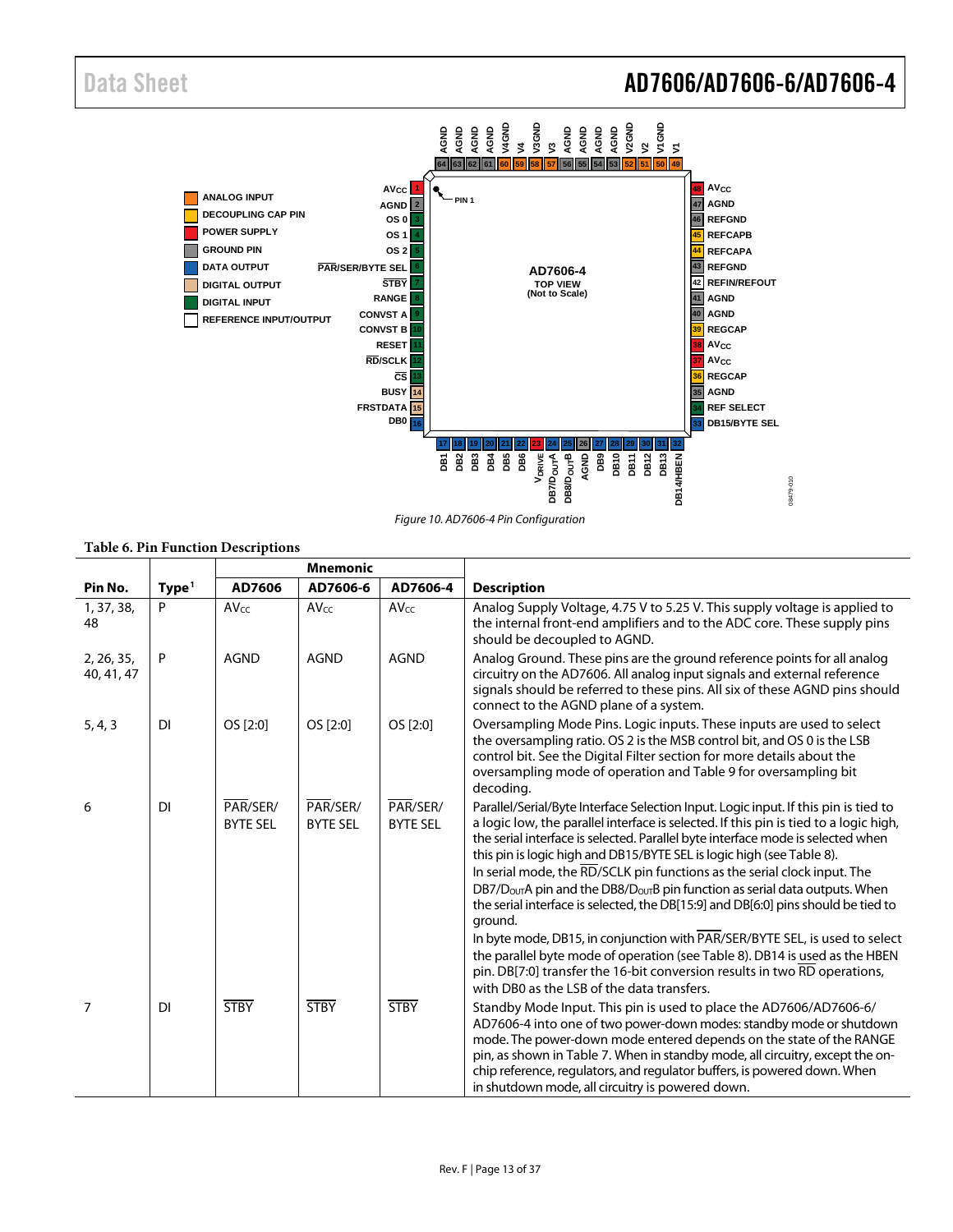|         |                   |                              | <b>Mnemonic</b>              |                              |                                                                                                                                                                                                                                                                                                                                                                                                                                                                                                                                                                                                                                                                                                                                                                                                                                                                                                                              |
|---------|-------------------|------------------------------|------------------------------|------------------------------|------------------------------------------------------------------------------------------------------------------------------------------------------------------------------------------------------------------------------------------------------------------------------------------------------------------------------------------------------------------------------------------------------------------------------------------------------------------------------------------------------------------------------------------------------------------------------------------------------------------------------------------------------------------------------------------------------------------------------------------------------------------------------------------------------------------------------------------------------------------------------------------------------------------------------|
| Pin No. | Type <sup>1</sup> | AD7606                       | AD7606-6                     | AD7606-4                     | <b>Description</b>                                                                                                                                                                                                                                                                                                                                                                                                                                                                                                                                                                                                                                                                                                                                                                                                                                                                                                           |
| 8       | <b>DI</b>         | <b>RANGE</b>                 | RANGE                        | RANGE                        | Analog Input Range Selection. Logic input. The polarity on this pin deter-<br>mines the input range of the analog input channels. If this pin is tied to a<br>logic high, the analog input range is $\pm 10$ V for all channels. If this pin is tied to<br>a logic low, the analog input range is ±5 V for all channels. A logic change on<br>this pin has an immediate effect on the analog input range. Changing this<br>pin during a conversion is not recommended for fast throughput rate<br>applications. See the Analog Input section for more information.                                                                                                                                                                                                                                                                                                                                                           |
| 9,10    | DI                | CONVST A,<br><b>CONVST B</b> | CONVST A,<br><b>CONVST B</b> | CONVST A,<br><b>CONVST B</b> | Conversion Start Input A, Conversion Start Input B. Logic inputs. These<br>logic inputs are used to initiate conversions on the analog input channels.<br>For simultaneous sampling of all input channels, CONVST A and CONVST B<br>can be shorted together, and a single convert start signal can be applied.<br>Alternatively, CONVST A can be used to initiate simultaneous sampling: V1,<br>V2, V3, and V4 for the AD7606; V1, V2, and V3 for the AD7606-6; and V1<br>and V2 for the AD7606-4. CONVST B can be used to initiate simultaneous<br>sampling on the other analog inputs: V5, V6, V7, and V8 for the AD7606;<br>V4, V5, and V6 for the AD7606-6; and V3 and V4 for the AD7606-4. This is<br>possible only when oversampling is not switched on. When the CONVST A or<br>CONVST B pin transitions from low to high, the front-end track-and-hold<br>circuitry for the respective analog inputs is set to hold. |
| 11      | DI                | <b>RESET</b>                 | <b>RESET</b>                 | <b>RESET</b>                 | Reset Input. When set to logic high, the rising edge of RESET resets the<br>AD7606/AD7606-6/AD7606-4. The device should receive a RESET pulse<br>directly after power-up. The RESET high pulse should typically be 50 ns<br>wide. If a RESET pulse is applied during a conversion, the conversion is<br>aborted. If a RESET pulse is applied during a read, the contents of the<br>output registers reset to all zeros.                                                                                                                                                                                                                                                                                                                                                                                                                                                                                                      |
| 12      | DI                | RD/SCLK                      | RD/SCLK                      | RD/SCLK                      | Parallel Data Read Control Input When the Parallel Interface Is Selected (RD)/<br>Serial Clock Input When the Serial Interface Is Selected (SCLK). When both<br>$\overline{\text{CS}}$ and $\overline{\text{RD}}$ are logic low in parallel mode, the output bus is enabled.<br>In serial mode, this pin acts as the serial clock input for data transfers.<br>The CS falling edge takes the DoutA and DoutB data output lines out<br>of three-state and clocks out the MSB of the conversion result. The rising<br>edge of SCLK clocks all subsequent data bits onto the Douth and Dout B<br>serial data outputs. For more information, see the Conversion Control<br>section.                                                                                                                                                                                                                                              |
| 13      | DI                | $\overline{\text{CS}}$       | $\overline{CS}$              | $\overline{CS}$              | Chip Select. This active low logic input frames the data transfer. When<br>both $\overline{CS}$ and $\overline{RD}$ are logic low in parallel mode, the DB[15:0] output bus is<br>enabled and the conversion result is output on the parallel data bus lines.<br>In serial mode, $\overline{CS}$ is used to frame the serial read transfer and clock out<br>the MSB of the serial output data.                                                                                                                                                                                                                                                                                                                                                                                                                                                                                                                               |
| 14      | DO                | <b>BUSY</b>                  | <b>BUSY</b>                  | <b>BUSY</b>                  | Busy Output. This pin transitions to a logic high after both CONVST A and<br>CONVST B rising edges and indicates that the conversion process has started.<br>The BUSY output remains high until the conversion process for all channels<br>is complete. The falling edge of BUSY signals that the conversion data is<br>being latched into the output data registers and is available to read after<br>a Time t <sub>4</sub> . Any data read while BUSY is high must be completed before the<br>falling edge of BUSY occurs. Rising edges on CONVST A or CONVST B have<br>no effect while the BUSY signal is high.                                                                                                                                                                                                                                                                                                           |
| 15      | DO                | <b>FRSTDATA</b>              | <b>FRSTDATA</b>              | <b>FRSTDATA</b>              | Digital Output. The FRSTDATA output signal indicates when the first channel,<br>V1, is being read back on the parallel, byte, or serial interface. When the<br>CS input is high, the FRSTDATA output pin is in three-state. The falling<br>edge of CS takes FRSTDATA out of three-state. In parallel mode, the<br>falling edge of $\overline{RD}$ corresponding to the result of V1 then sets the<br>FRSTDATA pin high, indicating that the result from V1 is available on the<br>output data bus. The FRSTDATA output returns to a logic low following the<br>next falling edge of RD. In serial mode, FRSTDATA goes high on the falling<br>edge of CS because this clocks out the MSB of V1 on Douth. It returns low<br>on the 16 <sup>th</sup> SCLK falling edge after the CS falling edge. See the Conversion<br>Control section for more details.                                                                       |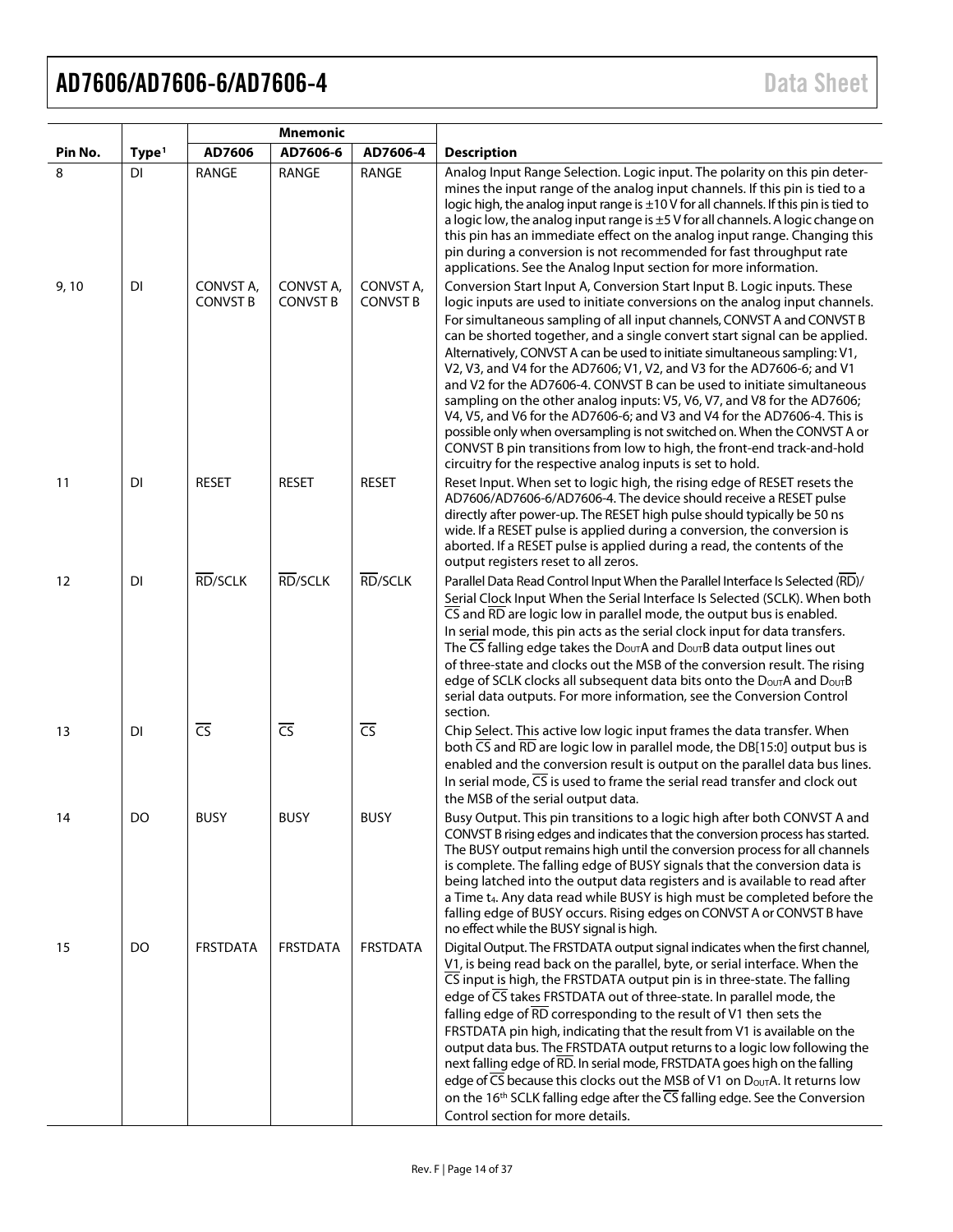# Data Sheet **AD7606/AD7606-6/AD7606-4**

|          |                   | <b>Mnemonic</b>          |                           |                          |                                                                                                                                                                                                                                                                                                                                                                                                                                                                                                                                                                                                                                                                                                                                                                                                                                 |
|----------|-------------------|--------------------------|---------------------------|--------------------------|---------------------------------------------------------------------------------------------------------------------------------------------------------------------------------------------------------------------------------------------------------------------------------------------------------------------------------------------------------------------------------------------------------------------------------------------------------------------------------------------------------------------------------------------------------------------------------------------------------------------------------------------------------------------------------------------------------------------------------------------------------------------------------------------------------------------------------|
| Pin No.  | Type <sup>1</sup> | AD7606                   | AD7606-6                  | AD7606-4                 | <b>Description</b>                                                                                                                                                                                                                                                                                                                                                                                                                                                                                                                                                                                                                                                                                                                                                                                                              |
| 22 to 16 | DO                | DB[6:0]                  | DB[6:0]                   | DB[6:0]                  | Parallel Output Data Bits, DB6 to DB0. When PAR/SER/BYTE SEL = 0, these<br>pins act as three-state parallel digital input/output pins. When CS and RD<br>are low, these pins are used to output DB6 to DB0 of the conversion result.<br>When $\overline{PAR}/\overline{SER}/\overline{BYTE}$ SEL = 1, these pins should be tied to AGND. When<br>operating in parallel byte interface mode, DB[7:0] outputs the 16-bit con-<br>version result in two RD operations. DB7 (Pin 24) is the MSB; DB0 is the LSB.                                                                                                                                                                                                                                                                                                                    |
| 23       | Ρ                 | <b>VDRIVE</b>            | <b>V</b> <sub>DRIVE</sub> | <b>VDRIVE</b>            | Logic Power Supply Input. The voltage (2.3 V to 5.25 V) supplied at this<br>pin determines the operating voltage of the interface. This pin is nominally<br>at the same supply as the supply of the host interface (that is, DSP and FPGA).                                                                                                                                                                                                                                                                                                                                                                                                                                                                                                                                                                                     |
| 24       | DO                | DB7/D <sub>OUT</sub> A   | DB7/D <sub>OUT</sub> A    | DB7/D <sub>OUT</sub> A   | Parallel Output Data Bit 7 (DB7)/Serial Interface Data Output Pin (DourA).<br>When $\overline{PAR/SER/BYTE}$ SEL = 0, this pins acts as a three-state parallel digital<br>input/output pin. When $\overline{CS}$ and $\overline{RD}$ are low, this pin is used to output DB7<br>of the conversion result. When $\overline{PAR}/\overline{SER}/\overline{BYTE}$ SEL = 1, this pin functions<br>as D <sub>OUT</sub> A and outputs serial conversion data (see the Conversion Control<br>section for more details). When operating in parallel byte mode, DB7 is<br>the MSB of the byte.                                                                                                                                                                                                                                           |
| 25       | <b>DO</b>         | DB8/D <sub>OUT</sub> B   | DB8/D <sub>OUT</sub> B    | DB8/D <sub>OUT</sub> B   | Parallel Output Data Bit 8 (DB8)/Serial Interface Data Output Pin (DOUTB).<br>When $\overline{PAR/SER/BYTE}$ SEL = 0, this pin acts as a three-state parallel digital<br>input/output pin. When $\overline{CS}$ and $\overline{RD}$ are low, this pin is used to output<br>DB8 of the conversion result. When $\overline{PAR}/\overline{SER}/\overline{B}$ YTE SEL = 1, this pin functions<br>as DourB and outputs serial conversion data (see the Conversion Control<br>section for more details).                                                                                                                                                                                                                                                                                                                             |
| 31 to 27 | DO                | DB[13:9]                 | DB[13:9]                  | DB[13:9]                 | Parallel Output Data Bits, DB13 to DB9. When PAR/SER/BYTE SEL = 0,<br>these pins act as three-state parallel digital input/output pins. When $\overline{CS}$<br>and RD are low, these pins are used to output DB13 to DB9 of the conversion<br>result. When $\overline{PAR}/\overline{SER}/\overline{B}$ TTE SEL = 1, these pins should be tied to AGND.                                                                                                                                                                                                                                                                                                                                                                                                                                                                        |
| 32       | DO/DI             | DB14/<br><b>HBEN</b>     | DB14/<br><b>HBEN</b>      | DB14/<br><b>HBEN</b>     | Parallel Output Data Bit 14 (DB14)/High Byte Enable (HBEN). When PAR/<br>SER/BYTE SEL = 0, this pin acts as a three-state parallel digital output pin.<br>When $\overline{\text{CS}}$ and $\overline{\text{RD}}$ are low, this pin is used to output DB14 of the conversion<br>result. When $\overline{PAR}/\overline{SER}/\overline{BYTE}$ SEL = 1 and DB15/BYTE SEL = 1, the AD7606/<br>AD7606-6/AD7606-4 operate in parallel byte interface mode. In parallel<br>byte mode, the HBEN pin is used to select whether the most significant byte<br>(MSB) or the least significant byte (LSB) of the conversion result is output first.<br>When HBEN $= 1$ , the MSB is output first, followed by the LSB.<br>When $HBEN = 0$ , the LSB is output first, followed by the MSB.<br>In serial mode, this pin should be tied to GND. |
| 33       | DO/DI             | DB15/<br><b>BYTE SEL</b> | DB15/<br><b>BYTE SEL</b>  | DB15/<br><b>BYTE SEL</b> | Parallel Output Data Bit 15 (DB15)/Parallel Byte Mode Select (BYTE SEL).<br>When $\overline{PAR/SER/BYTE SEL} = 0$ , this pin acts as a three-state parallel digital<br>output pin. When $\overline{CS}$ and $\overline{RD}$ are low, this pin is used to output DB15 of the<br>conversion result. When $\overline{PAR}/\overline{SER}/\overline{BYTE}$ SEL = 1, the BYTE SEL pin is used<br>to select between serial interface mode and parallel byte interface mode<br>(see Table 8). When $\overline{PAR}/\overline{SER}/\overline{B}$ TTE SEL = 1 and DB15/BYTE SEL = 0, the<br>AD7606 operates in serial interface mode. When PAR/SER/BYTE SEL = 1<br>and DB15/BYTE SEL = 1, the AD7606 operates in parallel byte interface mode.                                                                                          |
| 34       | DI                | <b>REF SELECT</b>        | <b>REF SELECT</b>         | <b>REF SELECT</b>        | Internal/External Reference Selection Input. Logic input. If this pin is set to<br>logic high, the internal reference is selected and enabled. If this pin is set to<br>logic low, the internal reference is disabled and an external reference<br>voltage must be applied to the REFIN/REFOUT pin.                                                                                                                                                                                                                                                                                                                                                                                                                                                                                                                             |
| 36, 39   | P                 | <b>REGCAP</b>            | <b>REGCAP</b>             | <b>REGCAP</b>            | Decoupling Capacitor Pin for Voltage Output from Internal Regulator.<br>These output pins should be decoupled separately to AGND using a 1 µF<br>capacitor. The voltage on these pins is in the range of 2.5 V to 2.7 V.                                                                                                                                                                                                                                                                                                                                                                                                                                                                                                                                                                                                        |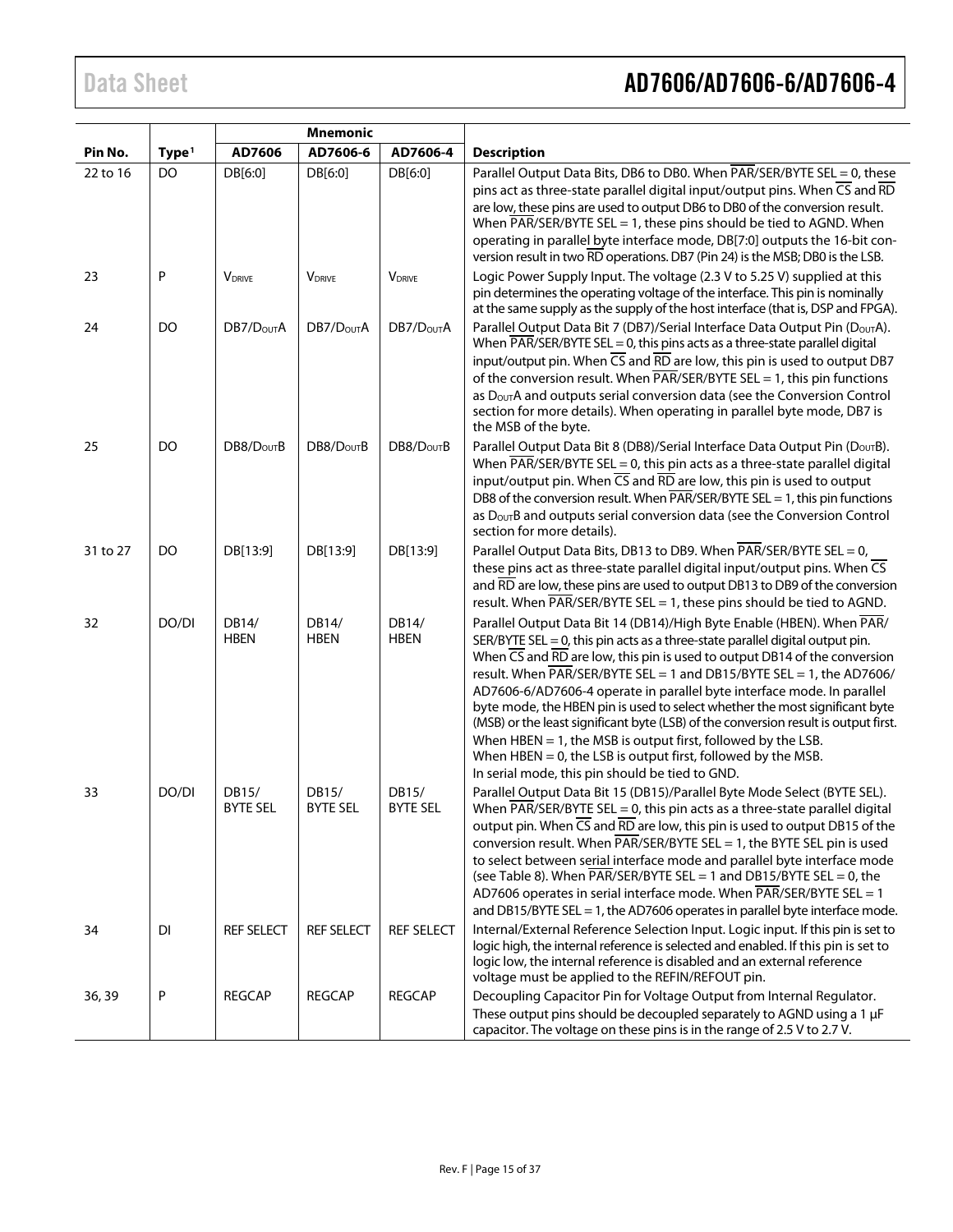<span id="page-15-0"></span>

|         |                       | <b>Mnemonic</b>              |                              |                              |                                                                                                                                                                                                                                                                                                                                                                                                                                                                                                                                                                                              |
|---------|-----------------------|------------------------------|------------------------------|------------------------------|----------------------------------------------------------------------------------------------------------------------------------------------------------------------------------------------------------------------------------------------------------------------------------------------------------------------------------------------------------------------------------------------------------------------------------------------------------------------------------------------------------------------------------------------------------------------------------------------|
| Pin No. | Type <sup>1</sup>     | AD7606                       | AD7606-6                     | AD7606-4                     | <b>Description</b>                                                                                                                                                                                                                                                                                                                                                                                                                                                                                                                                                                           |
| 42      | <b>REF</b>            | REFIN/<br><b>REFOUT</b>      | REFIN/<br><b>REFOUT</b>      | REFIN/<br><b>REFOUT</b>      | Reference Input (REFIN)/Reference Output (REFOUT). The on-chip reference<br>of 2.5 V is available on this pin for external use if the REF SELECT pin is set to<br>logic high. Alternatively, the internal reference can be disabled by setting<br>the REF SELECT pin to logic low, and an external reference of 2.5 V can be<br>applied to this input (see the Internal/External Reference section).<br>Decoupling is required on this pin for both the internal and external<br>reference options. A 10 µF capacitor should be applied from this pin to<br>ground close to the REFGND pins. |
| 43, 46  | <b>REF</b>            | <b>REFGND</b>                | <b>REFGND</b>                | <b>REFGND</b>                | Reference Ground Pins. These pins should be connected to AGND.                                                                                                                                                                                                                                                                                                                                                                                                                                                                                                                               |
| 44, 45  | <b>REF</b>            | REFCAPA,<br><b>REFCAPB</b>   | REFCAPA,<br><b>REFCAPB</b>   | REFCAPA,<br><b>REFCAPB</b>   | Reference Buffer Output Force/Sense Pins. These pins must be connected<br>together and decoupled to AGND using a low ESR, 10 µF ceramic capacitor.<br>The voltage on these pins is typically 4.5 V.                                                                                                                                                                                                                                                                                                                                                                                          |
| 49      | AI                    | V <sub>1</sub>               | V <sub>1</sub>               | V <sub>1</sub>               | Analog Input. This pin is a single-ended analog input. The analog input<br>range of this channel is determined by the RANGE pin.                                                                                                                                                                                                                                                                                                                                                                                                                                                             |
| 50, 52  | AI GND                | V1GND,<br>V <sub>2</sub> GND | V1GND,<br>V <sub>2</sub> GND | V1GND,<br>V <sub>2</sub> GND | Analog Input Ground Pins. These pins correspond to Analog Input Pin V1<br>and Analog Input Pin V2. All analog input AGND pins should connect to<br>the AGND plane of a system.                                                                                                                                                                                                                                                                                                                                                                                                               |
| 51      | AI                    | V <sub>2</sub>               | V <sub>2</sub>               | V <sub>2</sub>               | Analog Input. This pin is a single-ended analog input. The analog input<br>range of this channel is determined by the RANGE pin.                                                                                                                                                                                                                                                                                                                                                                                                                                                             |
| 53      | AI/GND                | V <sub>3</sub>               | V <sub>3</sub>               | <b>AGND</b>                  | Analog Input 3. For the AD7606-4, this is an AGND pin.                                                                                                                                                                                                                                                                                                                                                                                                                                                                                                                                       |
| 54      | AI GND/<br><b>GND</b> | V3GND                        | V3GND                        | <b>AGND</b>                  | Analog Input Ground Pin. For the AD7606-4, this is an AGND pin.                                                                                                                                                                                                                                                                                                                                                                                                                                                                                                                              |
| 55      | AI/GND                | V <sub>4</sub>               | <b>AGND</b>                  | <b>AGND</b>                  | Analog Input 4. For the AD7606-6 and the AD7606-4, this is an AGND pin.                                                                                                                                                                                                                                                                                                                                                                                                                                                                                                                      |
| 56      | AI GND/<br><b>GND</b> | V <sub>4</sub> GND           | <b>AGND</b>                  | <b>AGND</b>                  | Analog Input Ground Pin. For the AD7606-6 and AD7606-4, this is an<br>AGND pin.                                                                                                                                                                                                                                                                                                                                                                                                                                                                                                              |
| 57      | AI                    | V <sub>5</sub>               | V <sub>4</sub>               | V <sub>3</sub>               | Analog Inputs. These pins are single-ended analog inputs. The analog<br>input range of these channels is determined by the RANGE pin.                                                                                                                                                                                                                                                                                                                                                                                                                                                        |
| 58      | AI GND                | V5GND                        | V <sub>4</sub> GND           | V3GND                        | Analog Input Ground Pins. All analog input AGND pins should connect to<br>the AGND plane of a system.                                                                                                                                                                                                                                                                                                                                                                                                                                                                                        |
| 59      | AI                    | V <sub>6</sub>               | V <sub>5</sub>               | V <sub>4</sub>               | Analog Inputs. These pins are single-ended analog inputs.                                                                                                                                                                                                                                                                                                                                                                                                                                                                                                                                    |
| 60      | AI GND                | V6GND                        | V5GND                        | V4GND                        | Analog Input Ground Pins. All analog input AGND pins should connect to<br>the AGND plane of a system.                                                                                                                                                                                                                                                                                                                                                                                                                                                                                        |
| 61      | AI/GND                | V <sub>7</sub>               | V <sub>6</sub>               | <b>AGND</b>                  | Analog Input Pins. For the AD7606-4, this is an AGND pin.                                                                                                                                                                                                                                                                                                                                                                                                                                                                                                                                    |
| 62      | AI GND/<br><b>GND</b> | V7GND                        | V6GND                        | <b>AGND</b>                  | Analog Input Ground Pins. For the AD7606-4, this is an AGND pin.                                                                                                                                                                                                                                                                                                                                                                                                                                                                                                                             |
| 63      | AI/GND                | V <sub>8</sub>               | <b>AGND</b>                  | <b>AGND</b>                  | Analog Input Pin. For the AD7606-4 and AD7606-6, this is an AGND pin.                                                                                                                                                                                                                                                                                                                                                                                                                                                                                                                        |
| 64      | AI GND/<br><b>GND</b> | V8GND                        | <b>AGND</b>                  | <b>AGND</b>                  | Analog Input Ground Pin. For the AD7606-4 and AD7606-6, this is an<br>AGND pin.                                                                                                                                                                                                                                                                                                                                                                                                                                                                                                              |

<sup>1</sup> P is power supply, DI is digital input, DO is digital output, REF is reference input/output, AI is analog input, GND is ground.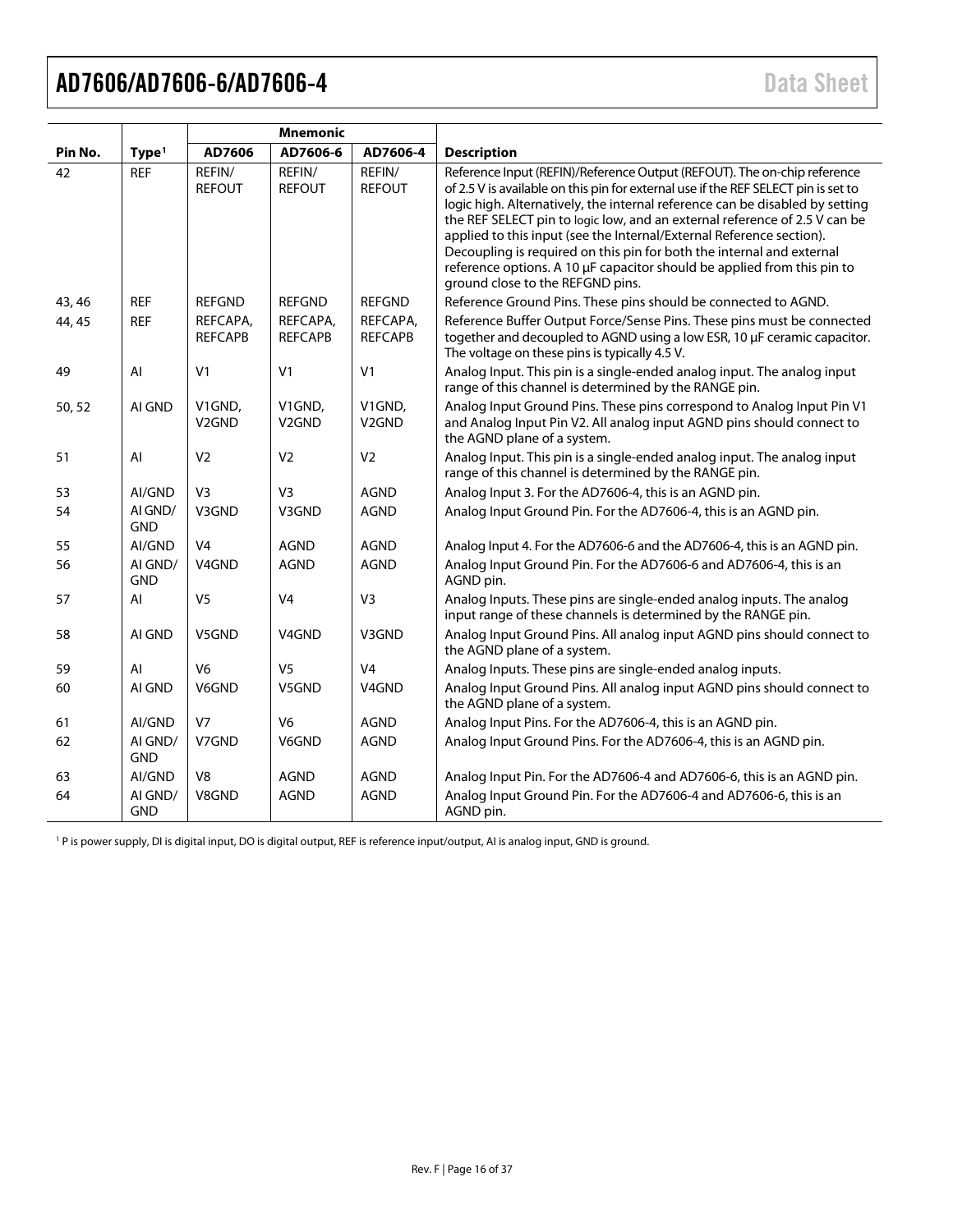### <span id="page-16-0"></span>TYPICAL PERFORMANCE CHARACTERISTICS

Temperature range is from −40°C to +85°C. The AD7606 is functional up to 105°C with throughput rates < 160 kSPS. Specifications are guaranteed for the operating temperature range of −40°C to +85°C only.



*Figure 13. FFT Plot Oversampling By 16, ±10 V Range*

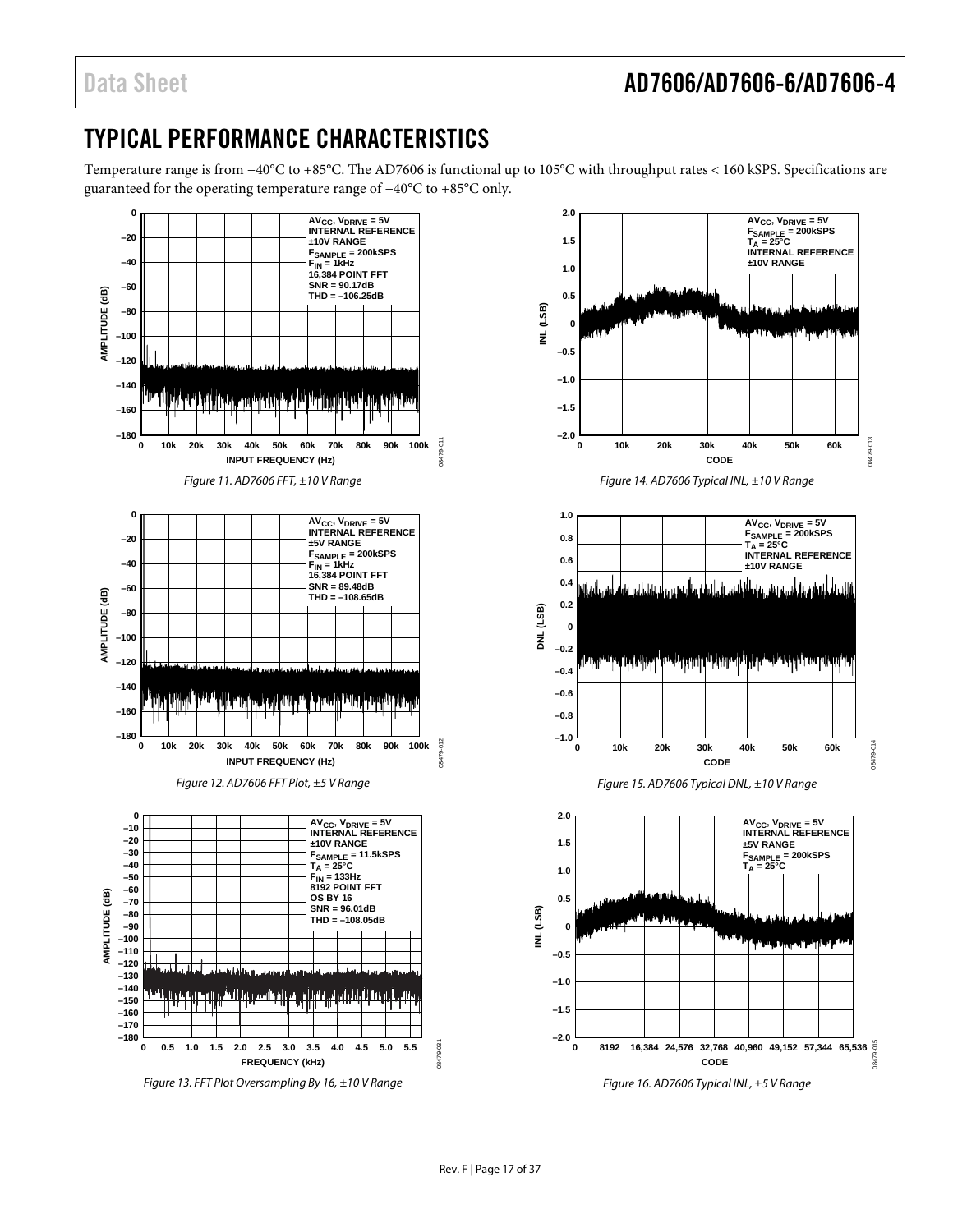

*Figure 22. Bipolar Zero Code Error vs. Temperature*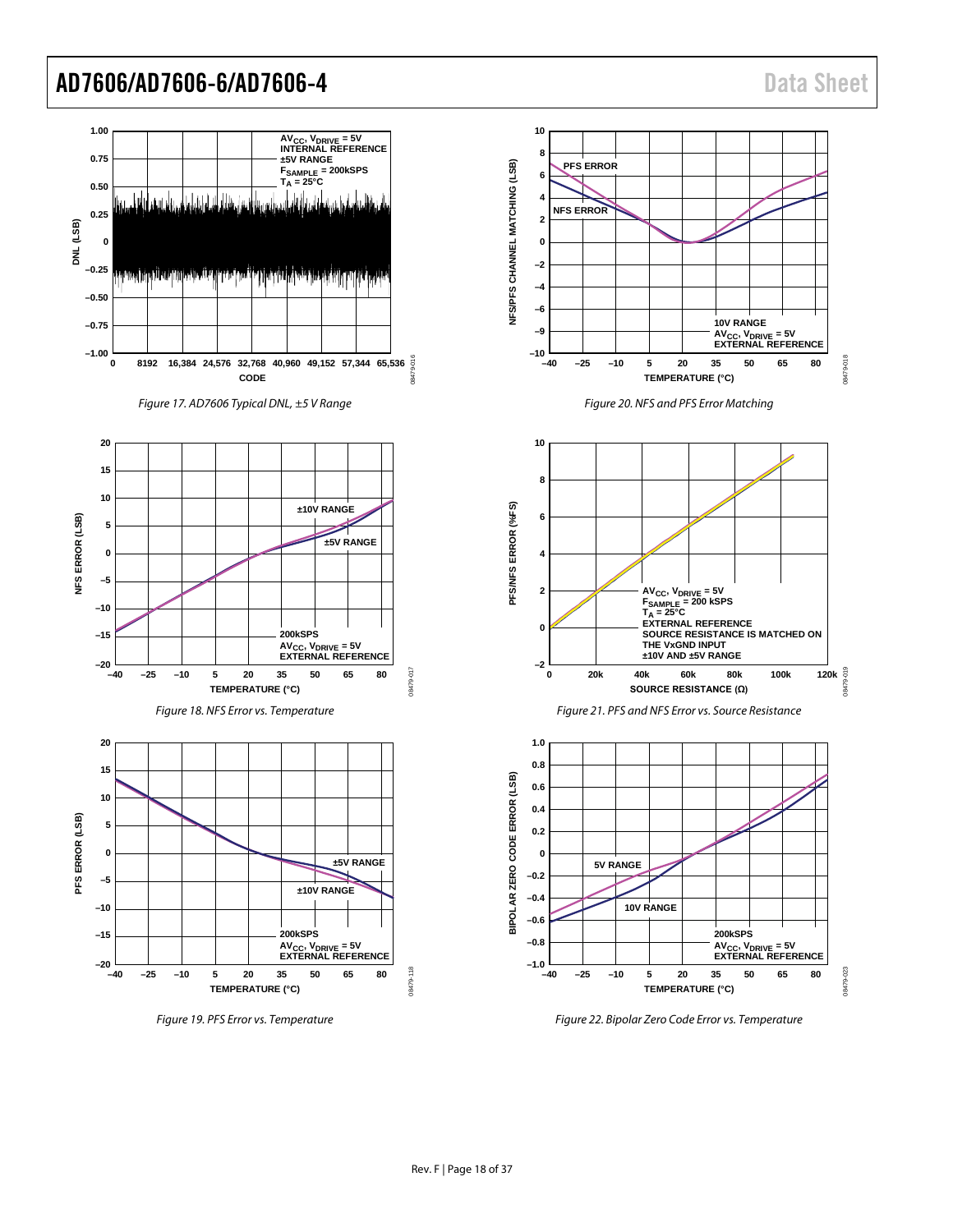

*Figure 23. Bipolar Zero Code Error Matching Between Channels*



*Figure 24. THD vs. Input Frequency for Various Source Impedances, ±10 V Range*



*Figure 25. THD vs. Input Frequency for Various Source Impedances, ±5 V Range*

### Data Sheet **AD7606/AD7606-6/AD7606-4**



*Figure 26. SNR vs. Input Frequency for Different Oversampling Rates,±5V Range*



*Figure 27. SNR vs. Input Frequency for Different Oversampling Rates, ±10 V Range*



<span id="page-18-0"></span>*Figure 28. Channel-to-Channel Isolation*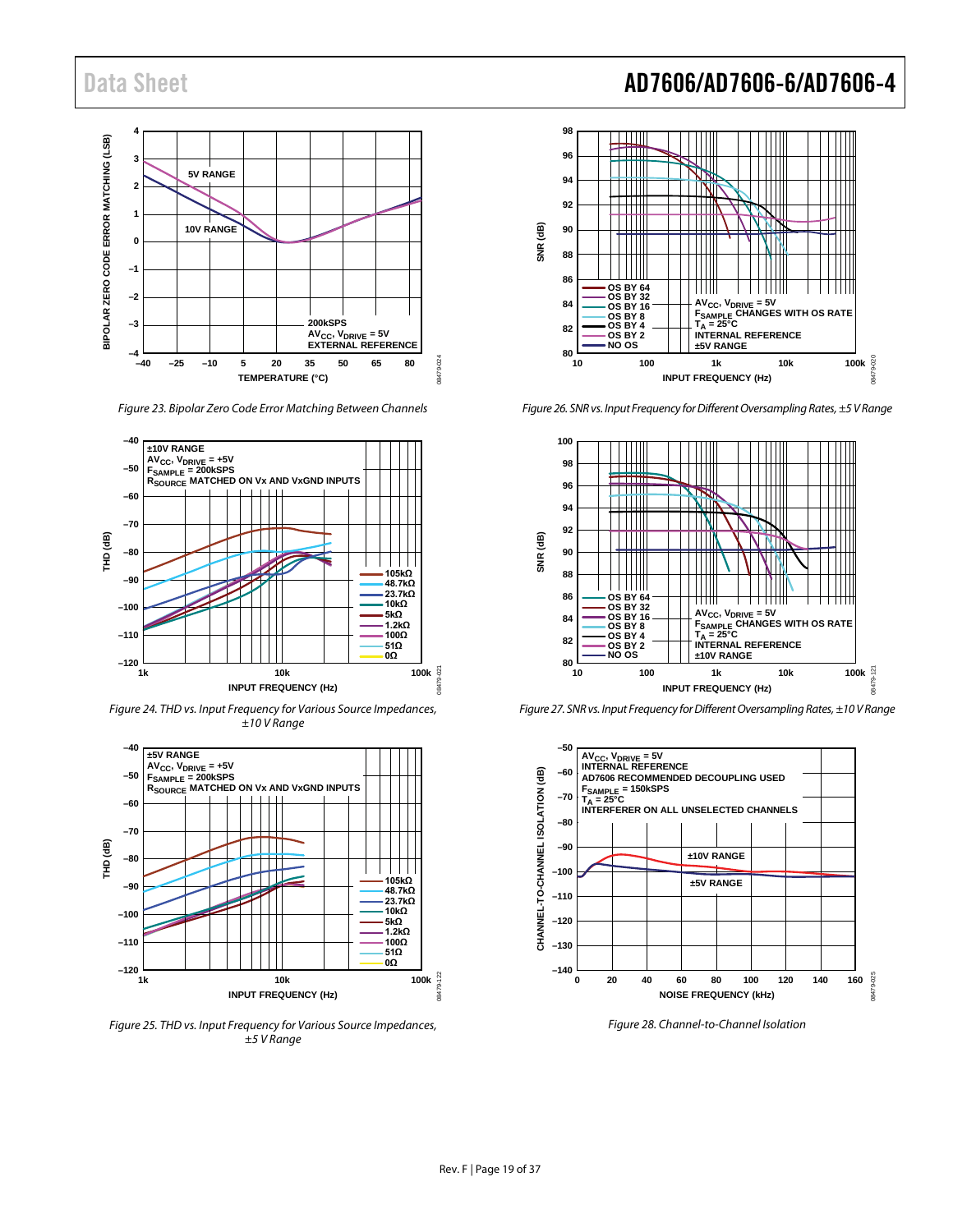

<span id="page-19-0"></span>*Figure 31. Analog Input Current vs. Temperature for Various Supply Voltages*



*Figure 32. Supply Current vs. Oversampling Rate*



*Figure 33. PSRR*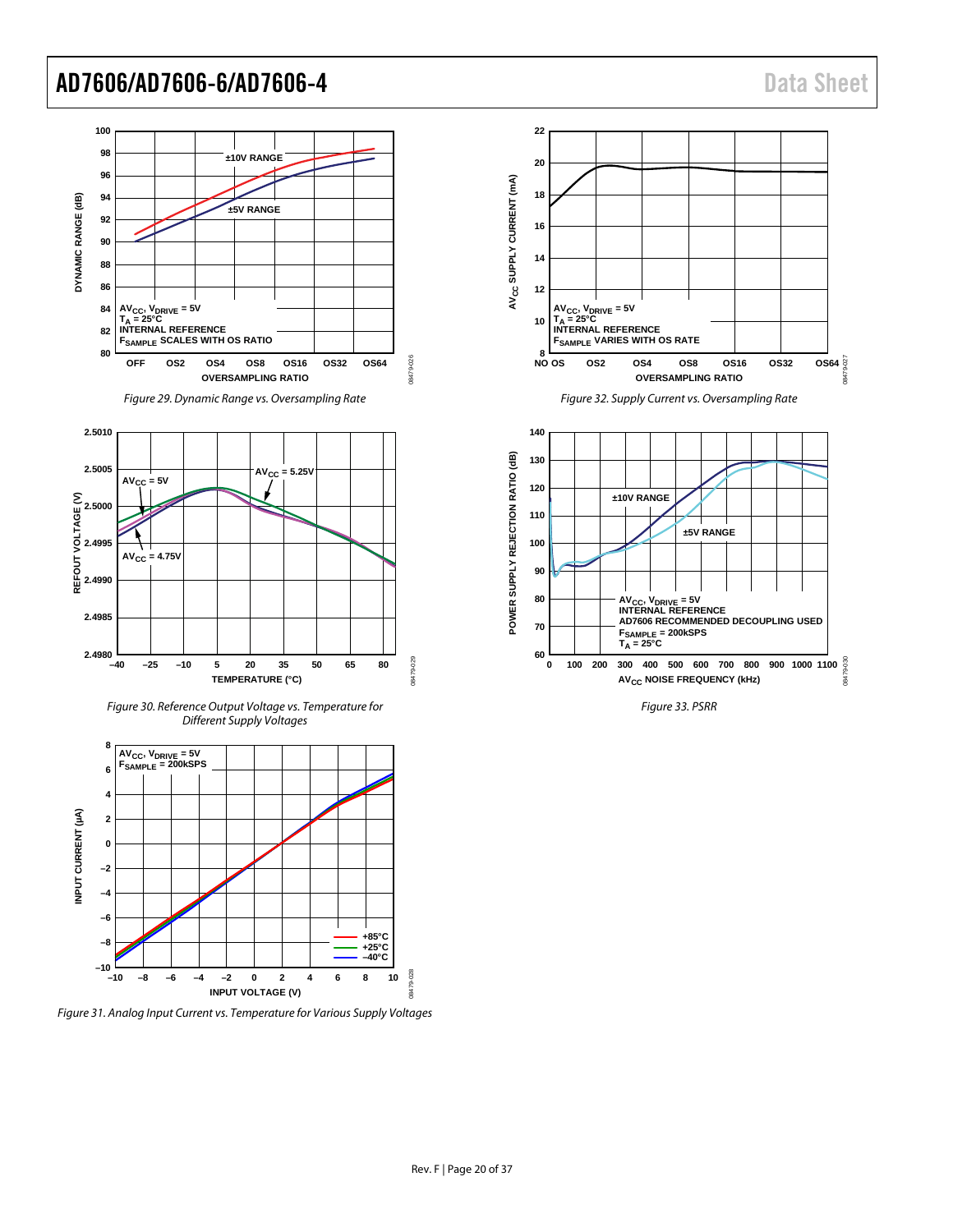### <span id="page-20-0"></span>**TERMINOLOGY**

#### **Integral Nonlinearity**

The maximum deviation from a straight line passing through the endpoints of the ADC transfer function. The endpoints of the transfer function are zero scale, at ½ LSB below the first code transition; and full scale, at ½ LSB above the last code transition.

#### **Differential Nonlinearity**

The difference between the measured and the ideal 1 LSB change between any two adjacent codes in the ADC.

#### **Bipolar Zero Code Error**

The deviation of the midscale transition (all 1s to all 0s) from the ideal, which is  $0$  V – ½ LSB.

#### **Bipolar Zero Code Error Match**

The absolute difference in bipolar zero code error between any two input channels.

#### **Positive Full-Scale Error**

The deviation of the actual last code transition from the ideal last code transition (10 V − 1½ LSB (9.99954) and 5 V − 1½ LSB (4.99977)) after bipolar zero code error is adjusted out. The positive full-scale error includes the contribution from the internal reference buffer.

#### **Positive Full-Scale Error Match**

The absolute difference in positive full-scale error between any two input channels.

#### **Negative Full-Scale Error**

The deviation of the first code transition from the ideal first code transition (−10 V + ½ LSB (−9.99984) and −5 V + ½ LSB (−4.99992)) after the bipolar zero code error is adjusted out. The negative full-scale error includes the contribution from the internal reference buffer.

#### **Negative Full-Scale Error Match**

The absolute difference in negative full-scale error between any two input channels.

#### **Total Unadjusted Error (TUE)**

TUE is a comprehensive specification that includes the gain linearity and offset errors.

#### **Signal-to-(Noise + Distortion) Ratio**

The measured ratio of signal-to-(noise + distortion) at the output of the ADC. The signal is the rms amplitude of the fundamental. Noise is the sum of all nonfundamental signals up to half the sampling frequency (fs/2, excluding dc).

The ratio depends on the number of quantization levels in the digitization process: the more levels, the smaller the quantization noise.

The theoretical signal-to-(noise + distortion) ratio for an ideal N-bit converter with a sine wave input is given by

*Signal-to-*(*Noise* + *Distortio*n) = (6.02 *N* + 1.76) dB

Thus, for a 16-bit converter, the signal-to-(noise + distortion) is 98 dB.

#### **Total Harmonic Distortion (THD)**

The ratio of the rms sum of the harmonics to the fundamental. For the AD7606/AD7606-6/AD7606-4, it is defined as

 $THD$  ( $dB$ ) =

$$
20\log \frac{\sqrt{V_2^2 + V_3^2 + V_4^2 + V_5^2 + V_6^2 + V_7^2 + V_8^2 + V_9^2}}{V_1}
$$

where:

 $V<sub>1</sub>$  is the rms amplitude of the fundamental.

*V2* to *V9* are the rms amplitudes of the second through ninth harmonics.

#### **Peak Harmonic or Spurious Noise**

The ratio of the rms value of the next largest component in the ADC output spectrum (up to  $f_s/2$ , excluding dc) to the rms value of the fundamental. Normally, the value of this specification is determined by the largest harmonic in the spectrum, but for ADCs where the harmonics are buried in the noise floor, it is determined by a noise peak.

#### **Intermodulation Distortion**

With inputs consisting of sine waves at two frequencies, fa and fb, any active device with nonlinearities creates distortion products at sum and difference frequencies of mfa  $\pm$  nfb, where m, n = 0, 1, 2, 3. Intermodulation distortion terms are those for which neither m nor n is equal to 0. For example, the second-order terms include (fa + fb) and (fa – fb), and the third-order terms include (2fa + fb), (2fa − fb), (fa + 2fb), and (fa − 2fb).

The calculation of the intermodulation distortion is per the THD specification, where it is the ratio of the rms sum of the individual distortion products to the rms amplitude of the sum of the fundamentals expressed in decibels (dB).

#### **Power Supply Rejection Ratio (PSRR)**

Variations in power supply affect the full-scale transition but not the converter's linearity. PSR is the maximum change in fullscale transition point due to a change in power supply voltage from the nominal value. The PSR ratio (PSRR) is defined as the ratio of the power in the ADC output at full-scale frequency, f, to the power of a 100 mV p-p sine wave applied to the ADC's

V<sub>DD</sub> and V<sub>SS</sub> supplies of Frequency f<sub>S</sub>.

 $PSRR$  (dB) = 10  $log(Pf/Pf<sub>S</sub>)$ where:

*Pf* is equal to the power at Frequency f in the ADC output.  $Pf_S$  is equal to the power at Frequency  $f_S$  coupled onto the  $AV_{CC}$ supply.

#### **Channel-to-Channel Isolation**

Channel-to-channel isolation is a measure of the level of crosstalk between all input channels. It is measured by applying a full-scale sine wave signal, up to 160 kHz, to all unselected input channels and then determining the degree to which the signal attenuates in the selected channel with a 1 kHz sine wave signal applied (se[e Figure 28\)](#page-18-0).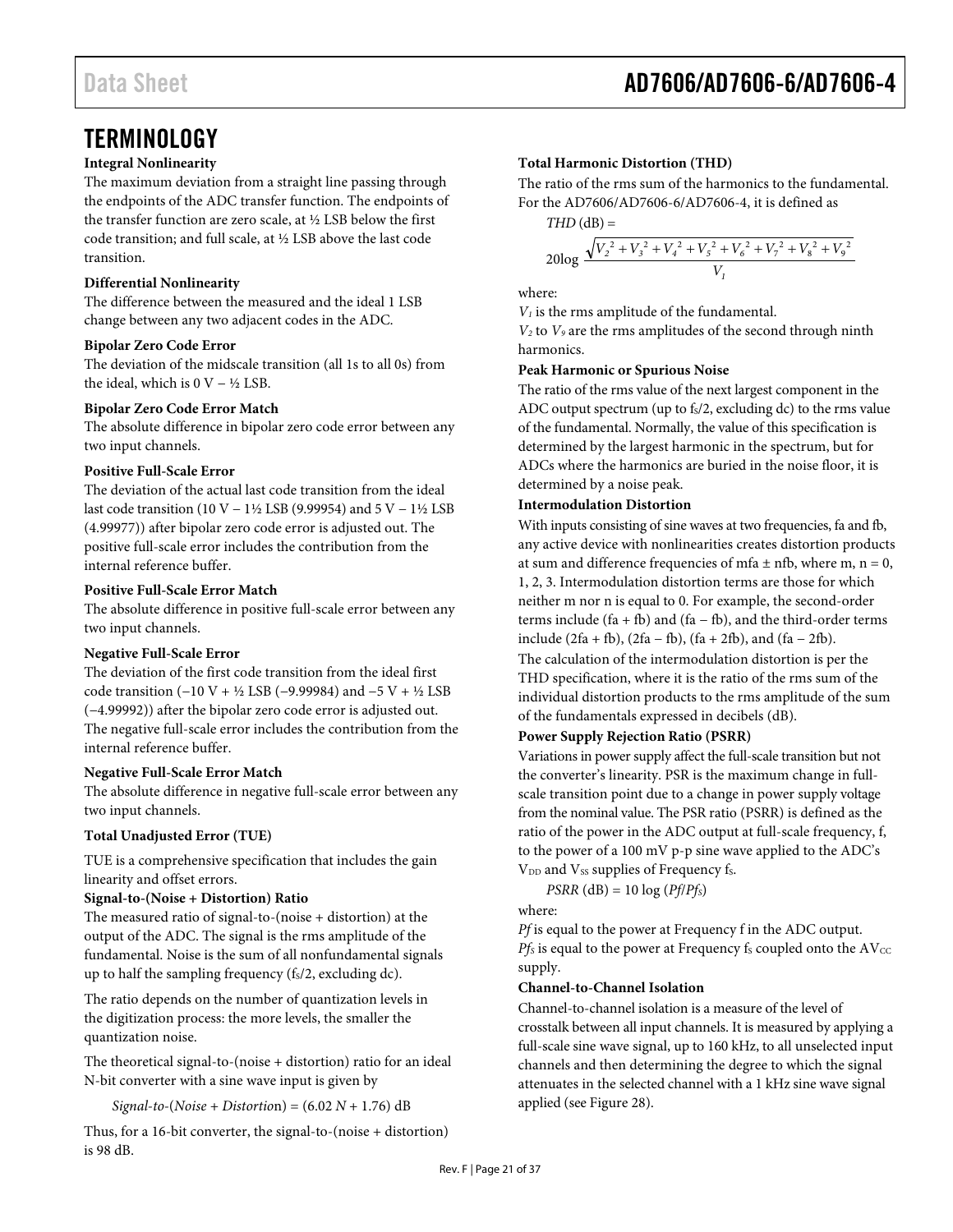### <span id="page-21-0"></span>THEORY OF OPERATION **CONVERTER DETAILS**

<span id="page-21-1"></span>The AD7606/AD7606-6/AD7606-4 are data acquisition systems that employ a high speed, low power, charge redistribution, successive approximation analog-to-digital converter (ADC) and allow the simultaneous sampling of eight/six/four analog input channels. The analog inputs on the AD7606/AD7606- 6/AD7606-4 can accept true bipolar input signals. The RANGE pin is used to select either  $\pm 10$  V or  $\pm 5$  V as the input range. The AD7606/ AD7606-6/AD7606-4 operate from a single 5 V supply.

The AD7606/AD7606-6/AD7606-4 contain input clamp protection, input signal scaling amplifiers, a second-order antialiasing filter, track-and-hold amplifiers, an on-chip reference, reference buffers, a high speed ADC, a digital filter, and high speed parallel and serial interfaces. Sampling on the AD7606/ AD7606-6/AD7606-4 is controlled using the CONVST signals.

#### <span id="page-21-2"></span>**ANALOG INPUT**

#### *Analog Input Ranges*

The AD7606/AD7606-6/AD7606-4 can handle true bipolar, single-ended input voltages. The logic level on the RANGE pin determines the analog input range of all analog input channels. If this pin is tied to a logic high, the analog input range is  $\pm 10$  V for all channels. If this pin is tied to a logic low, the analog input range is  $\pm$ 5 V for all channels. A logic change on this pin has an immediate effect on the analog input range; however, there is typically a settling time of approximately 80 µs, in addition to the normal acquisition time requirement. The recommended practice is to hardwire the RANGE pin according to the desired input range for the system signals.

During normal operation, the applied analog input voltage should remain within the analog input range selected via the RANGE pin. A RESET pulse must be applied after power up to ensure the analog input channels are configured for the range selected.

When in a power-down mode, it is recommended to tie the analog inputs to GND. Per the [Analog Input Clamp Protection](#page-21-3) section, the overvoltage clamp protection is recommended for use in transient overvoltage conditions and should not remain active for extended periods. Stressing the analog inputs outside of the conditions mentioned here may degrade the bipolar zero code error and THD performance of the AD7606/AD7606-6/ AD7606-4.

#### *Analog Input Impedance*

The analog input impedance of the AD7606/AD7606-6/ AD7606-4 is 1 MΩ. This is a fixed input impedance that does not vary with the AD7606 sampling frequency. This high analog input impedance eliminates the need for a driver amplifier in front of the AD7606/AD7606-6/AD7606-4, allowing for direct connection to the source or sensor. With the need for a driver amplifier eliminated, bipolar supplies

(which are often a source of noise in a system) can be removed from the signal chain.

#### <span id="page-21-3"></span>*Analog Input Clamp Protection*

[Figure 34](#page-21-4) shows the analog input structure of the AD7606/ AD7606-6/AD7606-4. Each analog input of the AD7606/ AD7606-6/AD7606-4 contains clamp protection circuitry. Despite single 5 V supply operation, this analog input clamp protection allows for an input over voltage of up to ±16.5 V.



*Figure 34. Analog Input Circuitry*

<span id="page-21-4"></span>[Figure 35](#page-21-5) shows the voltage vs. current characteristic of the clamp circuit. For input voltages of up to ±16.5 V, no current flows in the clamp circuit. For input voltages that are above ±16.5 V, the AD7606/AD7606-6/AD7606-4 clamp circuitry turns on.



*Figure 35. Input Protection Clamp Profile*

<span id="page-21-5"></span>A series resistor should be placed on the analog input channels to limit the current to  $\pm 10$  mA for input voltages above  $\pm 16.5$ V. In an application where there is a series resistance on an analog input channel, Vx, a corresponding resistance is required on the analog input GND channel, VxGND (see [Figure 36\)](#page-22-1). If there is no corresponding resistor on the VxGND channel, an offset error occurs on that channel. It is recommended that the input overvoltage clamp protection circuitry be used to protect the AD7606/AD7606-6/AD7606-4 against transient overvoltage events. It is not recommended to leave the AD7606/AD7606-6/

AD7606-4 in a condition where the clamp protection circuitry is active in normal or power-down conditions for extended periods because this may degrade the bipolar zero code error performance of the AD7606/AD7606-6/AD7606-4.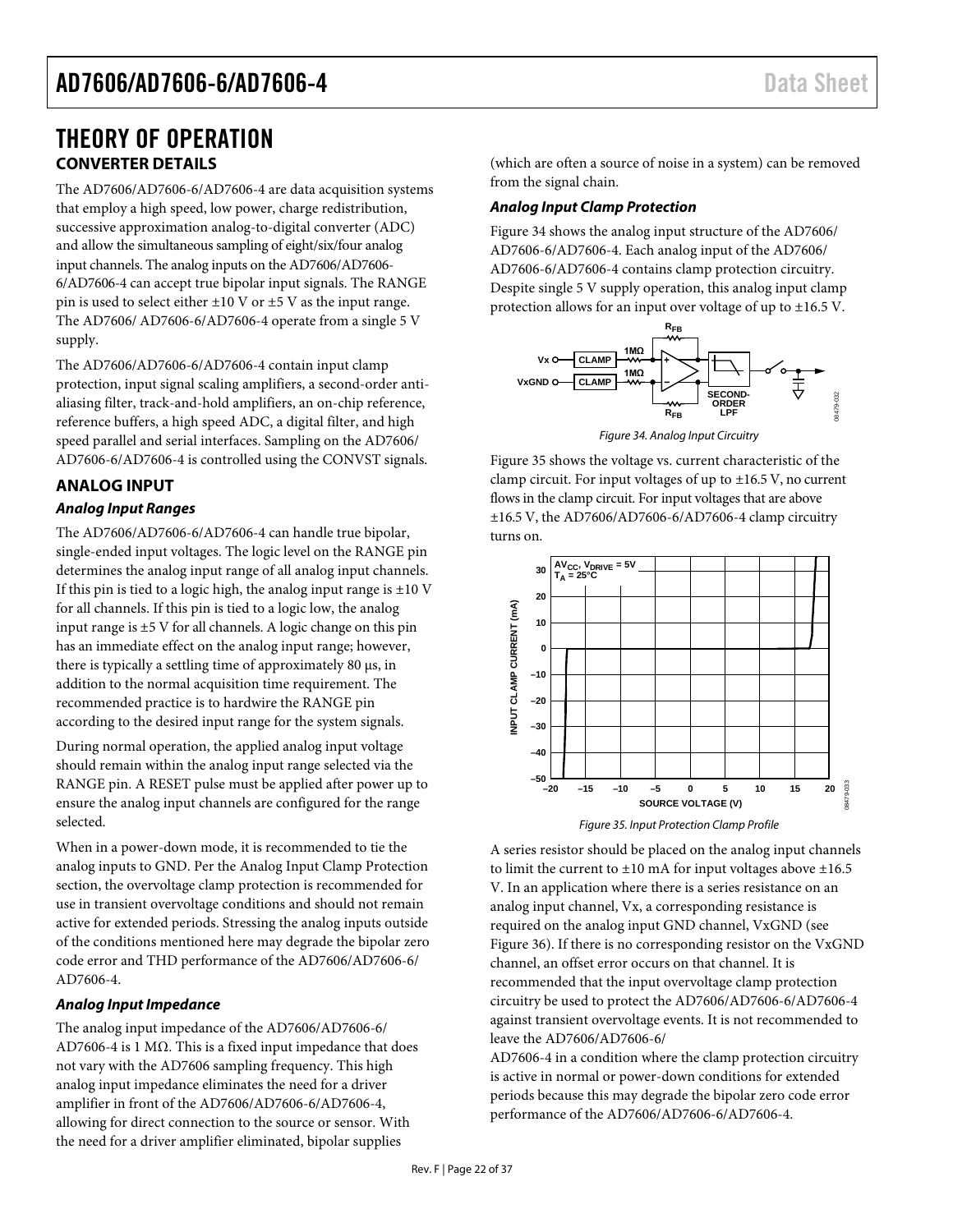

<span id="page-22-1"></span>*Figure 36. Input Resistance Matching on the Analog Input of the AD7606/AD7606-6/AD7606-4*

#### *Analog Input Antialiasing Filter*

An analog antialiasing filter (a second-order Butterworth) is also provided on the AD7606/AD7606-6/AD7606-4. [Figure 37](#page-22-2) and [Figure 38](#page-22-3) show the frequency and phase response, respectively, of the analog antialiasing filter. In the ±5 V range, the −3 dB frequency is typically 15 kHz. In the ±10 V range, the −3 dB frequency is typically 23 kHz.



<span id="page-22-2"></span>*Figure 37. Analog Antialiasing Filter Frequency Response*



*Figure 38. Analog Antialias Filter Phase Response*

#### <span id="page-22-3"></span>*Track-and-Hold Amplifiers*

The track-and-hold amplifiers on the AD7606/AD7606-6/ AD7606-4 allow the ADC to accurately acquire an input sine wave of full-scale amplitude to 16-bit resolution. The track-and-hold amplifiers sample their respective inputs simultaneously on the rising edge of CONVST x. The aperture time for the track-and-

### Data Sheet **AD7606/AD7606-6/AD7606-4**

hold (that is, the delay time between the external CONVST x signal and the track-and-hold actually going into hold) is well matched, by design, across all eight track-and-holds on one device and from device to device. This matching allows more than one AD7606/AD7606-6/AD7606-4 device to be sampled simultaneously in a system.

The end of the conversion process across all eight channels is indicated by the falling edge of BUSY; and it is at this point that the track-and-holds return to track mode, and the acquisition time for the next set of conversions begins.

The conversion clock for the part is internally generated, and the conversion time for all channels is 4 µs on the AD7606, 3 µs on the AD7606-6, and 2 µs on the AD7606-4. On the AD7606, the BUSY signal returns low after all eight conversions to indicate the end of the conversion process. On the falling edge of BUSY, the track-and-hold amplifiers return to track mode. New data can be read from the output register via the parallel, parallel byte, or serial interface after BUSY goes low; or, alternatively, data from the previous conversion can be read while BUSY is high. Reading data from the AD7606/AD7606-6/AD7606-4 while a conversion is in progress has little effect on performance and allows a faster throughput to be achieved. In parallel mode at  $V_{DRIVE} > 3.3$  V, the SNR is reduced by  $\sim$  1.5 dB when reading during a conversion.

#### <span id="page-22-0"></span>**ADC TRANSFER FUNCTION**

The output coding of the AD7606/AD7606-6/AD7606-4 is twos complement. The designed code transitions occur midway between successive integer LSB values, that is, 1/2 LSB and 3/2 LSB. The LSB size is FSR/65,536 for the AD7606. The ideal transfer characteristic for the AD7606/AD7606-6/AD7606-4 is shown in [Figure 39.](#page-22-4)



*Figure 39. AD7606/AD7606-6/AD7606-4 Transfer Characteristics*

<span id="page-22-4"></span>The LSB size is dependent on the analog input range selected.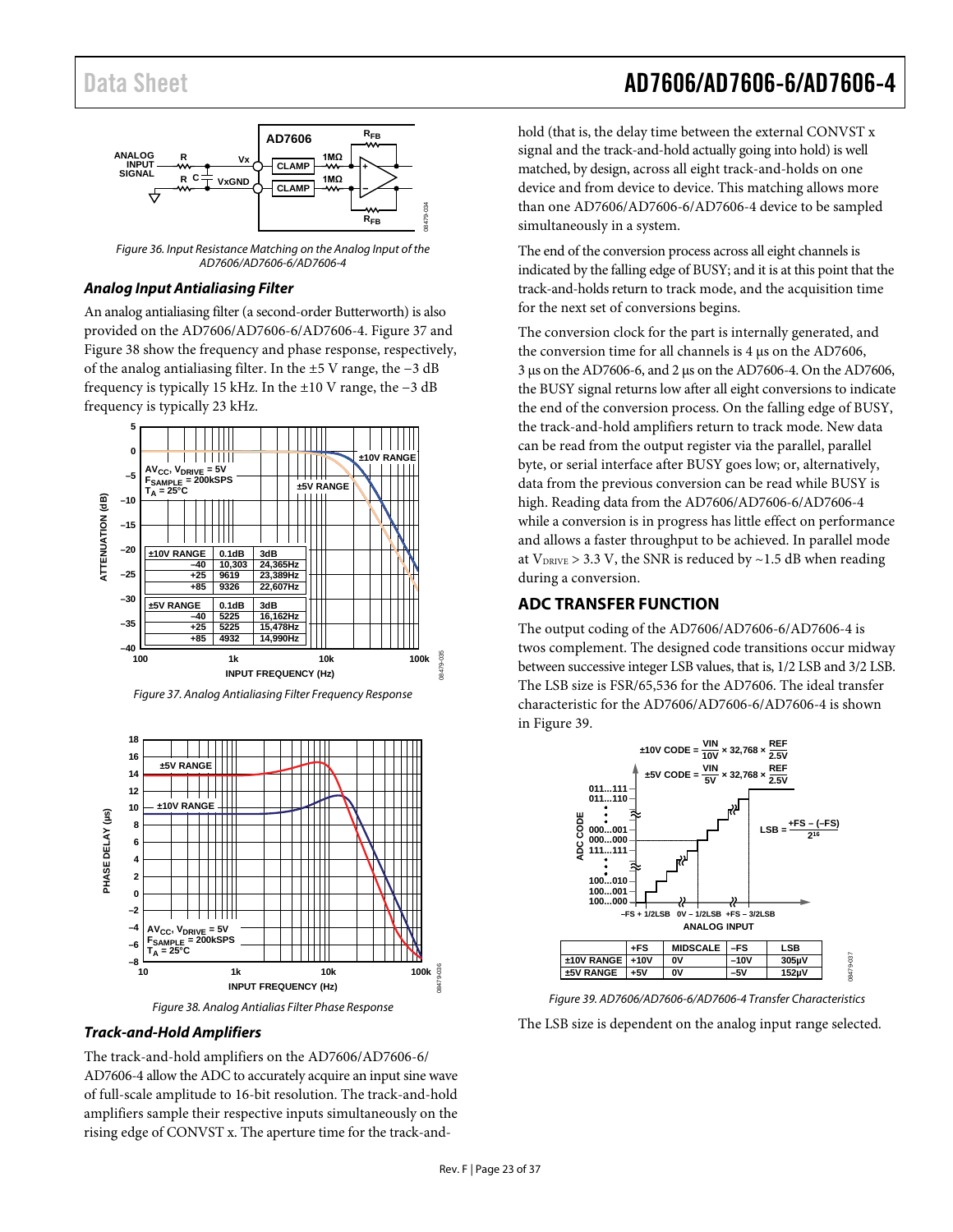#### <span id="page-23-0"></span>**INTERNAL/EXTERNAL REFERENCE**

The AD7606/AD7606-6/AD7606-4 contain an on-chip 2.5 V band gap reference. The REFIN/REFOUT pin allows access to the 2.5 V reference that generates the on-chip 4.5 V reference internally, or it allows an external reference of 2.5 V to be applied to the AD7606/AD7606-6/AD7606-4. An externally applied reference of 2.5 V is also gained up to 4.5 V, using the internal buffer. This 4.5 V buffered reference is the reference used by the SAR ADC.

The REF SELECT pin is a logic input pin that allows the user to select between the internal reference and an external reference. If this pin is set to logic high, the internal reference is selected and enabled. If this pin is set to logic low, the internal reference is disabled and an external reference voltage must be applied to the REFIN/REFOUT pin. The internal reference buffer is always enabled. After a reset, the AD7606/AD7606-6/AD7606-4 operate in the reference mode selected by the REF SELECT pin. Decoupling is required on the REFIN/REFOUT pin for both the internal and external reference options. A 10 µF ceramic capacitor is required on the REFIN/REFOUT pin.

The AD7606/AD7606-6/AD7606-4 contain a reference buffer configured to gain the REF voltage up to  $\sim$ 4.5 V, as shown in [Figure 40.](#page-23-1) The REFCAPA and REFCAPB pins must be shorted together externally, and a ceramic capacitor of 10 μF applied to REFGND, to ensure that the reference buffer is in closed-loop operation. The reference voltage available at the REFIN/REFOUT pin is 2.5 V.

When the AD7606/AD7606-6/AD7606-4 are configured in external reference mode, the REFIN/REFOUT pin is a high input impedance pin. For applications using multiple AD7606 devices, the following configurations are recommended, depending on the application requirements.

#### *External Reference Mode*

One ADR421 external reference can be used to drive the REFIN/REFOUT pins of all AD7606 devices (se[e Figure 41\)](#page-23-2). In this configuration, each REFIN/REFOUT pin of the AD7606/AD7606-6/AD7606-4 should be decoupled with at least a 100 nF decoupling capacitor.

#### *Internal Reference Mode*

One AD7606/AD7606-6/AD7606-4 device, configured to operate in the internal reference mode, can be used to drive the remaining AD7606/AD7606-6/AD7606-4 devices, which are configured to operate in external reference mode (se[e Figure 42\)](#page-23-3). The REFIN/ REFOUT pin of the AD7606/AD7606-6/AD7606-4, configured in internal reference mode, should be decoupled using a  $10 \mu$ F ceramic decoupling capacitor. The other AD7606/AD7606-6/ AD7606-4 devices, configured in external reference mode, should use at least a 100 nF decoupling capacitor on their REFIN/REFOUT pins.



*Figure 40. Reference Circuitry*

<span id="page-23-1"></span>

<span id="page-23-2"></span>*Figure 41. Single External Reference Driving Multiple AD7606/AD7606-6/ AD7606-4 REFIN Pins*



<span id="page-23-3"></span>*Figure 42. Internal Reference Driving Multiple AD7606/AD7606-6/AD7606-4 REFIN Pins*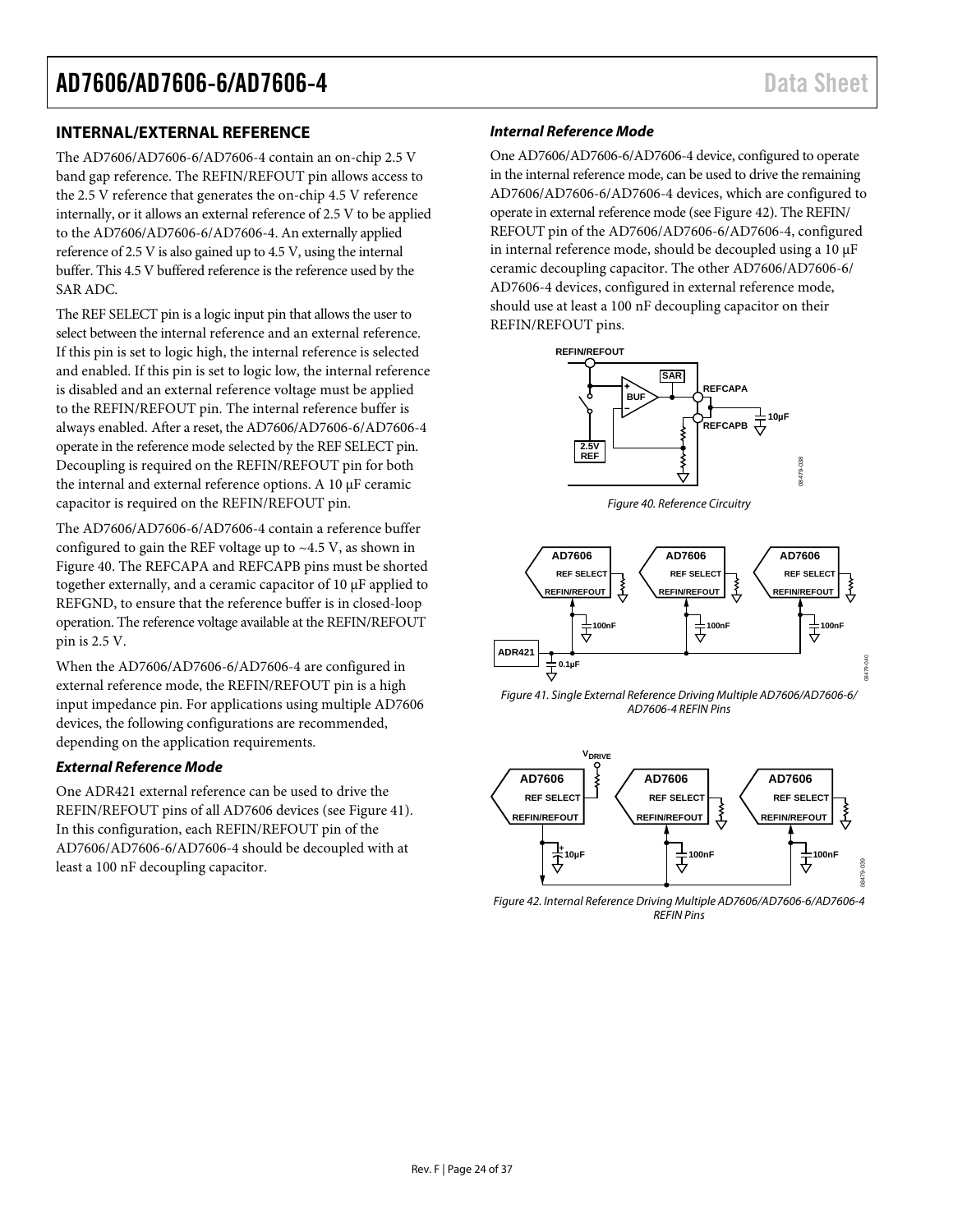#### <span id="page-24-0"></span>**TYPICAL CONNECTION DIAGRAM**

[Figure 43](#page-24-3) shows the typical connection diagram for the AD7606/ AD7606-6/AD7606-4. There are four  $AV_{CC}$  supply pins on the part, and each of the four pins should be decoupled using a 100 nF capacitor at each supply pin and a 10 µF capacitor at the supply source. The AD7606/AD7606-6/AD7606-4 can operate with the internal reference or an externally applied reference. In this configuration, the AD7606 is configured to operate with the internal reference. When using a single AD7606/AD7606-6/ AD7606-4 device on the board, the REFIN/REFOUT pin should be decoupled with a 10  $\mu$ F capacitor. Refer to the [Internal/External Reference](#page-23-0) section when using an application with multiple AD7606/AD7606-6/AD7606-4 devices. The REFCAPA and REFCAPB pins are shorted together and decoupled with a 10 µF ceramic capacitor.

The V<sub>DRIVE</sub> supply is connected to the same supply as the processor. The V<sub>DRIVE</sub> voltage controls the voltage value of the output logic signals. For layout, decoupling, and grounding hints, see th[e Layout Guidelines](#page-32-0) section.

After supplies are applied to the AD7606/AD7606-6/AD7606-4, a reset should be applied to the AD7606/AD7606-6/AD7606-4 to ensure that it is configured for the correct mode of operation.

#### <span id="page-24-1"></span>**POWER-DOWN MODES**

Two power-down modes are available on the AD7606/AD7606-6/ AD7606-4: standby mode and shutdown mode. The STBY pin controls whether the AD7606/AD7606-6/AD7606-4 are in normal mode or in one of the two power-down modes.

The power-down mode is selected through the state of the RANGE pin when the STBY pin is low. [Table 7](#page-24-2) shows the configurations required to choose the desired power-down mode. When the AD7606/AD7606-6/AD7606-4 are placed in standby mode, the current consumption is 8 mA maximum and powerup time is approximately 100 µs because the capacitor on the REFCAPA and REFCAPB pins must charge up. In standby mode, the on-chip reference and regulators remain powered up, and the amplifiers and ADC core are powered down.

When the AD7606/AD7606-6/AD7606-4 are placed in shutdown mode, the current consumption is 6 µA maximum and power-up time is approximately 13 ms (external reference mode). In shutdown mode, all circuitry is powered down. When the AD7606/ AD7606-6/AD7606-4 are powered up from shutdown mode, a RESET signal must be applied to the AD7606/AD7606-6/ AD7606-4 after the required power-up time has elapsed.

<span id="page-24-2"></span>**Table 7. Power-Down Mode Selection**

| <b>Power-Down Mode</b> | <b>STBY</b> | <b>RANGE</b> |
|------------------------|-------------|--------------|
| Standby                |             |              |
| Shutdown               |             |              |

08479-041



<span id="page-24-3"></span><sup>1</sup>DECOUPLING SHOWN ON THE AV<sub>CC</sub> PIN APPLIES TO EACH AV<sub>CC</sub> PIN (PIN 1, PIN 37, PIN 38, PIN 48).<br>DECOUPLING CAPACITOR CAN BE SHARED BETWEEN AV<sub>CC</sub> PIN 37 AND PIN 38. 1847 **2DECOUPLING SHOWN ON THE REGCAP PIN APPLIES TO EACH REGCAP PIN (PIN 36, PIN 39).**

*Figure 43. AD7606 Typical Connection Diagram*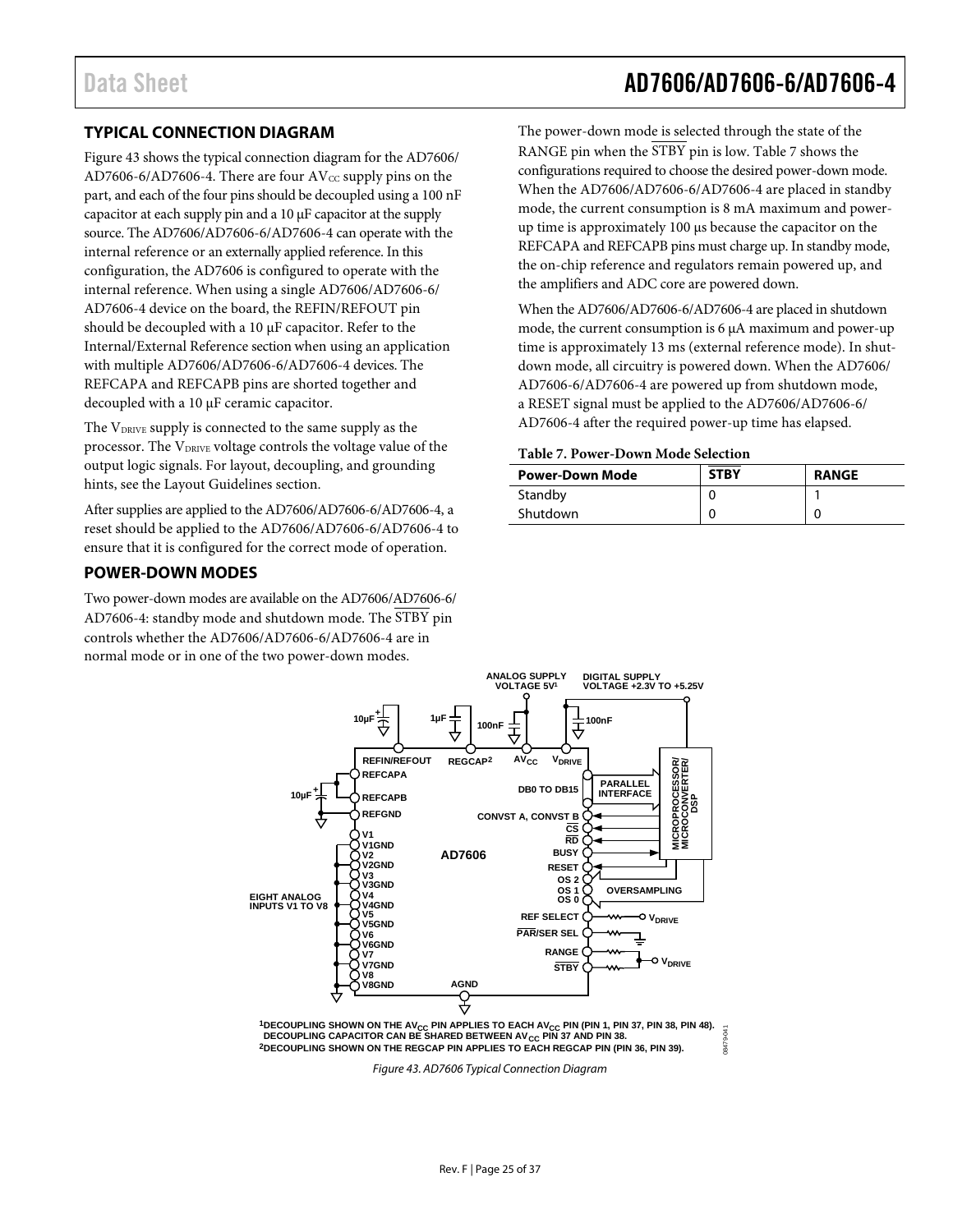#### <span id="page-25-0"></span>**CONVERSION CONTROL**

#### *Simultaneous Sampling on All Analog Input Channels*

The AD7606/AD7606-6/AD7606-4 allow simultaneous sampling of all analog input channels. All channels are sampled simultaneously when both CONVST pins (CONVST A, CONVST B) are tied together. A single CONVST signal is used to control both CONVST x inputs. The rising edge of this common CONVST signal initiates simultaneous sampling on all analog input channels (V1 to V8 for the AD7606, V1 to V6 for the AD7606-6, and V1 to V4 for the AD7606-4).

The AD7606 contains an on-chip oscillator that is used to perform the conversions. The conversion time for all ADC channels is  $t_{\text{CONV}}$ . The BUSY signal indicates to the user when conversions are in progress, so when the rising edge of CONVST is applied, BUSY goes logic high and transitions low at the end of the entire conversion process. The falling edge of the BUSY signal is used to place all eight track-and-hold amplifiers back into track mode. The falling edge of BUSY also indicates that the new data can now be read from the parallel bus (DB[15:0]), the D<sub>OUT</sub>A and D<sub>OUT</sub>B serial data lines, or the parallel byte bus, DB[7:0].

#### *Simultaneously Sampling Two Sets of Channels*

The AD7606/AD7606-6/AD7606-4 also allow the analog input channels to be sampled simultaneously in two sets. This can be used in power-line protection and measurement systems to compensate for phase differences introduced by PT and CT

transformers. In a 50 Hz system, this allows for up to 9° of phase compensation; and in a 60 Hz system, it allows for up to 10° of phase compensation.

This is accomplished by pulsing the two CONVST pins independently and is possible only if oversampling is not in use. CONVST A is used to initiate simultaneous sampling of the first set of channels (V1 to V4 for the AD7606, V1 to V3 for the AD7606-6, and V1 and V2 for the AD7606-4); and CONVST B is used to initiate simultaneous sampling on the second set of analog input channels (V5 to V8 for the AD7606, V4 to V6 for the AD7606-6, and V3 and V4 for the AD7606-4), as illustrated in [Figure 44.](#page-25-1) On the rising edge of CONVST A, the track-andhold amplifiers for the first set of channels are placed into hold mode. On the rising edge of CONVST B, the track-and-hold amplifiers for the second set of channels are placed into hold mode. The conversion process begins once both rising edges of CONVST x have occurred; therefore BUSY goes high on the rising edge of the later CONVST x signal. I[n Table 3,](#page-6-1) Time t<sub>5</sub> indicates the maximum allowable time between CONVST x sampling points.

There is no change to the data read process when using two separate CONVST x signals.

Connect all unused analog input channels to AGND. The results for any unused channels are still included in the data read because all channels are always converted.



<span id="page-25-1"></span>*Figure 44. AD7606 Simultaneous Sampling on Channel Sets While Using Independent CONVST A and CONVST B Signals—Parallel Mode*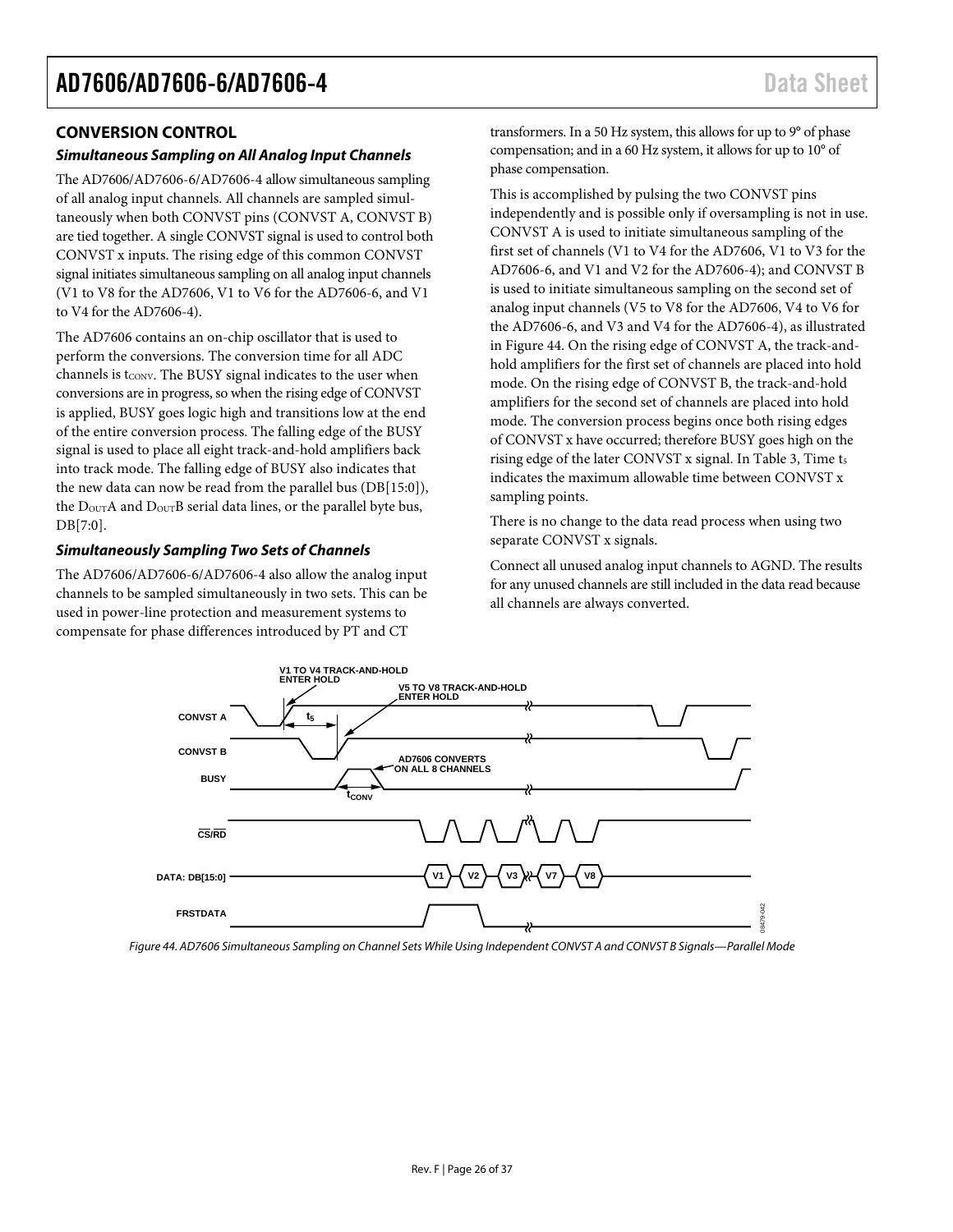### <span id="page-26-0"></span>DIGITAL INTERFACE

The AD7606/AD7606-6/AD7606-4 provide three interface options: a parallel interface, a high speed serial interface, and a parallel byte interface. The required interface mode is selected via the PAR/SER/BYTE SEL and DB15/BYTE SEL pins.

<span id="page-26-4"></span>**Table 8. Interface Mode Selection**

| <b>PAR/SER/BYTE SEL</b> | <b>DB15</b> | <b>Interface Mode</b>        |  |  |  |  |  |
|-------------------------|-------------|------------------------------|--|--|--|--|--|
|                         | 0           | Parallel interface mode      |  |  |  |  |  |
|                         | 0           | Serial interface mode        |  |  |  |  |  |
|                         |             | Parallel byte interface mode |  |  |  |  |  |

Operation of the interface modes is discussed in the following sections.

### <span id="page-26-1"></span>**PARALLEL INTERFACE (PAR/SER/BYTE SEL = 0)**

Data can be read from the AD7606/AD7606-6/AD7606-4 via the parallel data bus with standard CS and RD signals. To read the data over the parallel bus, the PAR/SER/BYTE SEL pin should be tied low. The  $\overline{CS}$  and  $\overline{RD}$  input signals are internally gated to enable the conversion result onto the data bus. The data lines, DB15 to DB0, leave their high impedance state when both CS and  $\overline{\text{RD}}$  are logic low.



*Figure 45. AD7606 Interface Diagram—One AD7606 Using the Parallel Bus, with CS and RD Shorted Together*

The rising edge of the  $\overline{CS}$  input signal three-states the bus, and the falling edge of the  $\overline{CS}$  input signal takes the bus out of the high impedance state.  $\overline{CS}$  is the control signal that enables the data lines; it is the function that allows multiple AD7606/ AD7606-6/ AD7606-4 devices to share the same parallel data bus.

The  $\overline{CS}$  signal can be permanently tied low, and the  $\overline{RD}$  signal can be used to access the conversion results as shown i[n Figure 4.](#page-9-1) A read operation of new data can take place after the BUSY signal goes low (se[e Figure 2\)](#page-8-0); or, alternatively, a read operation of data from the previous conversion process can take place while BUSY is high (se[e Figure 3\)](#page-8-1).

The  $\overline{\rm RD}$  pin is used to read data from the output conversion results register. Applying a sequence of RD pulses to the RD pin of the AD7606/AD7606-6/AD7606-4 clocks the conversion results out from each channel onto the Parallel Bus DB[15:0] in ascending order. The first  $\overline{\text{RD}}$  falling edge after BUSY goes low clocks out the conversion result from Channel V1. The next RD falling edge updates the bus with the V2 conversion result, and so on. On the AD7606, the eighth falling edge of RD clocks out the conversion result for Channel V8.

When the  $\overline{\text{RD}}$  signal is logic low, it enables the data conversion result from each channel to be transferred to the digital host (DSP, FPGA).

When there is only one AD7606/AD7606-6/AD7606-4 in a system/board and it does not share the parallel bus, data can be read using just one control signal from the digital host. The CS and RD signals can be tied together, as shown i[n Figure 5.](#page-9-0) In this case, the data bus comes out of three-state on the falling edge of  $\overline{\text{CS}}/\overline{\text{RD}}$ . The combined  $\overline{\text{CS}}$  and  $\overline{\text{RD}}$  signal allows the data to be clocked out of the AD7606/AD7606-6/AD7606-4 and to be read by the digital host. In this case,  $\overline{CS}$  is used to frame the data transfer of each data channel.

### <span id="page-26-2"></span>**PARALLEL BYTE (PAR/SER/BYTE SEL = 1, DB15 = 1)**

Parallel byte interface mode operates much like the parallel interface mode, except that each channel conversion result is read out in two 8-bit transfers. Therefore,  $16 \overline{\rm RD}$  pulses are required to read all eight conversion results from the AD7606. For the AD7606-6, 12 RD pulses are required; and on the AD7606-4, eight  $\overline{\text{RD}}$  pulses are required to read all the channel results. To configure the AD7606/AD76706-6/AD7606-4 to operate in parallel byte mode, the PAR/SER/BYTE SEL and BYTE SEL/ DB15 pins should be tied to logic high (se[e Table 8\)](#page-26-4). In parallel byte mode, DB[7:0] are used to transfer the data to the digital host. DB0 is the LSB of the data transfer, and DB7 is the MSB of the data transfer. In parallel byte mode, DB14 acts as an HBEN pin. When DB14/HBEN is tied to logic high, the most significant byte (MSB) of the conversion result is output first, followed by the LSB of the conversion result. When DB14 is tied to logic low, the LSB of the conversion result is output first, followed by the MSB of the conversion result. The FRSTDATA pin remains high until the entire 16 bits of the conversion result from V1 are read from the AD7606/AD7606-6/AD7606-4.

### <span id="page-26-3"></span>**SERIAL INTERFACE (PAR/SER/BYTE SEL = 1)**

To read data back from the AD7606 over the serial interface, the  $\overline{PAR/SER/BYTE}$  SEL pin must be tied high. The  $\overline{CS}$  and SCLK signals are used to transfer data from the AD7606. The AD7606/ AD7606-6/AD7606-4 have two serial data output pins,  $D_{\text{OUT}}A$  and  $D_{\text{OUT}}B$ . Data can be read back from the AD7606/AD76706-6/AD7606-4 using one or both of these DOUT lines. For the AD7606, conversion results from Channel V1 to Channel V4 first appear on  $D_{\text{OUT}}A$ , and conversion results from Channel V5 to Channel V8 first appear on  $D_{\text{OUT}}B$ . For the AD7606-6, conversion results from Channel V1 to Channel V3 first appear on  $D_{\text{OUT}}A$ , and conversion results from Channel V4 to Channel V6 first appear on  $D_{\text{OUT}}B$ . For the AD7606-4, conversion results from Channel V1 and Channel V2 first appear on  $D_{\text{OUT}}$ A, and conversion results from Channels V3 and Channel V4 first appear on  $D_{\text{OUT}}B$ .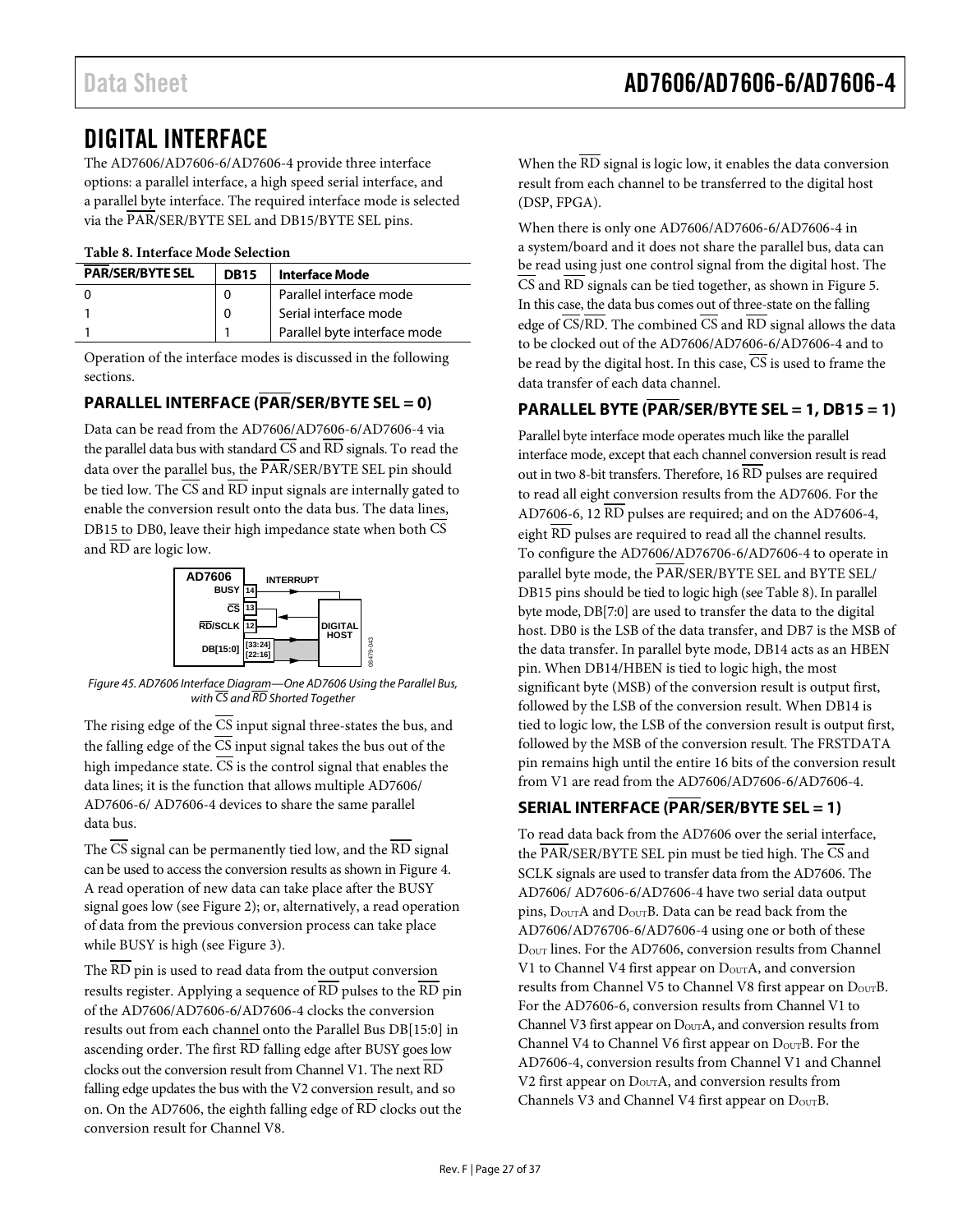The CS falling edge takes the data output lines,  $D_{\text{OUT}}A$  and  $D_{\text{OUT}}B$ , out of three-state and clocks out the MSB of the conversion result. The rising edge of SCLK clocks all subsequent data bits onto the serial data outputs,  $D_{\text{OUT}}A$  and  $D_{\text{OUT}}B$ . The CS input can be held low for the entire serial read operation, or it can be pulsed to frame each channel read of 16 SCLK cycles. [Figure 46](#page-27-1) shows a read of eight simultaneous conversion results using two  $D_{\text{OUT}}$  lines on the AD7606. In this case, a 64 SCLK transfer is used to access data from the AD7606, and  $\overline{\text{CS}}$  is held low to frame the entire 64 SCLK cycles. Data can also be clocked out using just one  $D_{\text{OUT}}$  line, in which case it is recommended that DOUTA be used to access all conversion data because the channel data is output in ascending order. For the AD7606 to access all eight conversion results on one  $D_{\text{OUT}}$  line, a total of 128 SCLK cycles is required. These 128 SCLK cycles can be framed by one  $\overline{CS}$  signal, or each group of 16 SCLK cycles can be individually framed by the  $\overline{\text{CS}}$  signal. The disadvantage of using just one  $\overline{\text{D}_{\text{OUT}}}$ line is that the throughput rate is reduced if reading occurs after conversion. The unused  $D_{\text{OUT}}$  line should be left unconnected in serial mode. For the AD7606, if  $D_{\text{OUT}}B$  is to be used as a single DOUT line, the channel results are output in the following order: V5, V6, V7, V8, V1, V2, V3, and V4; however, the FRSTDATA indicator returns low after V5 is read on  $D<sub>OUT</sub>B$ . For the AD7606-6 and the AD7606-4, if  $D_{\text{OUT}}B$  is to be used as a single  $D_{\text{OUT}}$  line, the channel results are output in the following order: V4, V5, V6, V1, V2, and V3 for the AD7606-6; and V3, V4, V1, and V2 for the AD7606-4.

[Figure 6](#page-9-2) shows the timing diagram for reading one channel of data, framed by the  $\overline{\text{CS}}$  signal, from the AD7606/AD7606-6/ AD7606-4 in serial mode. The SCLK input signal provides the clock source for the serial read operation. The  $\overline{CS}$  goes low to access the data from the AD7606/AD7606-6/AD7606-4.

The falling edge of  $\overline{CS}$  takes the bus out of three-state and clocks out the MSB of the 16-bit conversion result. This MSB is valid on the first falling edge of the SCLK after the  $\overline{\text{CS}}$  falling edge. The subsequent 15 data bits are clocked out of the AD7606/ AD7606-6/AD7606-4 on the SCLK rising edge. Data is valid on the SCLK falling edge. To access each conversion result, 16 clock cycles must be provided to the AD7606/AD7606-6/AD7606-4.

The FRSTDATA output signal indicates when the first channel, V1, is being read back. When the  $\overline{CS}$  input is high, the FRSTDATA output pin is in three-state. In serial mode, the falling edge of  $\overline{CS}$ takes FRSTDATA out of three-state and sets the FRSTDATA pin high, indicating that the result from V1 is available on the DOUTA output data line. The FRSTDATA output returns to a logic low following the  $16<sup>th</sup>$  SCLK falling edge. If all channels are read on  $D<sub>OUT</sub>B$ , the FRSTDATA output does not go high when V1 is being output on this serial data output pin. It goes high only when V1 is available on  $D_{\text{OUT}}A$  (and this is when V5 is available on DourB for the AD7606).

#### <span id="page-27-0"></span>**READING DURING CONVERSION**

Data can be read from the AD7606/AD7606-6/AD7606-4 while BUSY is high and the conversions are in progress. This has little effect on the performance of the converter, and it allows a faster throughput rate to be achieved. A parallel, parallel byte, or serial read can be performed during conversions and when oversampling may or may not be in use. [Figure 3](#page-8-1) shows the timing diagram for reading while BUSY is high in parallel or serial mode. Reading during conversions allows the full throughput rate to be achieved when using the serial interface with  $V_{DRIVE}$  above 4.75 V.

Data can be read from the AD7606 at any time other than on the falling edge of BUSY because this is when the output data registers are updated with the new conversion data. Time t<sub>6</sub>, as outlined in [Table 3,](#page-6-1) should be observed in this condition.

<span id="page-27-1"></span>

*Figure 46. AD7606 Serial Interface with Two Dout Lines*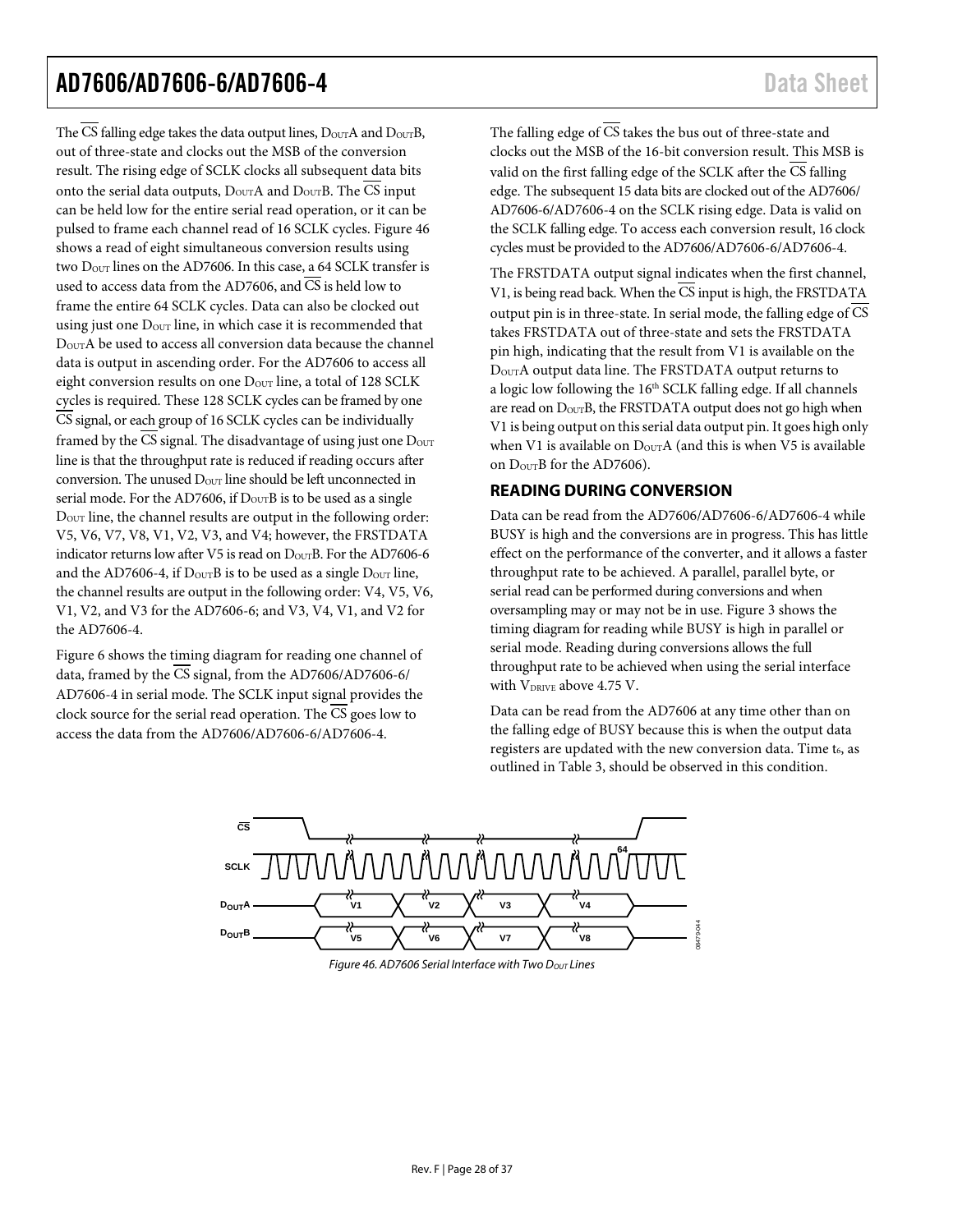### <span id="page-28-0"></span>**DIGITAL FILTER**

The AD7606/AD7606-6/AD7606-4 contain an optional digital first-order sinc filter that should be used in applications where slower throughput rates are used or where higher signal-tonoise ratio or dynamic range is desirable. The oversampling ratio of the digital filter is controlled using the oversampling pins, OS [2:0] (se[e Table 9\)](#page-28-1). OS 2 is the MSB control bit, and OS 0 is the LSB control bit[. Table 9](#page-28-1) provides the oversampling bit decoding to select the different oversample rates. The OS pins are latched on the falling edge of BUSY. This sets the oversampling rate for the next conversion (se[e Figure 48\)](#page-28-2). In addition to the oversampling function, the output result is decimated to 16-bit resolution.

If the OS pins are set to select an OS ratio of eight, the next CONVST x rising edge takes the first sample for each channel, and the remaining seven samples for all channels are taken with an internally generated sampling signal. These samples are then averaged to yield an improvement in SNR performance. [Table 9](#page-28-1) shows typical SNR performance for both the  $\pm 10$  V and the  $\pm 5$  V range. As [Table 9](#page-28-1) shows, there is an improvement in SNR as the OS ratio increases. As the OS ratio increases, the 3 dB frequency is reduced, and the allowed sampling frequency is also reduced. In an application where the required sampling frequency is 10 kSPS, an OS ratio of up to 16 can be used. In this case, the application sees an improvement in SNR, but the input 3 dB bandwidth is limited to ~6 kHz.

The CONVST A and CONVST B pins must be tied/driven together when oversampling is turned on. When the oversampling function is turned on, the BUSY high time for the conversion process extends. The actual BUSY high time depends on the oversampling rate that is selected: the higher the oversampling rate, the longer the BUSY high, or total conversion time (se[e Table 3\)](#page-6-1).





<span id="page-28-3"></span>

[Figure 47](#page-28-3) shows that the conversion time extends as the oversampling rate is increased, and the BUSY signal lengthens for the different oversampling rates. For example, a sampling frequency of 10 kSPS yields a cycle time of 100  $\mu$ s[. Figure 47](#page-28-3) shows OS  $\times$  2 and  $OS \times 4$ ; for a 10 kSPS example, there is adequate cycle time to further increase the oversampling rate and yield greater improve-ments in SNR performance. In an application where the initial sampling or throughput rate is at 200 kSPS, for example, and oversampling is turned on, the throughput rate must be reduced to accommodate the longer conversion time and to allow for the read. To achieve the fastest throughput rate possible when over-sampling is turned on, the read can be performed during the BUSY high time. The falling edge of BUSY is used to update the output data registers with the new conversion data; therefore, the reading of conversion data should not occur on this edge.

08479-045



<span id="page-28-2"></span><span id="page-28-1"></span>

|  |  | Table 9. Oversample Bit Decoding |  |
|--|--|----------------------------------|--|
|--|--|----------------------------------|--|

| OS[2:0] | <b>OS</b><br>Ratio | <b>SNR 5 V Range</b><br>(dB) | SNR 10 V Range<br>(dB) | 3 dB BW 5 V Range<br>(kHz) | 3 dB BW 10 V Range<br>(kHz) | <b>Maximum Throughput</b><br><b>CONVST Frequency (kHz)</b> |
|---------|--------------------|------------------------------|------------------------|----------------------------|-----------------------------|------------------------------------------------------------|
| 000     | No OS              | 89                           | 90                     | 15                         | 22                          | 200                                                        |
| 001     | 2                  | 91.2                         | 92                     | 15                         | 22                          | 100                                                        |
| 010     | 4                  | 92.6                         | 93.6                   | 13.7                       | 18.5                        | 50                                                         |
| 011     | 8                  | 94.2                         | 95                     | 10.3                       | 11.9                        | 25                                                         |
| 100     | 16                 | 95.5                         | 96                     | 6                          | 6                           | 12.5                                                       |
| 101     | 32                 | 96.4                         | 96.7                   | 3                          | 3                           | 6.25                                                       |
| 110     | 64                 | 96.9                         | 97                     | 1.5                        | 1.5                         | 3.125                                                      |
| 111     | Invalid            |                              |                        |                            |                             |                                                            |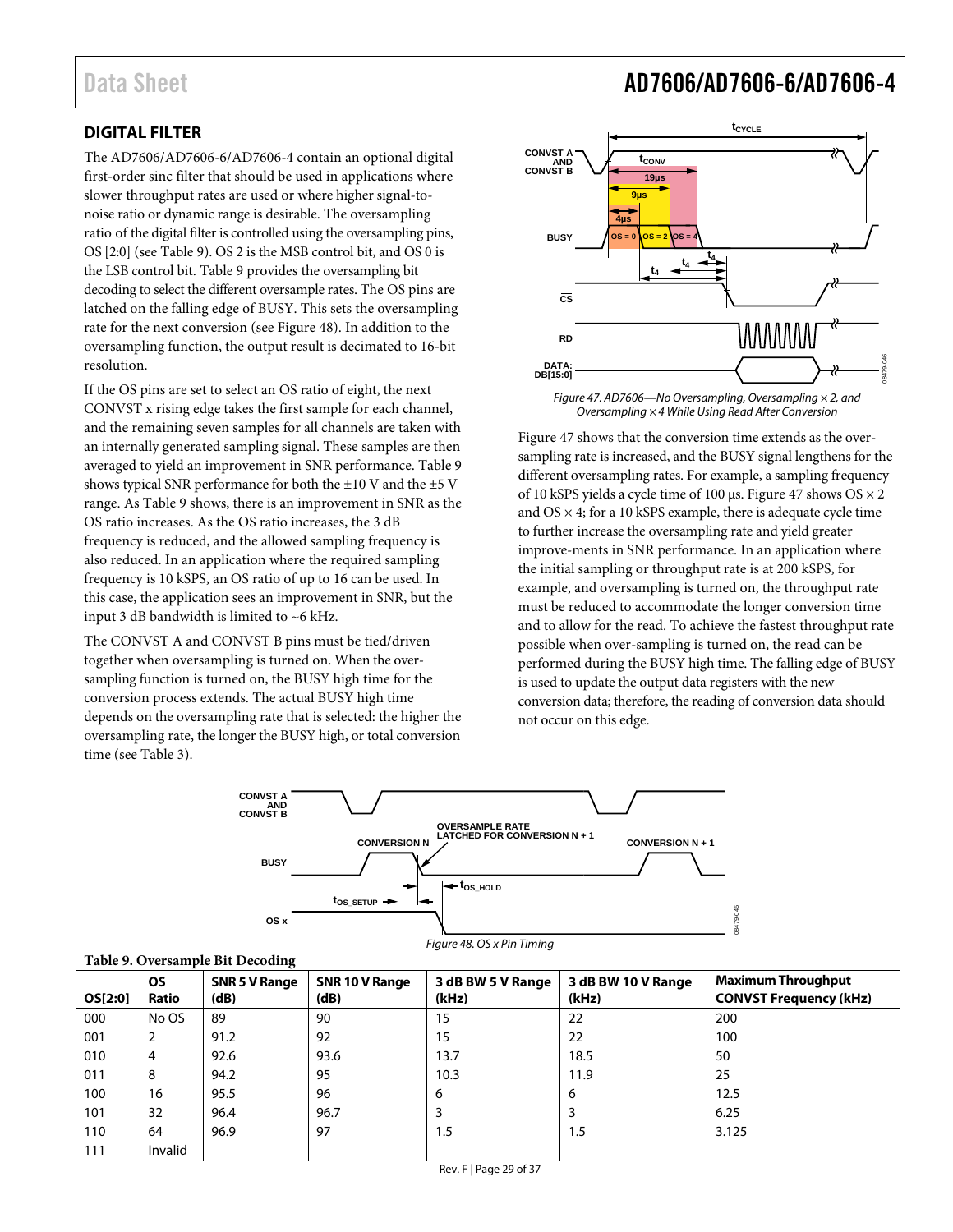[Figure 49](#page-29-0) to [Figure 55](#page-30-0) illustrate the effect of oversampling on the code spread in a dc histogram plot. As the oversample rate is increased, the spread of the codes is reduced.



*Figure 49. Histogram of Codes—No OS (Six Codes)*

<span id="page-29-0"></span>

*Figure 50. Histogram of Codes—OS × 2 (Four Codes)*



*Figure 51. Histogram of Codes—OS × 4 (Four Codes)*



*Figure 52. Histogram of Codes—OS × 8 (Three Codes)*



*Figure 53. Histogram of Codes—OS × 16 (Two Codes)*



*Figure 54. Histogram of Codes—OS × 32 (Two Codes)*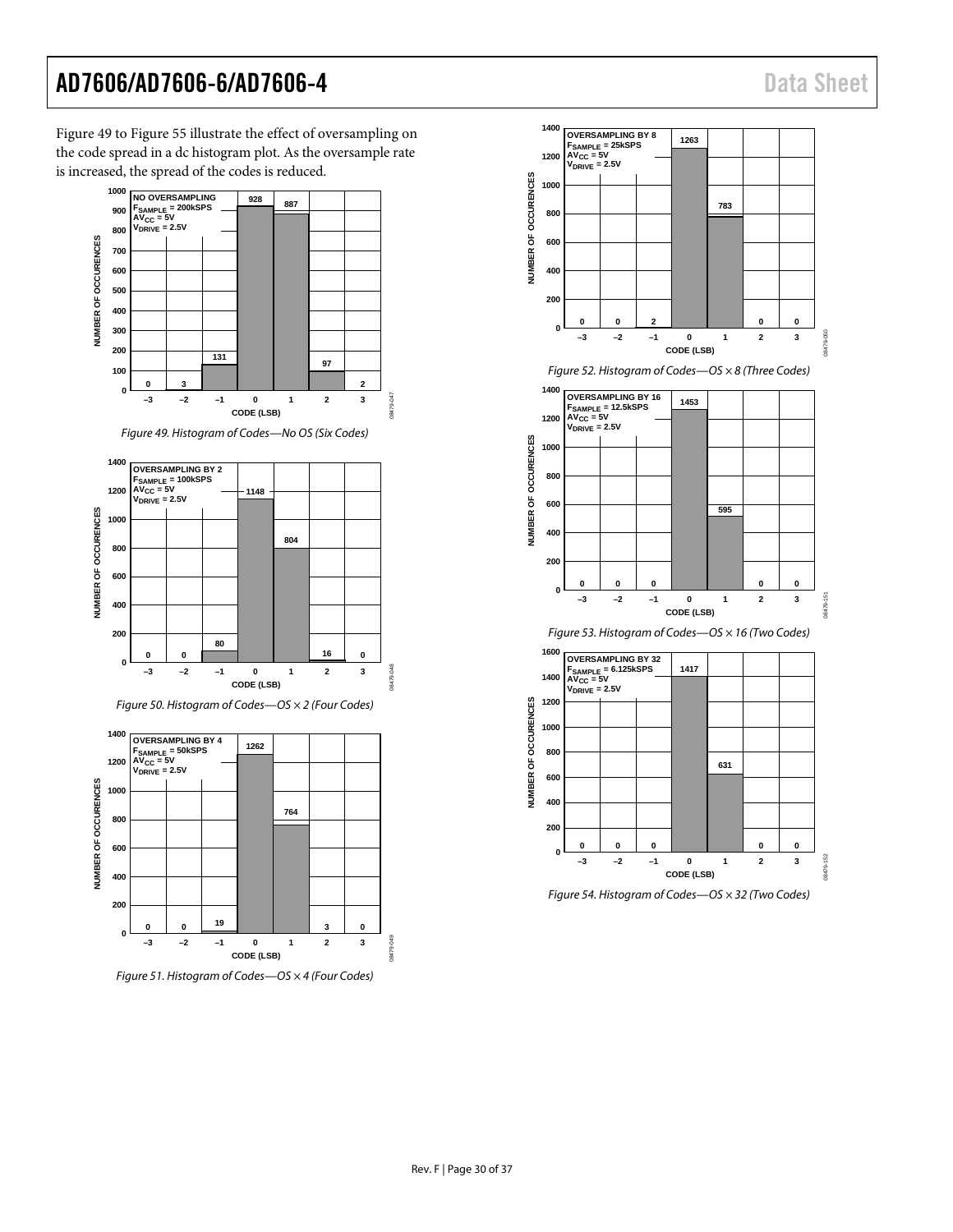



<span id="page-30-0"></span>When the oversampling mode is selected for the AD7606/ AD7606-6/AD7606-4, it has the effect of adding a digital filter function after the ADC. The different oversampling rates and the CONVST sampling frequency produce different digital filter frequency profiles.

[Figure 56](#page-30-1) t[o Figure 61](#page-31-0) show the digital filter frequency profiles for the different oversampling rates. The combination of the analog antialiasing filter and the oversampling digital filter can be used to eliminate and reduce the complexity of the design of any filter before the AD7606/AD7606-6/AD7606-4. The digital filtering combines steep roll-off and linear phase response.

<span id="page-30-1"></span>



### Data Sheet **AD7606/AD7606-6/AD7606-4**

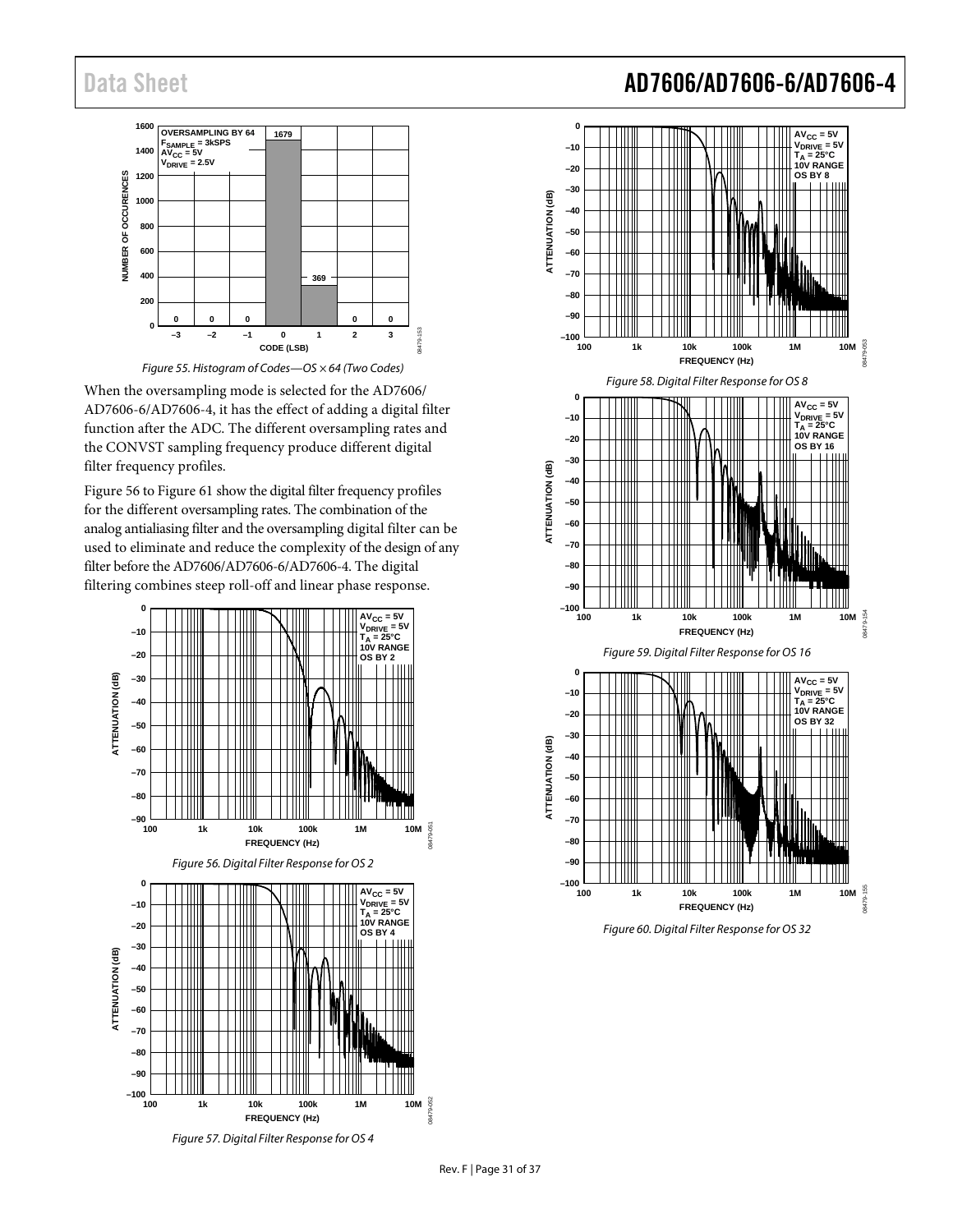

<span id="page-31-0"></span>*Figure 61. Digital Filter Response for OS 64*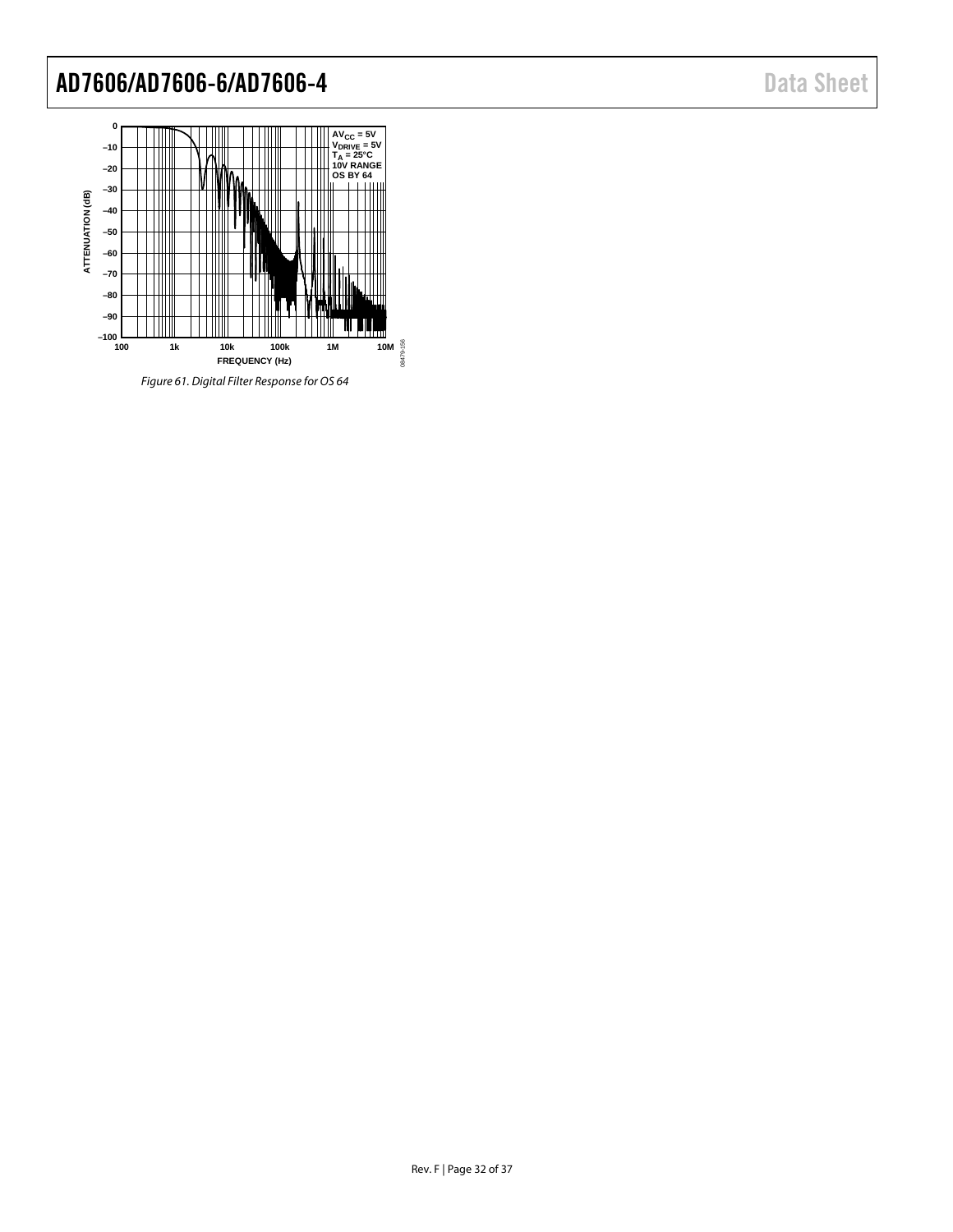### <span id="page-32-0"></span>**LAYOUT GUIDELINES**

The printed circuit board that houses the AD7606/AD7606-6/ AD7606-4 should be designed so that the analog and digital sections are separated and confined to different areas of the board.

At least one ground plane should be used. It can be common or split between the digital and analog sections. In the case of the split plane, the digital and analog ground planes should be joined in only one place, preferably as close as possible to the AD7606/AD7606-6/AD7606-4.

If the AD7606/AD7606-6/AD7606-4 are in a system where multiple devices require analog-to-digital ground connections, the connection should still be made at only one point: a star ground point that should be established as close as possible to the AD7606/AD7606-6/AD7606-4. Good connections should be made to the ground plane. Avoid sharing one connection for multiple ground pins. Use individual vias or multiple vias to the ground plane for each ground pin.

Avoid running digital lines under the devices because doing so couples noise onto the die. The analog ground plane should be allowed to run under the AD7606/AD7606-6/AD7606-4 to avoid noise coupling. Fast switching signals like CONVST A, CONVST B, or clocks should be shielded with digital ground to avoid radiating noise to other sections of the board, and they should never run near analog signal paths. Avoid crossover of digital and analog signals. Traces on layers in close proximity on the board should run at right angles to each other to reduce the effect of feedthrough through the board.

The power supply lines to the  $AV_{CC}$  and  $V_{DRIVE}$  pins on the AD7606/AD7606-6/AD7606-4 should use as large a trace as possible to provide low impedance paths and reduce the effect of glitches on the power supply lines. Where possible, use supply planes and make good connections between the AD7606 supply pins and the power tracks on the board. Use a single via or multiple vias for each supply pin.

Good decoupling is also important to lower the supply impedance presented to the AD7606/AD7606-6/AD7606-4 and to reduce the magnitude of the supply spikes. The decoupling capacitors should be placed close to (ideally, right up against) these pins and their corresponding ground pins. Place the decoupling capacitors for the REFIN/REFOUT pin and the REFCAPA and REFCAPB pins as close as possible to their respective AD7606/ AD7606-6/AD7606-4 pins; and, where possible, they should be placed on the same side of the board as the AD7606 device.

[Figure 62](#page-32-1) shows the recommended decoupling on the top layer of the AD7606 board[. Figure 63](#page-32-2) shows bottom layer decoupling, which is used for the four  $AV_{CC}$  pins and the  $V_{DRIVE}$  pin decoupling. Where the ceramic 100 nF caps for the  $AV_{CC}$  pins are placed close to their respective device pins, a single 100 nF capacitor can be shared between Pin 37 and Pin 38.



*Figure 62. Top Layer Decoupling REFIN/REFOUT, REFCAPA, REFCAPB, and REGCAP Pins*

<span id="page-32-2"></span><span id="page-32-1"></span>

*Figure 63. Bottom Layer Decoupling*

### Data Sheet **AD7606/AD7606-6/AD7606-4**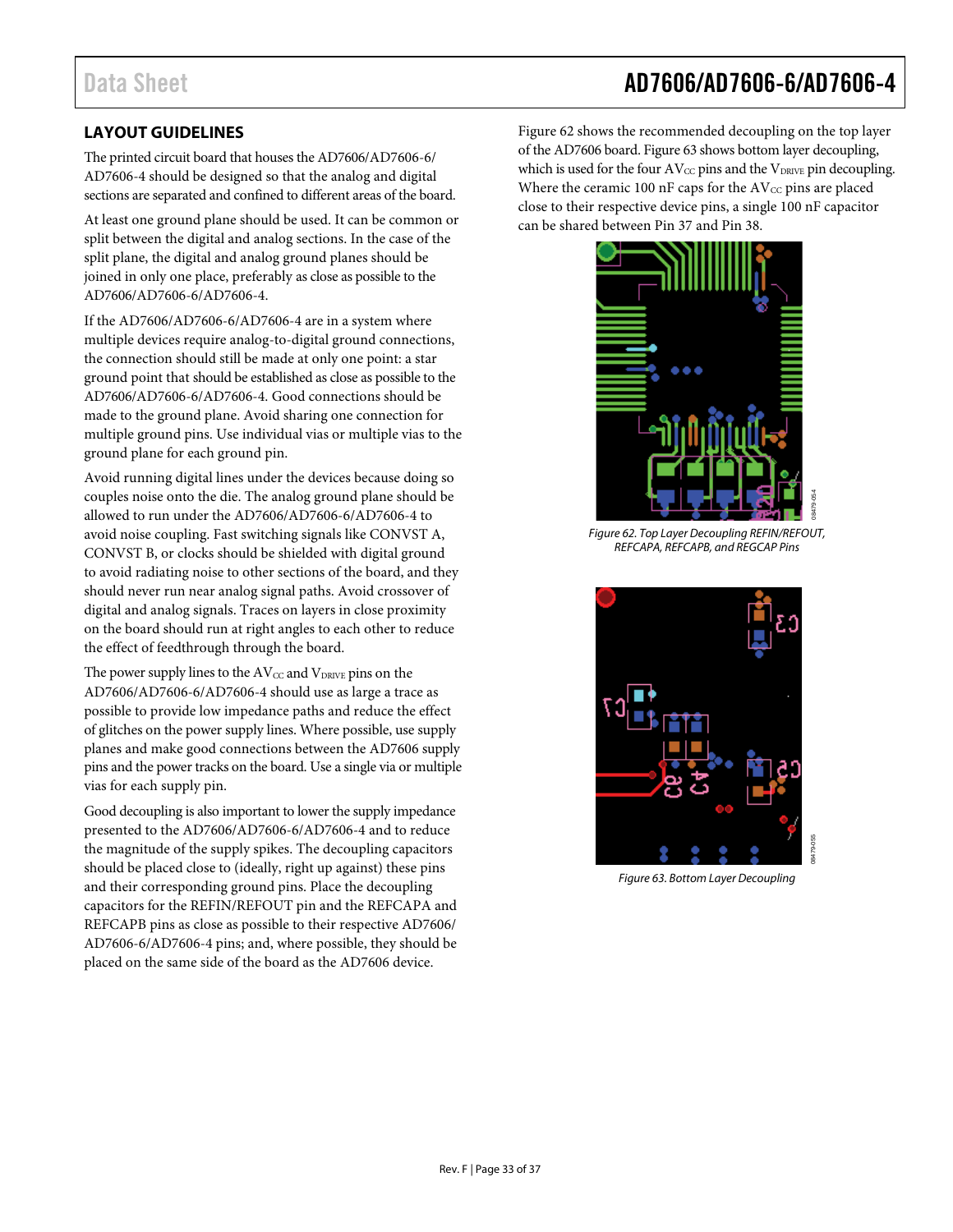To ensure good device-to-device performance matching in a system that contains multiple AD7606/AD7606-6/AD7606-4 devices, a symmetrical layout between the AD7606/AD7606-6/ AD7606-4 devices is important.

[Figure 64](#page-33-0) shows a layout with two AD7606/AD7606-6/AD7606-4 devices. The  $AV_{CC}$  supply plane runs to the right of both devices, and the VDRIVE supply track runs to the left of the two devices. The reference chip is positioned between the two devices, and the reference voltage track runs north to Pin 42 of U1 and south to Pin 42 of U2. A solid ground plane is used.

These symmetrical layout principles can also be applied to a system that contains more than two AD7606/AD7606-6/AD7606-4 devices. The AD7606/AD7606-6/AD7606-4 devices can be placed in a north-south direction, with the reference voltage located midway between the devices and the reference track running in the north-south direction, similar to [Figure 64.](#page-33-0)

<span id="page-33-0"></span>

*Figure 64. Layout for Multiple AD7606 Devices—Top Layer and Supply Plane Layer*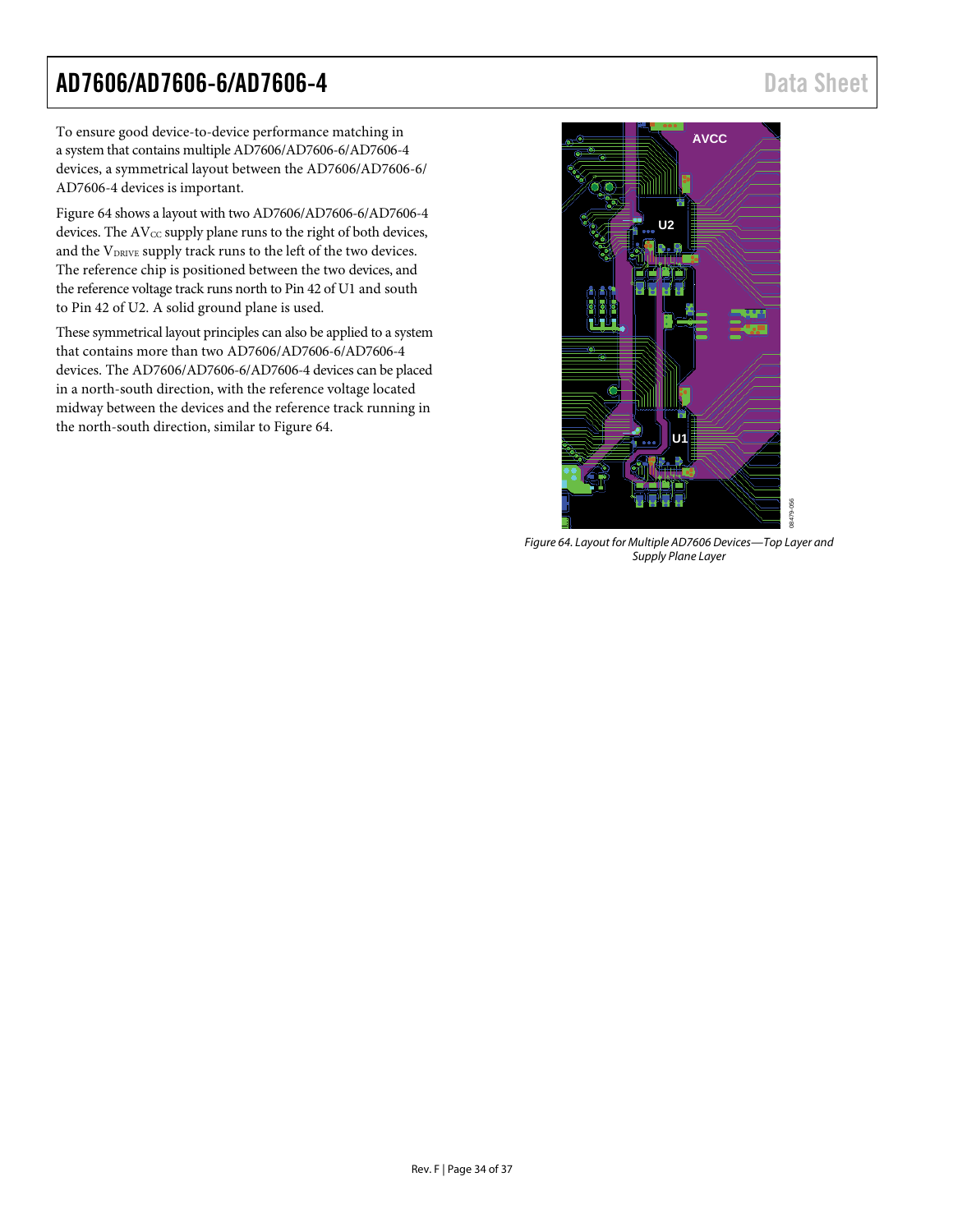### <span id="page-34-0"></span>OUTLINE DIMENSIONS



*(ST-64-2) Dimensions shown in millimetres*

#### <span id="page-34-1"></span>**ORDERING GUIDE**

| Model <sup>1, 2, 3</sup> | <b>Temperature Range</b>           | <b>Package Description</b>                   | <b>Package Option</b> |
|--------------------------|------------------------------------|----------------------------------------------|-----------------------|
| AD7606BST7               | $-40^{\circ}$ C to $+85^{\circ}$ C | 64-Lead Low Profile Quad Flat Package [LQFP] | $ST-64-2$             |
| AD7606BSTZ-RI            | $-40^{\circ}$ C to $+85^{\circ}$ C | 64-Lead Low Profile Quad Flat Package [LQFP] | $ST-64-2$             |
| AD7606BST7-6             | $-40^{\circ}$ C to $+85^{\circ}$ C | 64-Lead Low Profile Quad Flat Package [LQFP] | $ST-64-2$             |
| AD7606BSTZ-6RL           | $-40^{\circ}$ C to $+85^{\circ}$ C | 64-Lead Low Profile Quad Flat Package [LQFP] | $ST-64-2$             |
| AD7606BST7-4             | $-40^{\circ}$ C to $+85^{\circ}$ C | 64-Lead Low Profile Quad Flat Package [LQFP] | $ST-64-2$             |
| AD7606BSTZ-4RL           | $-40^{\circ}$ C to $+85^{\circ}$ C | 64-Lead Low Profile Quad Flat Package [LQFP] | $ST-64-2$             |
| EVAL-AD7606SDZ           |                                    | Evaluation Board for the AD7606              |                       |
| <b>FVAL-AD7606-6SDZ</b>  |                                    | Evaluation Board for the AD7606-6            |                       |
| EVAL-AD7606-4SDZ         |                                    | Evaluation Board for the AD7606-4            |                       |
| EVAL-SDP-CB1Z            |                                    | <b>Evaluation Controller Board</b>           |                       |

<sup>1</sup> Z = RoHS Compliant Part.

<sup>2</sup> The EVAL-AD7606SDZ, EVAL-AD7606-6SDZ, and EVAL-AD7606-4SDZ can be used as standalone evaluation boards or in conjunction with the EVAL-SDP-CB1Z for evaluation/demonstration purposes.

<sup>3</sup> The EVAL-SDP-CB1Z allows the PC to control and communicate with all Analog Devices, Inc., evaluation boards ending in the SDZ designator.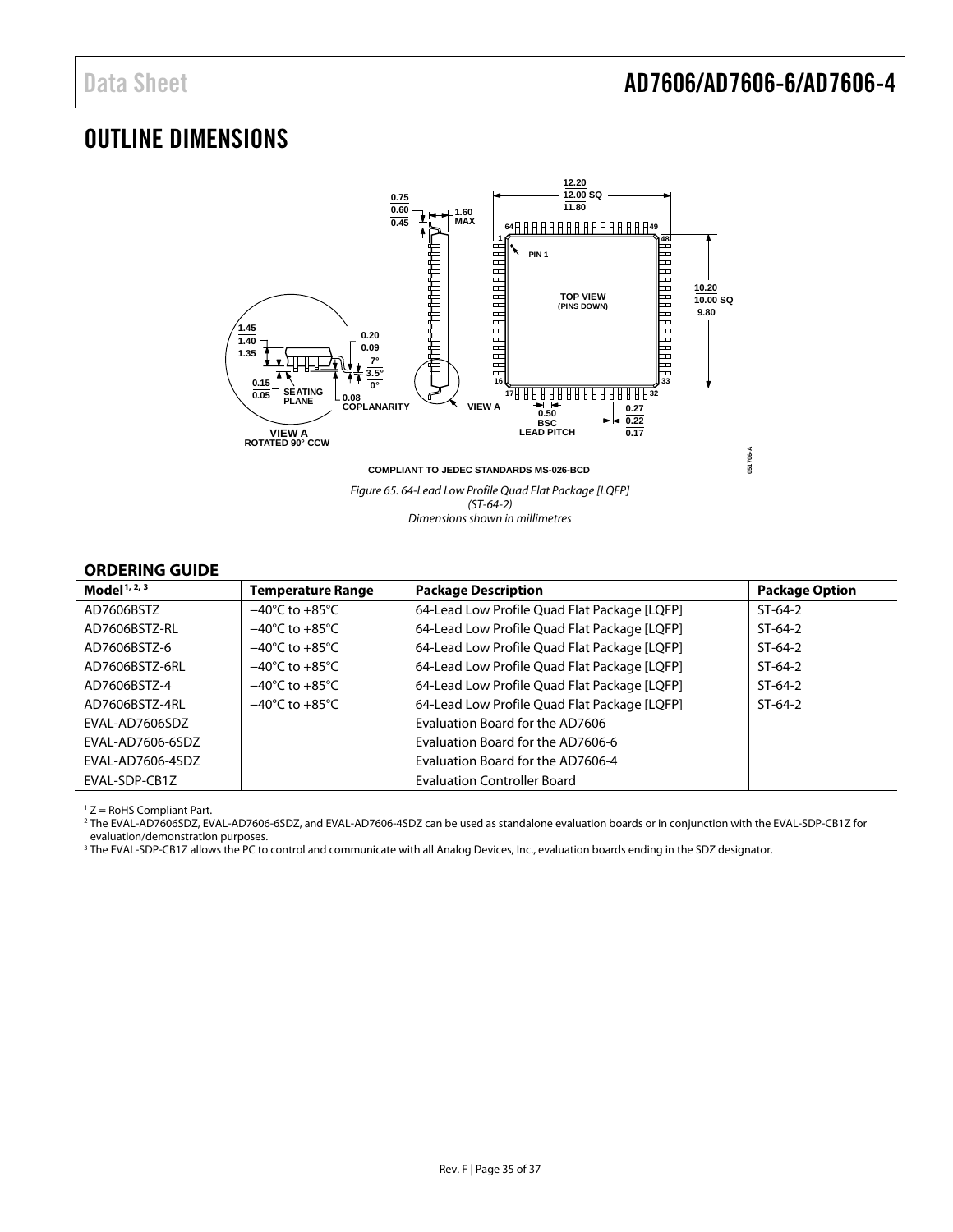## **NOTES**